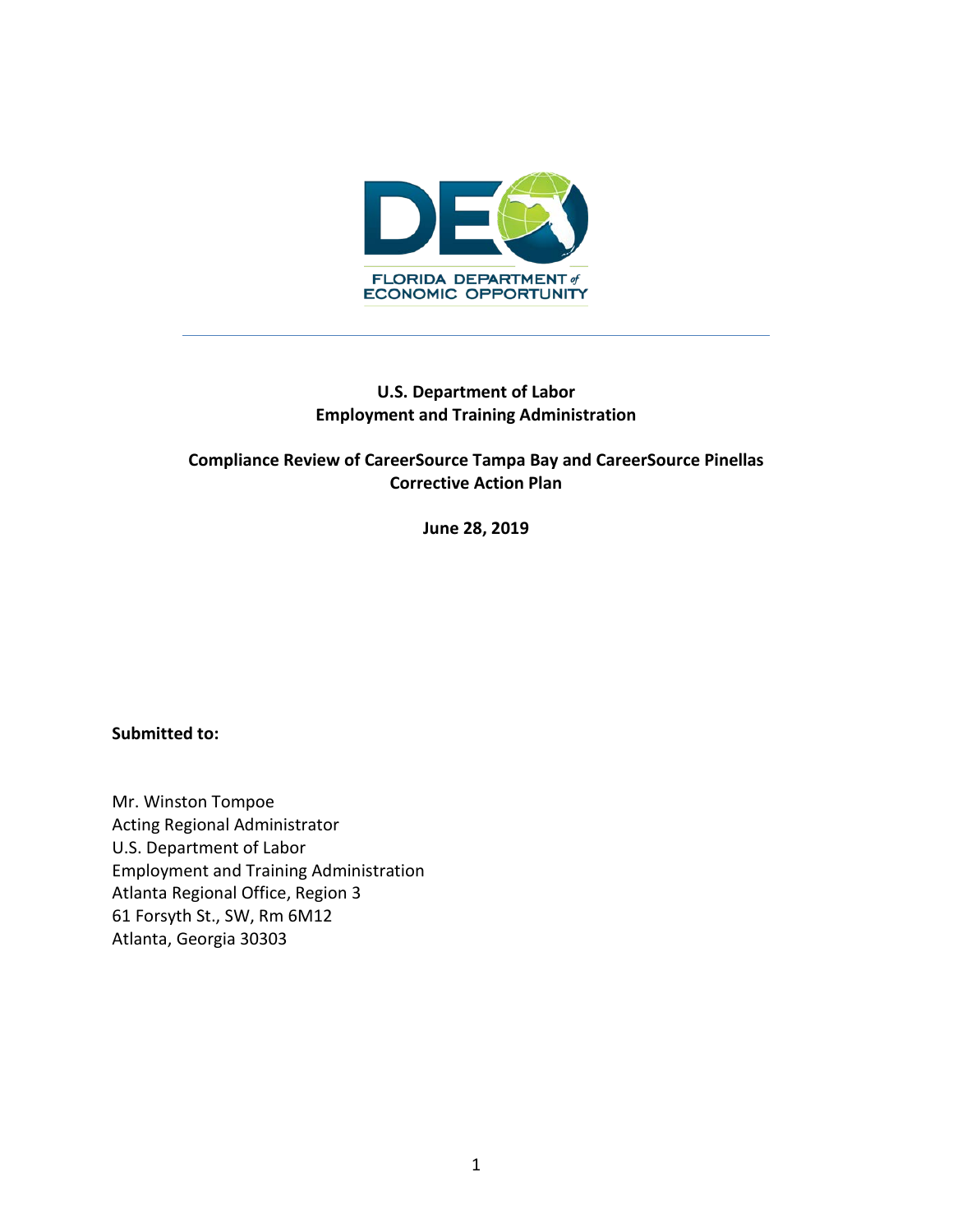The United States Department of Labor (USDOL) Employment and Training Administration (ETA) conducted a compliance review of Florida's Workforce Investment Act (WIA) and Workforce Innovation and Opportunity Act (WIOA) programs as a result of allegations made against two of Florida's Local Workforce Development Boards (LWDBs) – CareerSource Tampa Bay and CareerSource Pinellas. On May 15, 2019, USDOL issued a report to the Florida Department of Economic Opportunity (DEO) detailing the results of WIA and WIOA compliance review. The report identified 17 findings of non-compliance and three areas of concern.

DEO is required to submit a Corrective Action Plan (CAP) that formally responds to each of the 17 findings and questioned costs. This CAP includes corrective actions of DEO, CareerSource Tampa Bay and CareerSource Pinellas that have already been taken or are in progress. The corrective action responses are separated by finding and, where multiple elements have been identified within the finding, individually numbered to ensure that each element is clearly addressed.

- **1 Finding 1: Falsified Placements; Fabrication of Information and Records**
- **1.1 The State and local areas must evaluate and implement appropriate internal controls in response to the findings in this report. They must discontinue the practices that allowed the falsification of participant records and data.**

**The revision of internal controls will help safeguard assets properly. This will help with grant activities being in compliance with the Federal statutes, regulations and the terms and conditions of the grants; that all data and reporting are valid and reliable; and that the State and local areas have sufficient evaluating and monitoring procedures in place to ensure effective and compliant implementation of the programs.**

**CAP Response:** DEO has taken a phased approach to ensuring that falsified placements and fabrication of information and records are eliminated by introducing enhanced measures to prevent the ability of local staff to falsify participant records and data. Additionally, CareerSource Pinellas and CareerSource Tampa Bay have taken steps to ensure that staff no longer follow the previously adopted practices. To date, the following actions have been taken:

DEO enhanced its statewide management information system to increase direct jobseeker and employer communication to confirm the accuracy of activities and services provided*.*

• DEO updated the state's labor exchange system (Employ Florida) to alert jobseekers upon their registration in Employ Florida. The system update sends a message to the job seeker to confirm the jobseeker's registration. The message also includes the DEO Customer Information Center's contact information and informs job seekers to contact DEO if they did not initiate or authorize their Employ Florida registration (Attachment 1.1) – **completed May 2019**.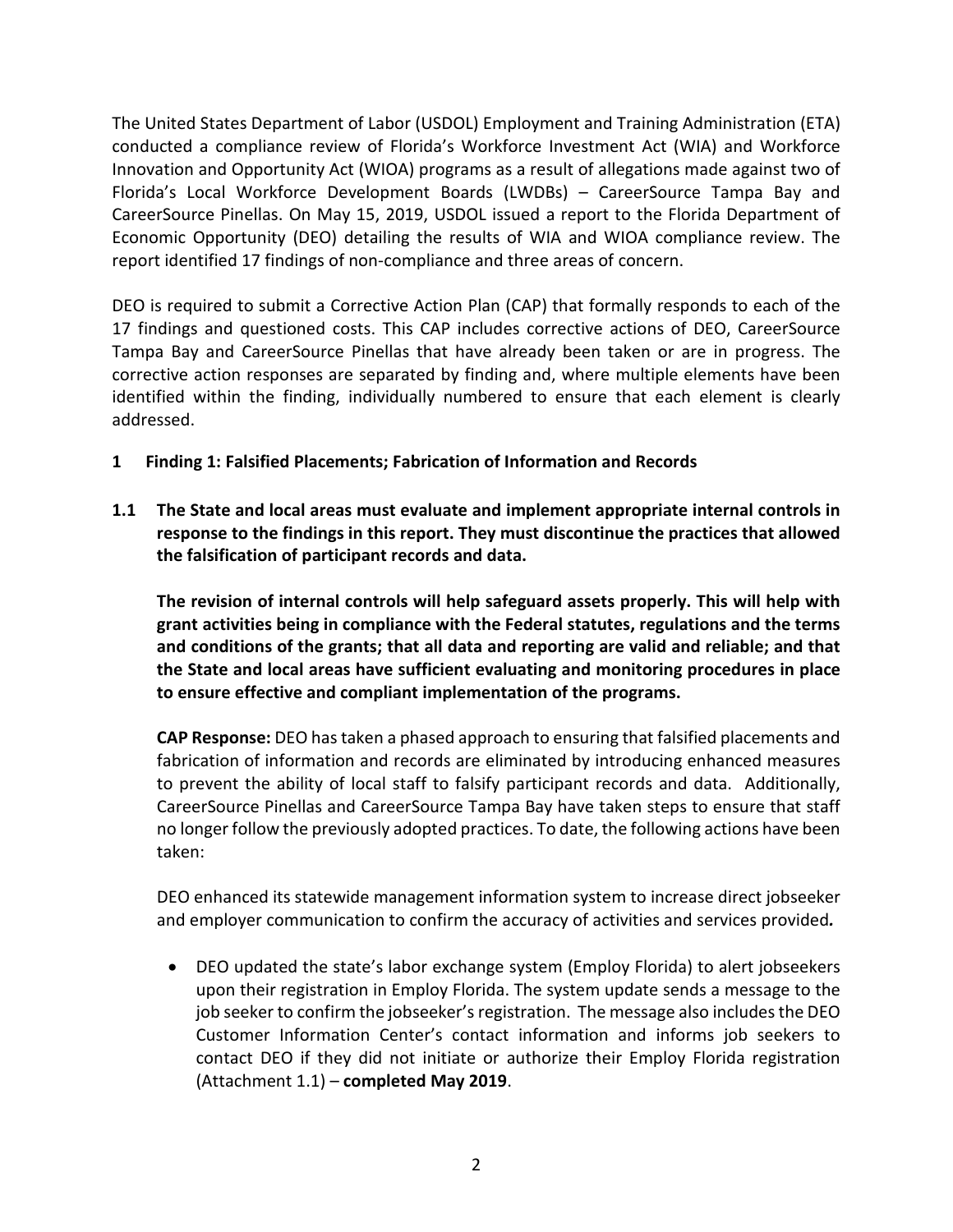- DEO updated Employ Florida to immediately alert employers when a hire is recorded on their job orders in Employ Florida. The message also includes the DEO Customer Information Center's contact information and employers are informed to notify DEO if they did not authorize the posting of a position in Employ Florida and/or did not fill the position (Attachment 1.1) – **completed May 2019**.
- DEO is reviewing the existing state level performance incentive policy and methodology to ensure that it does not incentivize boards to falsify performance.
- DEO updated the annual financial monitoring internal control questionnaire, requiring both the Executive Director and the LWDB Chair to sign the completed form indicating his or her review and approval of the responses to the questionnaire (Attachment 1.2) – **completed September 2018**.
- CareerSource Tampa Bay has completed the following corrective actions toward compliance:
	- o Developed an outreach plan for the universal job seeker on how to register on Employ Florida for job search assistance – **completed January 2019.**
	- o Ceased acquisition and use of all new hire lists for all programs associated with Business Services – **completed February 2018.**
- CareerSource Pinellas has completed the following corrective actions toward compliance:
	- o Reviewed the hire list process and no longer uses hire lists for placements (Attachment 1.3) *–* **completed July 2018.**
	- o Procured a One-Stop Operator whose role, in part, is to conduct monitoring of all programs bi-annually and report those findings to the Board of Directors. (Attachment 1.4) – **completed November 2018.**
	- o Made immediate changes to program activities as identified by USDOL ETA and DEO to include discontinuation of staff incentives, revised procedures/guidebooks, and provision of additional programmatic staff trainings (Attachment 1.3) *–* **completed May 2019.**

The following corrective actions are in progress:

• DEO is developing a LWDB data dashboard designed to help identify data anomalies, such as missing/suspicious contact information, incomplete/missing background information and/or resume, and a short time span between registration and job placement, which will be analyzed by the DEO and LWDBs. An explanation will be required from the LWDB staff to determine if the anomaly reflects local operational processes or if a data anomaly reflects an issue which needs to be addressed. DEO will use this information to identify opportunities to provide training and technical assistance to LWDBs if needed. The goal is to decrease and eliminate future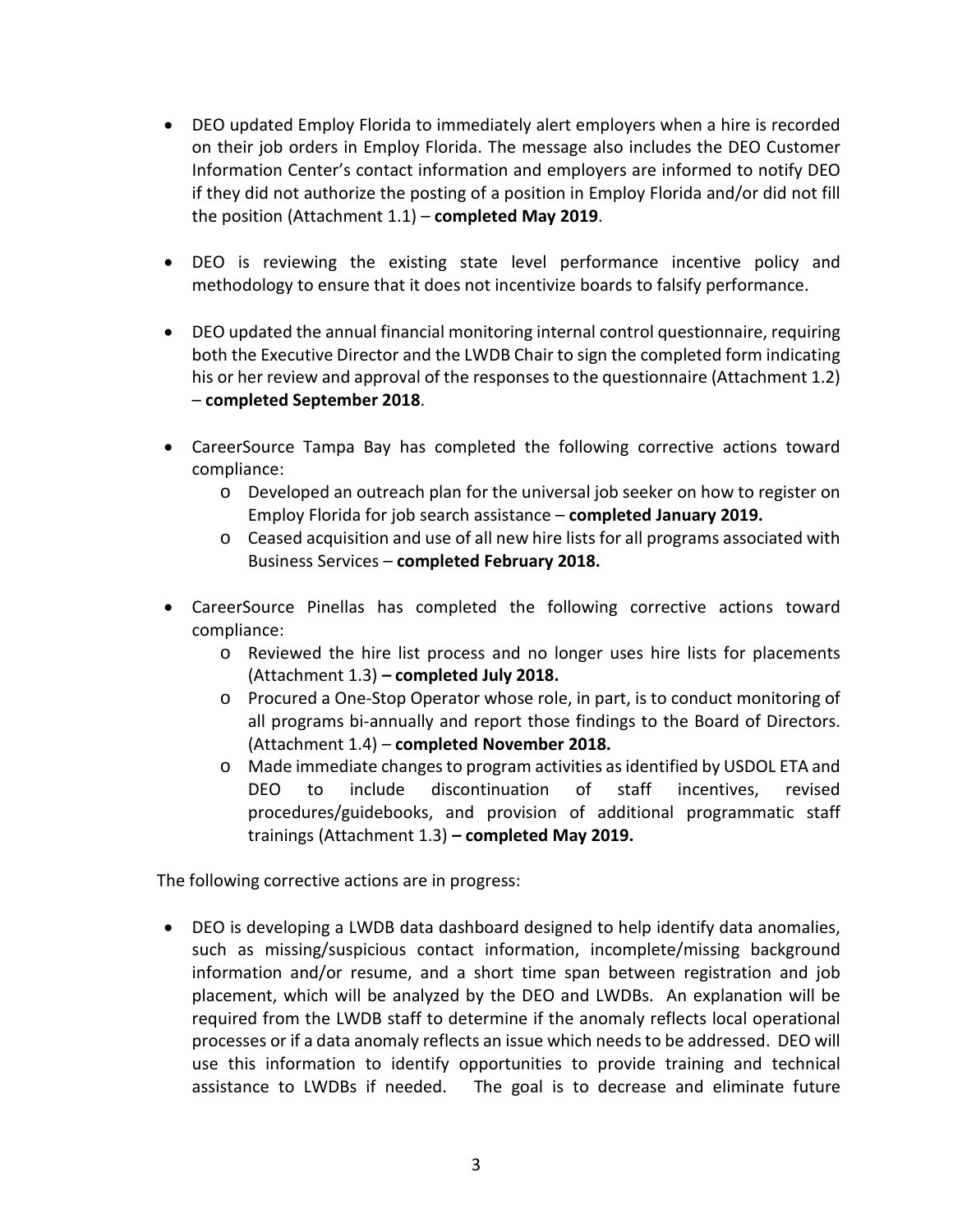errors/anomalies associated with data and to address data anomalies timely. DEO will adopt a process to share data anomalies with the LWDBs for review and require corrective actions, as needed. The dashboards will also be a data tool for LWDBs to use to quickly identify data gaps and anomalies.

- DEO will review and update the financial monitoring tools and/or internal control questionnaire to include the following:
	- $\circ$  Bonuses to assist the LWDBs in identifying any bonus programs that may be unknowingly incentivizing employees to commit fraud.
	- $\circ$  Pay raises to ensure that all raises are reasonable and approved by the appropriate staff including the Board of Directors, as needed, prior to the raise becoming effective;
	- o Expanded disbursement sampling to include payments for participant program services – to ensure the disbursements are adequately supported through documentation of participant eligibility. DEO's programmatic monitors will confirm participants included in the sample are eligible for the services received.
	- o Positive confirmation DEO will contact a sample of participants to ensure they received services from the LWDBs career center.
	- o Related party agreements DEO will review 100 percent of all agreements made with related parties and sample payments to ensure payments are fully supported.
	- o Analytical procedures to determine whether certain employers receive a disproportionate share of funding for participants as compared to the total participants receiving services.
- **1.2 The State and local areas must also review internal policies, processes, and training to ensure that activities permitted under the law are carried out in accordance with the statute, regulations, and ETA guidance. At a minimum, this must include adherence to participant eligibility, job order, and placement requirements and provisions.**

**CAP Response:** Prior to the issuance of the report, DEO evaluated the guidance provided in the current state policies. DEO identified and implemented opportunities to strengthen and clarify policy language in state-level policies to lessen ambiguity and support consistency across the state. Additionally, DEO used the policy evaluation process to identify if additional WIOA policies to provide guidance needed to be developed. The following policies were either updated, revised, or developed, and finalized prior to the issuance this corrective action plan:

- [Administrative Policy 009 –](http://www.floridajobs.org/docs/default-source/lwdb-resources/policy-and-guidance/guidance-papers/2019-guidance-papers/adminpol009_ojt-new.pdf?sfvrsn=2) On-the-Job Training (Attachment 1.5)
- Administrative Policy 096 Jobseeker Registration (Attachment 1.6)
- [Administrative Policy 098 –](http://www.floridajobs.org/docs/default-source/lwdb-resources/policy-and-guidance/guidance-papers/2019-guidance-papers/new_adminpol098_employersvcs_strengthened2019.pdf?sfvrsn=2) Employer Services (Attachment 1.7)
- Administrative Policy 099 [Job Orders and Placements](http://www.floridajobs.org/docs/default-source/lwdb-resources/policy-and-guidance/guidance-papers/2019-guidance-papers/new_adminpol099_jobordersandplacements_strengthened2019.pdf?sfvrsn=2) (Attachment 1.8)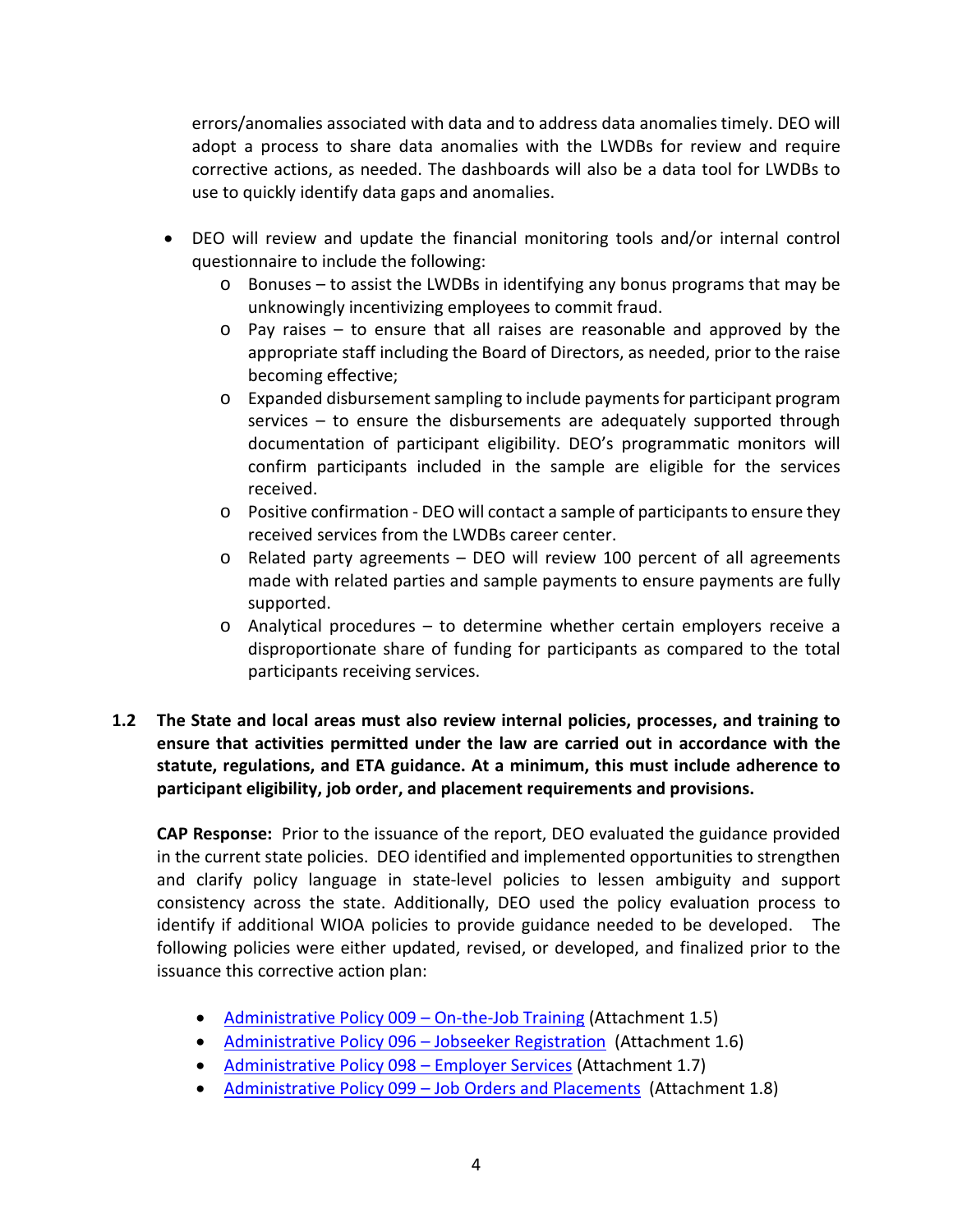DEO provided intensive, on-site programmatic training and technical assistance to the staff at CareerSource Tampa Bay and CareerSource Pinellas in January 2019. The training provided an opportunity for all LWDBs to attend training and to ensure the local service delivery strategies and processes align with state and federal guidelines. Additionally, DEO has completed the following actions:

- Provided hands-on demonstrations on the correct use of Employ Florida **completed February 2019.**
- Implemented a statewide training schedule and provided in-person training for all LWDBs for programs administered by the LWDBs, including Wagner Peyser, WIOA, Supplemental Nutrition Assistance Program Employment and Training (SNAP E&T), Federal Bonding and Welfare Transition (WT). DEO will develop and implement a consistent annual statewide training schedule for programs administered by the LWDBs. Conducted WIOA statewide training series during the months of March and April 2019, as outlined in the table below:

| Day 1<br><b>Training Topic</b>                                                          | <b>Training Elements</b>                                                                                                                                                               |  |
|-----------------------------------------------------------------------------------------|----------------------------------------------------------------------------------------------------------------------------------------------------------------------------------------|--|
| <b>WIOA Youth Program Overview</b>                                                      | History<br>$\bullet$<br>Populations (OSY and ISY)<br>$\bullet$<br>Eligibility<br>$\bullet$<br><b>Barriers</b><br>$\bullet$<br>Supportive/Follow-up Services<br>$\bullet$<br>Low Income |  |
| <b>WIOA Youth Program Design</b>                                                        | <b>Objective Assessment</b><br>$\bullet$<br>Individual Service Strategy<br>14 Program Elements                                                                                         |  |
| <b>WIOA</b><br>Adult<br>and<br><b>Dislocated</b><br><b>Worker</b><br><b>Eligibility</b> | <b>Eligibility Criteria</b><br>$\bullet$<br><b>Source Documentation</b><br>$\bullet$                                                                                                   |  |
| <b>Dislocated</b><br><b>Adult</b><br>Worker<br><b>WIOA</b><br>and                       | <b>Basic Career and Individualized</b><br>$\bullet$                                                                                                                                    |  |
| <b>Program Design</b>                                                                   | <b>Services</b><br><b>Training Services</b>                                                                                                                                            |  |
| <b>Employ</b><br>Florida/Walk<br>Documenting in<br>through                              | Pre/Post-tests<br>$\bullet$<br>Measurable Skill Gain<br>$\bullet$<br><b>Credential Attainment</b><br>Other                                                                             |  |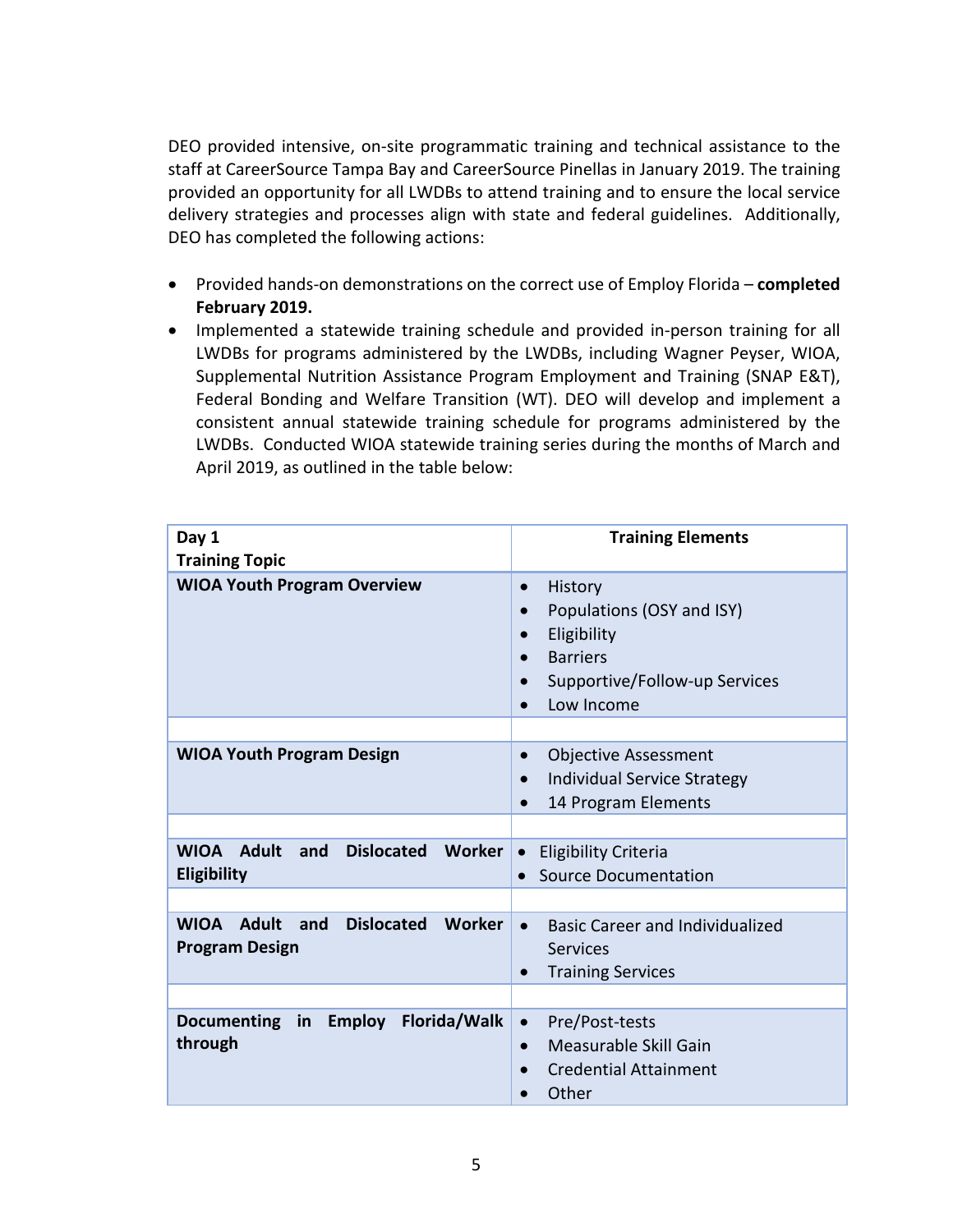| Day 2<br><b>Training Topic</b>                                                     | <b>Training Elements</b>                                                                                                                                                                                                                    |
|------------------------------------------------------------------------------------|---------------------------------------------------------------------------------------------------------------------------------------------------------------------------------------------------------------------------------------------|
| WIOA Adult<br><b>Dislocated</b><br><b>Worker</b><br>and<br><b>Program Design</b>   | <b>Support Services</b><br>$\bullet$<br>Follow-up Services Pre-and Post-Exit<br>$\bullet$<br>Co-enrollment<br><b>Exit Requirements</b><br><b>ETPL</b><br>$\bullet$<br><b>TOL</b><br>$\bullet$                                               |
| <b>Measurable Skill Gains</b>                                                      | Who is in the measure and when<br>$\bullet$<br><b>Types of Skill Gains</b><br>How to record Skills Gains in Employ<br>$\bullet$<br>Florida                                                                                                  |
| <b>Service Code Review</b>                                                         | . Review of the most frequently used<br><b>Service Codes</b>                                                                                                                                                                                |
| <b>Work-Based Training</b>                                                         | · Identifying the types of work-based<br>training<br>• Service codes associated with each type<br>of work-based training<br>• Recording of worksite, provider and<br>O*Net code information                                                 |
| <b>On-the-Job Training</b>                                                         | • Eligibility<br>• Defining on-the-job training<br>• Employed workers<br>• OJT Training Plan<br>• OJT Contract Requirements<br>• Payments to workers<br>• Reverse Referral<br>OJT, Registered Apprenticeships<br>and<br>Pre-Apprenticeships |
| <b>Workforce</b><br><b>Statistics</b><br><b>Economic</b><br>and<br><b>Research</b> | Overview                                                                                                                                                                                                                                    |

• Partnered with CareerSource Florida and Maher and Maher to implement a comprehensive WIOA program performance metrics training series (Attachment 1.9) The training series offered LWDBs a closer look at WIOA's Primary Indicators of Performance, ways to measure and improve performance for Business Services and suggestions for aligning strategies to performance. The trainings were conducted through a blended approach using webinars, in-person meetings and other learning tools. The modules and topics covered during the training sessions include: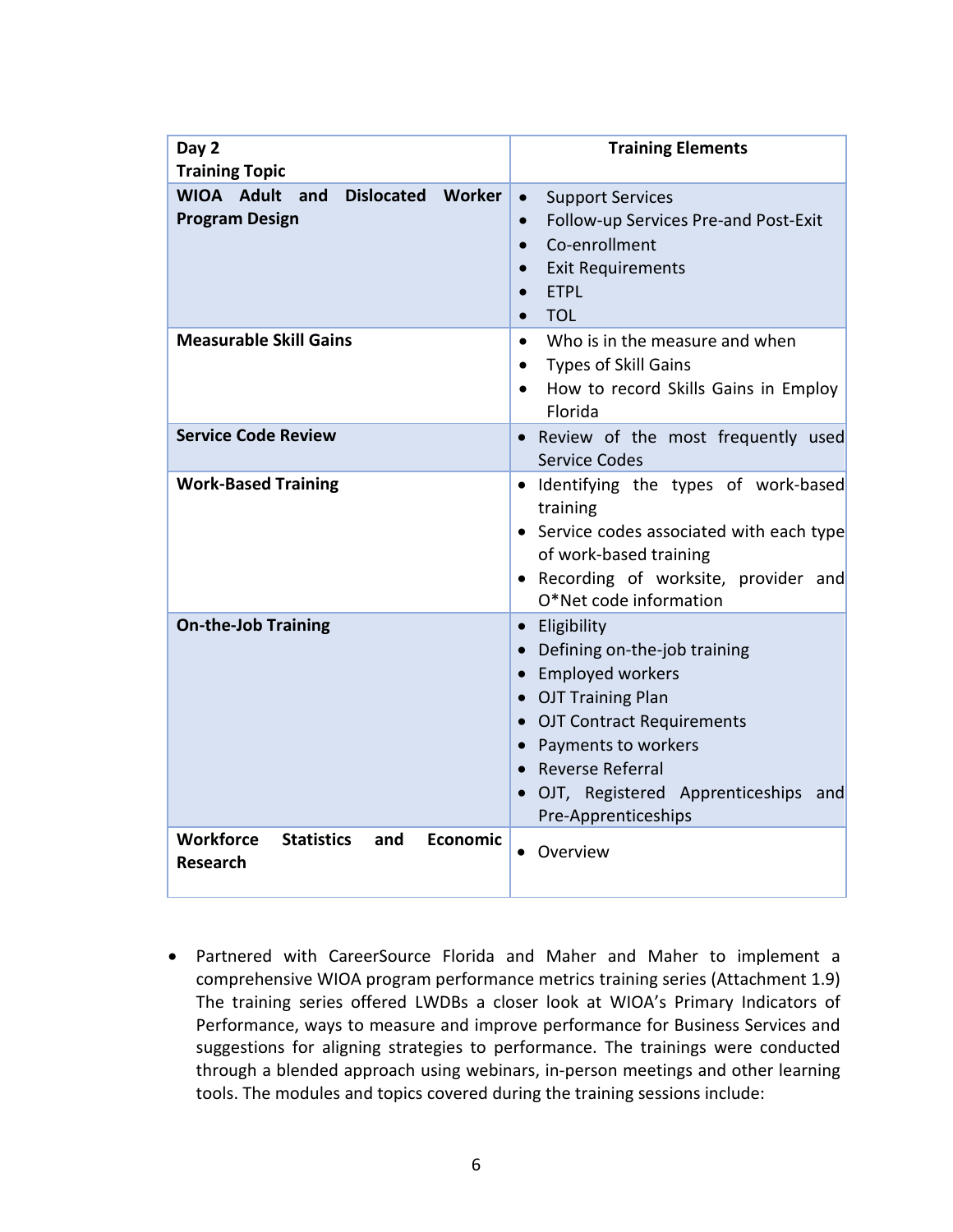|     | <b>WIOA Performance Metrics</b><br><b>Course or Workshop</b>      | <b>Method</b> | <b>Delivered</b>  |
|-----|-------------------------------------------------------------------|---------------|-------------------|
| 1.7 | <b>WIOA Overview and Performance Training</b>                     | Webinar       | June 2018         |
| 2.  | <b>Interactive Performance Workshop</b>                           | In-Person     | September<br>2018 |
| 3.  | Measuring & Improving Performance for Business<br><b>Services</b> | Webinar       | October<br>2018   |
| 4.  | Approaches to Aligning Strategies to Performance                  | In-Person     | December<br>2018  |

The training sessions and workshops were recorded and are accessible at any time to the LWDB staff in the DEO Learning Management System.

CareerSource Tampa Bay has taken the following corrective actions toward compliance:

• Created a policy/performance position dedicated to providing additional local guidance and training for staff on TEGLs, DEO policies, and policy changes  **completed prior to May 2019***.*

CareerSource Pinellas has taken the following corrective actions toward compliance:

• Revised internal policies and processes (Attachments 1.10, 1.11, 1.12, 1.13) to include placements, job orders, and eligibility – **completed May 2019.**

The following corrective actions are in progress:

- CareerSource Tampa Bay will prepare policy and procedures on each of the three areas: job seeker registrations, job orders, and placements to comply with the following DEO Policies:
	- o Administrative Policy 096 Job Seeker Registration
	- o Administrative Policy 098 Employer Services, and
	- o Administrative Policy 099 Job Orders and Placements.
- CareerSource Tampa Bay will develop a training plan by department (program and fiscal) to incorporate essential job functions to ensure staff understand compliance requirements.
- CareerSource Pinellas will work with DEO and the One-Stop Operator to review and finalize revised policies and processes before conducting the necessary trainings and distribution to staff.
- CareerSource Pinellas will develop a Policy, Reports and Quality Assurance Lead position dedicated to focusing on providing local guidance and training for staff on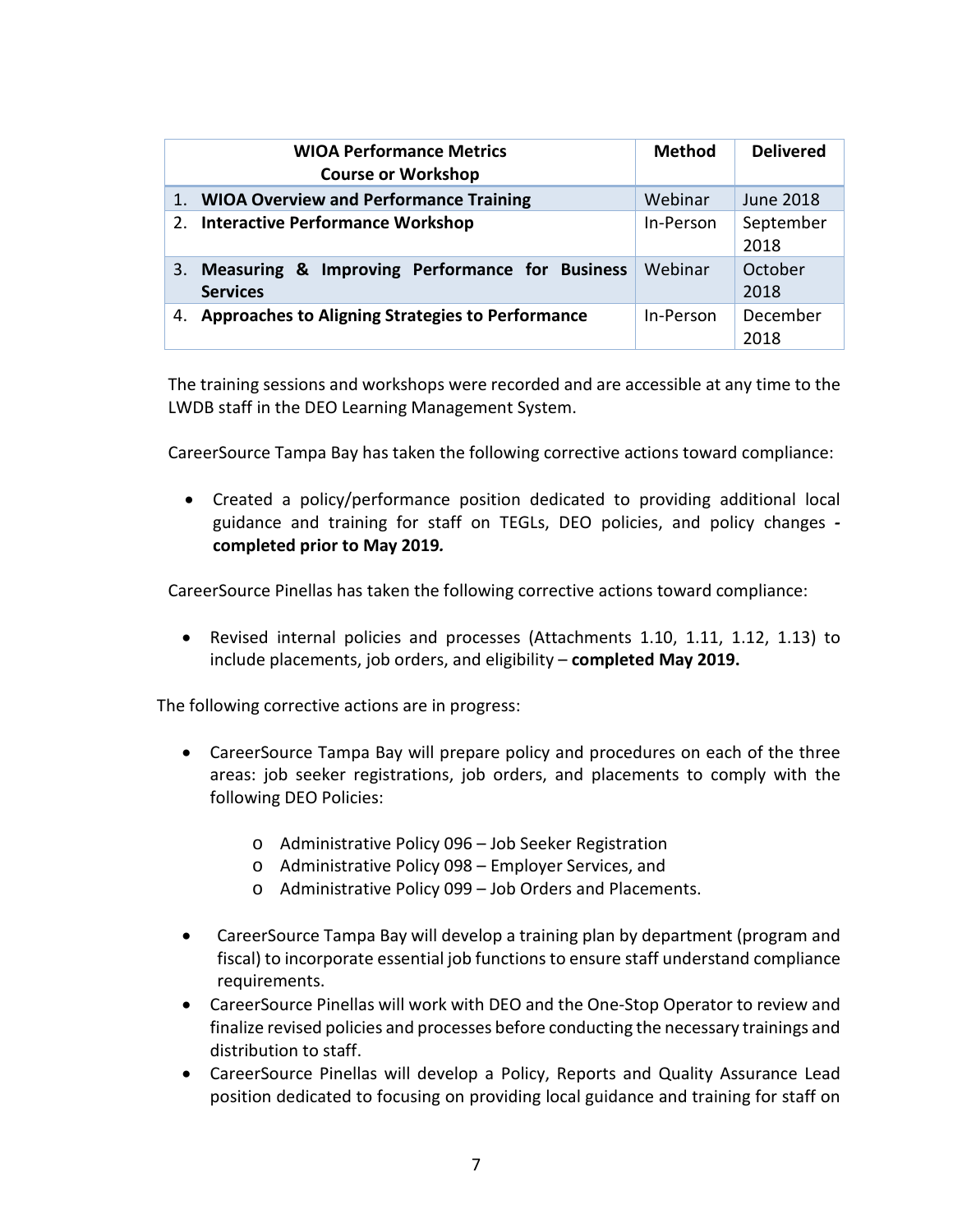TEGLs, DEO policies and policy changes. This position was approved by the Board of Directors on June 5, 2019 and will be effective July 2019.

- CareerSource Pinellas' One-Stop Operator will assist in reviewing desk guides and developing a plan to ensure the process for reviewing policies & procedures are updated (Attachment 1.14).
- CareerSource Pinellas is conducting on-going internal monitoring (Attachment 1.15).
- DEO is developing a comprehensive performance policy that will provide guidance to LWDBs on proper reporting of services and data validation, as well as information on how DEO and LWDBs will work together to ensure performance goals are met while maintaining ethical practices.

## **1.3 The State should assess and determine the impact of falsified placements on performance data. The State must report results of this assessment and FLDEO must work with the ETA performance team to determine how to adjust reporting and statistical models appropriately.**

**CAP Response:** DEO requests technical assistance from the USDOL ETA regional team to examine the back-up documentation (criteria, listing of falsified placements, work papers, sampling list, etc.) used by USDOL ETA to develop the compliance review report. DEO requests that USDOL ETA provide the specific records and files used to identify all individuals in CareerSource Tampa Bay and CareerSource Pinellas workforce board areas reviewed by USDOL and used to asserted to be the subject of falsified placements as well as USDOL ETA's methodology for calculating the questioned costs. Once the review and assessment of falsified placements are completed and validated, DEO will work with the USDOL ETA performance team to adjust reporting and statistical models, as deemed appropriate.

### **2 Finding 2: Lack of Documented Program and Service Eligibility for On-the Job Training (OJT) Participants**

### **2.1 The local areas must abide by eligibility requirements of the OJT program and ensure that their policy, instructions, and processes comply with the criteria for program eligibility.**

**CAP Response:** CareerSource Tampa Bay and CareerSource Pinellas completed several corrective actions relating to the OJT program eligibility requirements prior to the issuance of the compliance review report. Both areas will continue to work towards steps to fully comply with report findings until DEO determines they are satisfactorily resolved.

CareerSource Tampa Bay has taken the following actions towards compliance:

• Participated in WIOA technical assistance conducted by DEO – **completed March 2019**.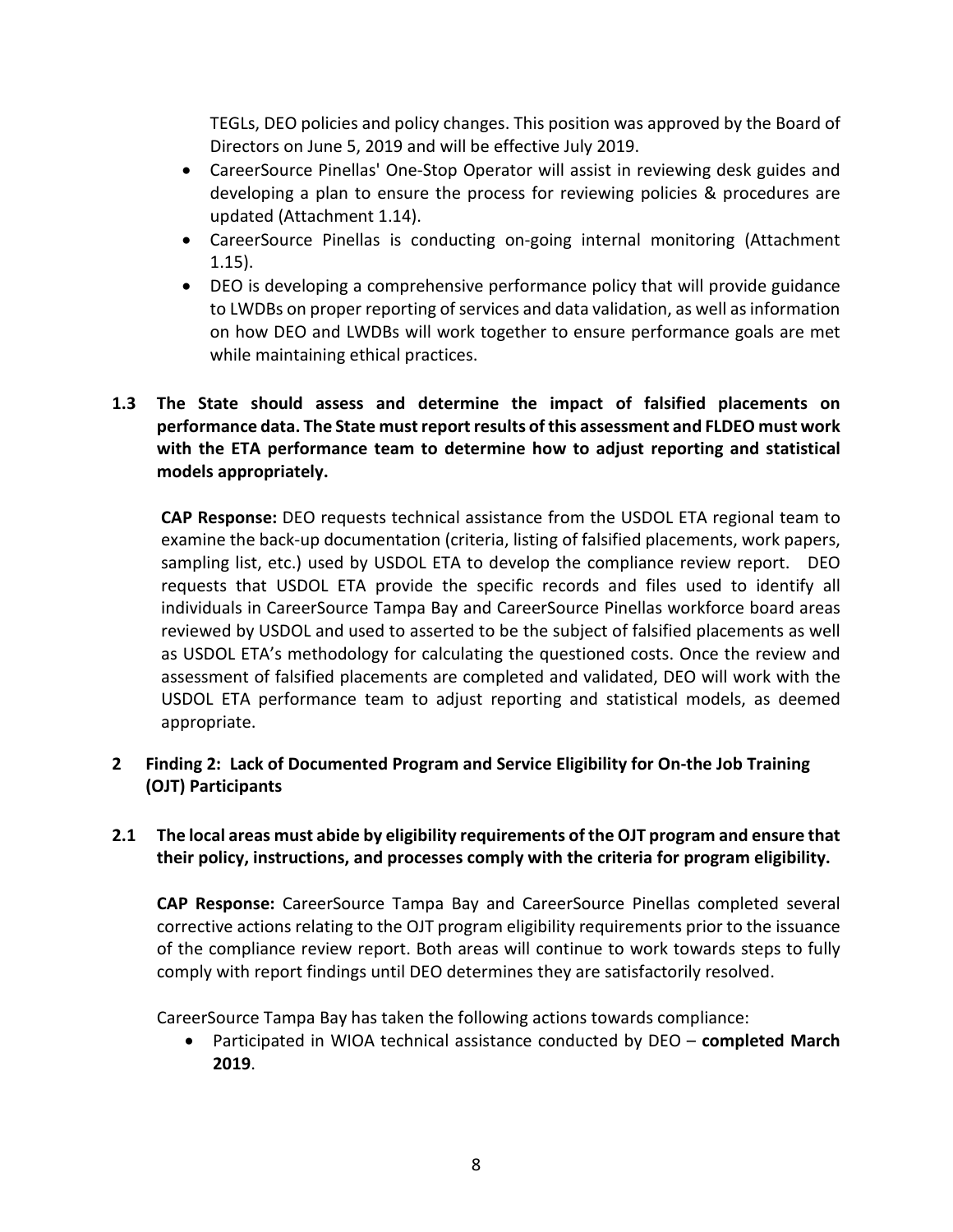CareerSource Pinellas has taken the following actions towards compliance:

- Participated in WIOA technical assistance conducted by DEO **completed March 2019**.
- CareerSource Pinellas drafted and updated a desk guide for all programs that fund OJT/Paid Work Experience (PWE) programs, such as TANF, WIOA, and TAA and will submit the desk guide to DEO for review and approval (Attachment 2.1).

The following corrective actions are in progress:

- DEO will also enhance programmatic monitoring tools to ensure that all WIOA training services documentation is compliant with WIOA law.
- DEO will update the internal control questionnaire to require annual review of board policies, instructions and processes based on the WIOA criteria for OJT program eligibility.
- CareerSource Tampa Bay is conducting an organizational re-alignment with Business Services and Program Services. This re-alignment shifts OJT eligibility and placements from Business Services staff to Program Services staff. Business Services staff will focus on attracting and engaging businesses.
- Upon approval and implementation of the desk guides, CareerSource Pinellas will hold training to ensure staff understand the requirements and intent of OJT and how to communicate the program to employers.

DEO will ensure that CareerSource Tampa Bay and CareerSource Pinellas update their policies, instructions, and processes to comply with the criteria for OJT program eligibility.

## **2.2 The local areas should provide training for all staff, both case managers and Business Services staff. Both local areas must ensure the staff understand the requirements and intent of OJT, including how to communicate and explain the program to employers.**

**CAP Response:** CareerSource Tampa Bay and CareerSource Pinellas completed several corrective actions prior to the issuance of the compliance review report. Both areas will continue to work towards steps to fully comply with report findings until they are satisfactorily resolved.

CareerSource Tampa Bay has taken the following actions toward compliance:

- Modified OJT, Employed Worker Training (EWT), and PWE agreement templates to reflect ETA and DEO best practices – **completed March 2019.**
- Added a year-end date to the OJT, EWT, and PWE agreements to establish a financial period end with an annual term limit – **completed March 2019.**
- The LWDB attorney reviewed and edited the OJT/PWE agreement and provided suggested modification to strengthen the existing language to the applicant and employer – **completed March 2019**.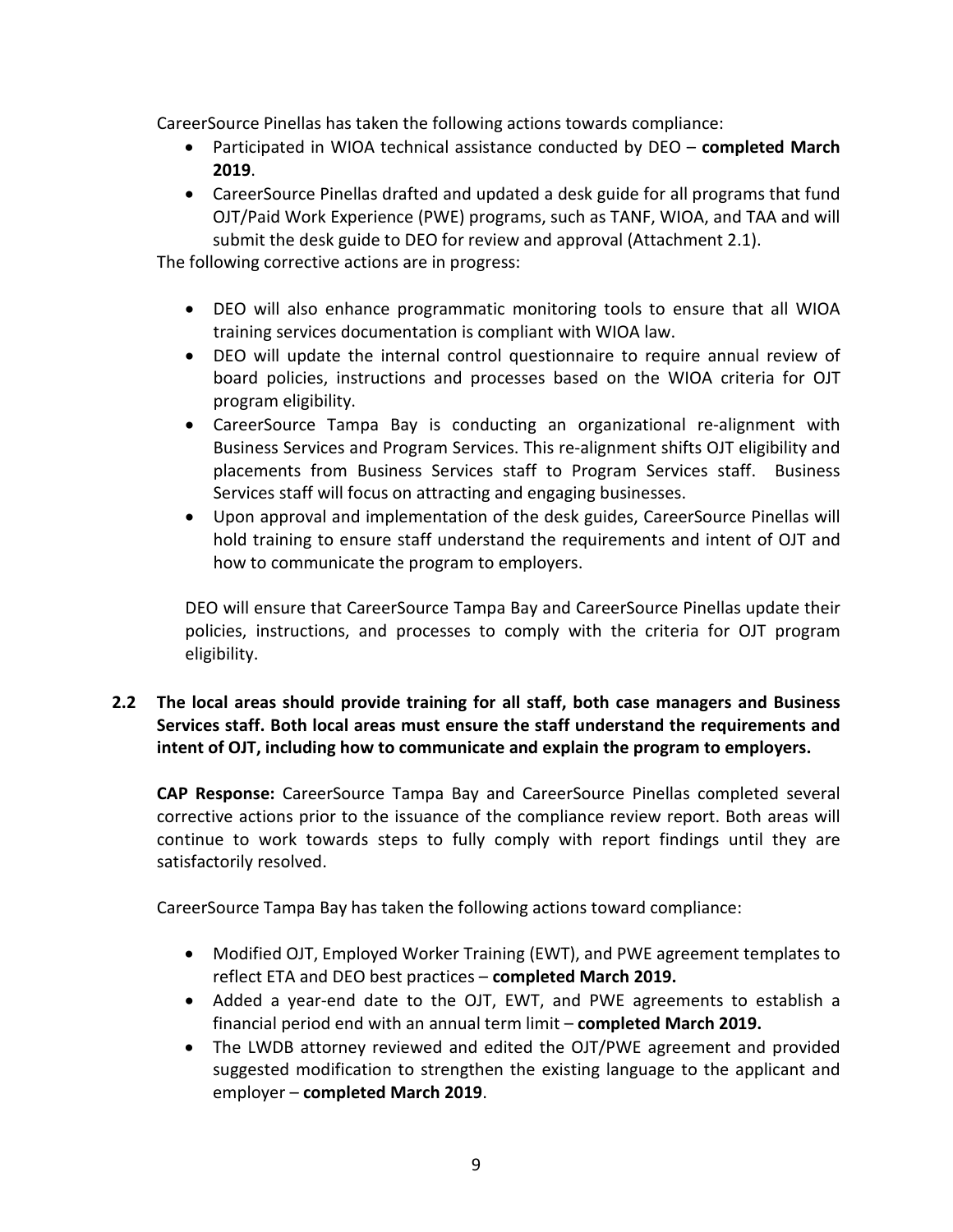• Modified processes in order to comply with job order and candidate referrals related to OJT and PWE. The LWDB no longer completes Employ Florida referrals (Attachment 2.2) – **completed prior to May 2019.**

CareerSource Pinellas has taken the following actions toward compliance:

• Modified OJT, EWT and PWE processes and drafted new desk guides. These will be submitted to DEO for review – **completed prior to May 2019.**

The following corrective actions are in progress for this finding:

- CareerSource Pinellas is currently conducting a full review of the local area's desk guides for all programs that fund OJT/PWE. Upon approval and implementation of the desk guides, training will be held to ensure staff understand the requirements and intent of OJT and how to communicate the program to employers.
- CareerSource Tampa Bay will conduct a joint training session with the Business Services team and Program Services team to review local policies and procedures.

DEO will ensure that both CareerSource Tampa Bay and CareerSource Pinellas provide training for all staff, both case managers and Business Services staff, to ensure that staff understand the requirement and intent of OJT, including how to communicate and explain the program to employers. DEO programmatic monitoring will include interviews of LWDB staff to ensure an adequate understanding of the requirements and intent of OJT.

**2.3 The LWDAs must reevaluate and revise, as necessary, their current local OJT policy on assessing participants and developing documentation that supports the need for OJT training. This should include the use of assessment results, Individual Employability Plans (IEPs), case notes, and follow-up services to support the need for training and to ensure the participants' success in the program.**

**CAP Response:** CareerSource Tampa Bay and CareerSource Pinellas completed several corrective actions prior to the issuance of the compliance review report. Both areas will continue to work towards steps to fully comply with report findings until they are satisfactorily resolved.

CareerSource Tampa Bay has completed the following corrective actions toward compliance:

- Reviewed the USDOL toolkit on OJT policy and researched other national/statewide best practices to develop local policy – **completed December 2018.**
- Revised WIOA/OJT enrollment, follow-up and monitoring forms to ensure compliance – **completed March 2019.**
- Modified the OJT Staffing Structure:
	- o Integrated Business Services OJT team with the WIOA Program team; and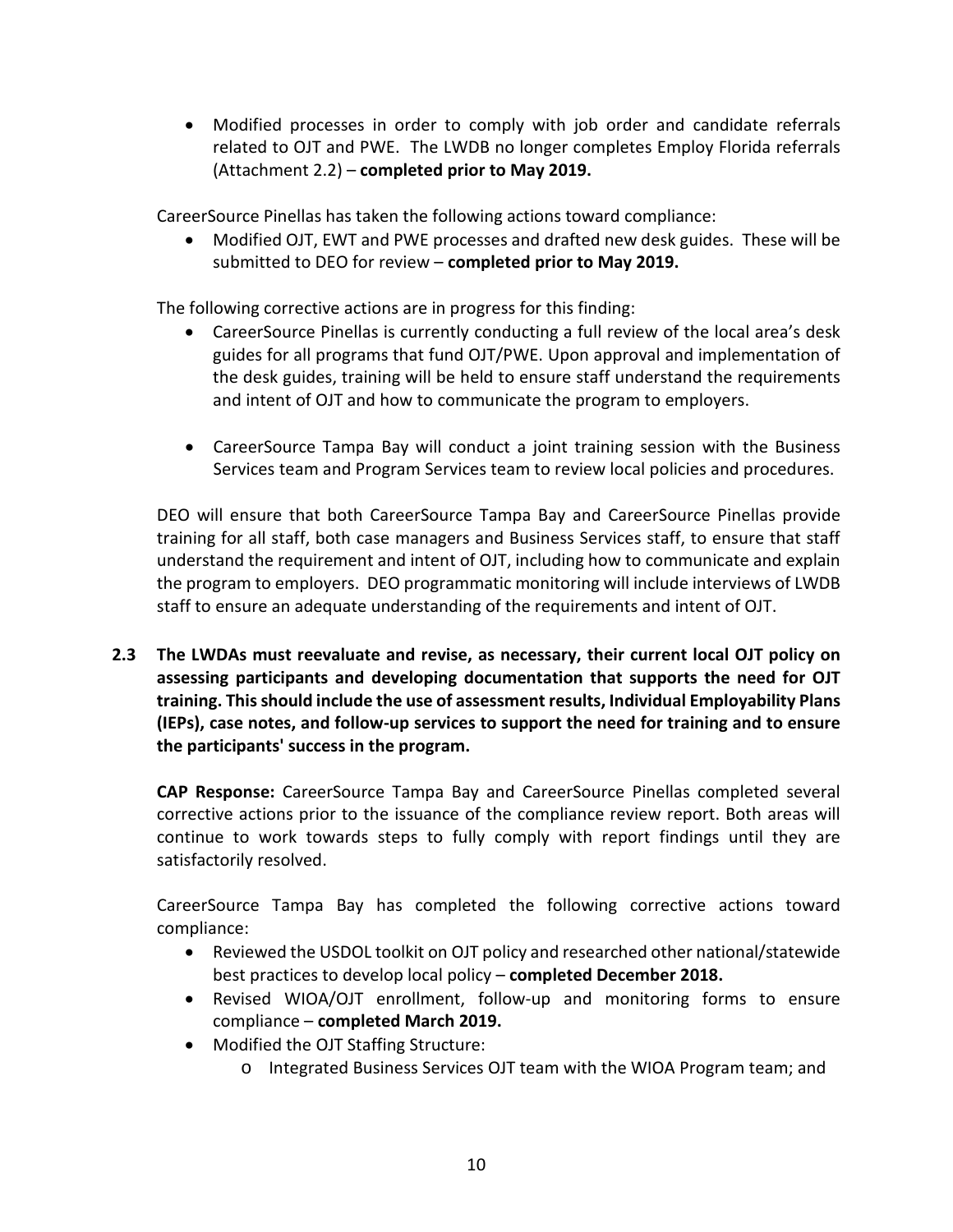- o Implemented process for the use of OJT job orders with WIOA occupational skills training completers (90 days prior to completion) and job search – **completed prior to May 2019.**
- Implemented staff policies and procedures on OJT (Attachments 2.3, 2.4) **completed March and May 2019.**

CareerSource Pinellas has completed the following corrective actions towards compliance:

• Reviewed the hire list process for determining OJT/PWE and immediately directed that staff no longer utilize hire list for reverse referrals, based on USDOL ETA and DEO guidance relating to OJT/PWE.

The following corrective actions are in progress:

- CareerSource Tampa Bay is conducting an organizational re-alignment with Business Services and Program Services, to include shifting OJT eligibility and placement from Business Services to Program Services and shifting Business Services' focus to attracting business and business engagement.
- CareerSource Pinellas is currently conducting a full review of desk guides. Upon approval and implementation of the desk guides, training will be held to ensure staff understand the requirements and intent of OJT and how to communicate the program to employers.
- CareerSource Pinellas will conduct a full review of OJT/PWE policy and will make additional changes as necessary.

DEO will ensure that both CareerSource Tampa Bay and CareerSource Pinellas will reevaluate and revise, as necessary, their current local OJT policy on assessing participants and developing documentation that supports the need for OJT training, the use of assessment results, IEPs, case notes, and follow-up services to support the need for training and to ensure the participants' success in the program. Further, DEO will update the financial monitoring tool to ensure that adequate documentation supports the need for participant program service, including but not limited, to OJT training. Monitoring procedures will test for the existence of assessment results, IEPs, case notes, and followup services.

**2.4 FLDEO must work with the local areas to ensure that all program participants have documented assessments, present a need for OJT services with a well-developed IEP to support enrollment in program activities.**

**CAP Response**: DEO has taken the following corrective actions to resolve the noted issue:

• Enhanced the OJT sections of the programmatic monitoring tool to ensure that beginning in the Program Year 2018-2019 monitoring cycle, OJT participant files examined meet all necessary federal and state requirements for eligibility and training – **completed August 2018**.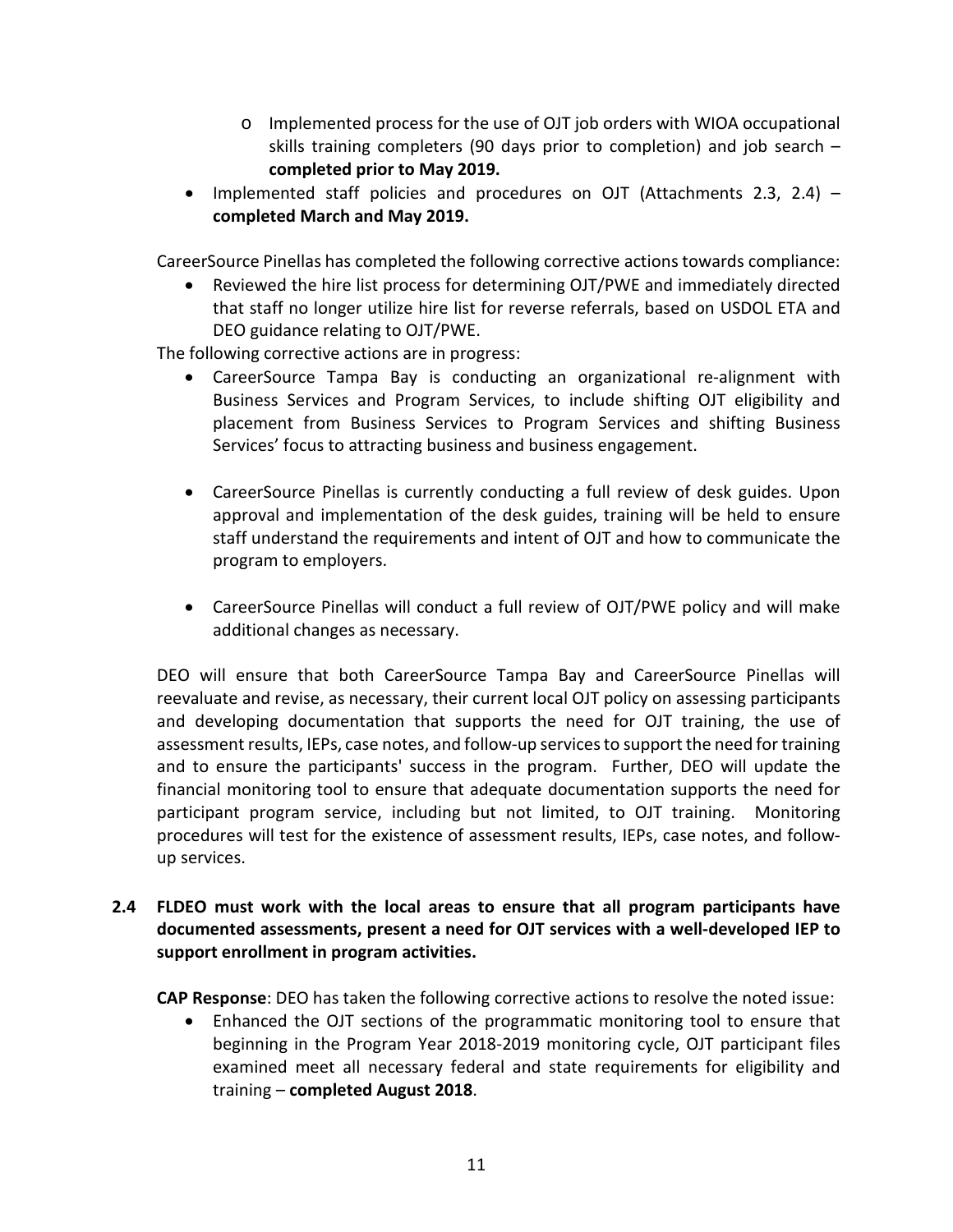- Provided on-site technical assistance for CareerSource Tampa Bay and CareerSource Pinellas for the OJT program – **completed February 2019**.
- Conducted statewide training for all LWDBs on the OJT Program during the months of March and April 2019 – **completed April 2019**.
- Revised Administrative Policy 009 On-the-Job Training by strengthening the policy to ensure all federal and state guidelines are clearly stated – **completed June 2019.**

The following corrective action is in progress:

• DEO will update the financial monitoring tool to ensure that adequate documentation supports the need for participant program service, including but not limited to OJT training. Monitoring procedures will test for the existence of assessment results, IEPs, case notes, and follow-up services.

## **2.5 The local area staff must verify that all required actions are recorded, legible, accurate upon enrollment, and implemented in full compliance with program eligibility requirements.**

**CAP Response:** CareerSource Tampa Bay and CareerSource Pinellas completed several corrective actions prior to the issuance of the compliance review report. Both areas will continue to work towards steps to fully comply with report findings until they are satisfactorily resolved.

CareerSource Tampa Bay has completed the following corrective actions toward compliance:

- Eliminated the process of WIOA eligibility on all universal customers and transitioned to a process of determining eligibility for those who request WIOAfunded assistance – **completed March 2018.**
- Incorporated the OJT team into the business services model, requiring Account Executives and Recruiters to recruit for OJT job orders by targeting WIOA and WT program participants as potential OJT candidates, as well as utilizing Employ Florida and Monster resources to source candidates. The Management Information System (MIS) provides monthly updated lists – **completed prior to May 2019.**

CareerSource Pinellas has completed the following corrective actions towards compliance:

• Incorporated the OJT team into the Business Services model, requiring Account Executives and Recruiters to recruit for OJT job orders sourcing WIOA, and Welfare Transition program completers, Employ Florida and Monster resources. The Management Information System (MIS) provides monthly updated lists – **completed prior to May 2019.**

The following corrective actions are in progress: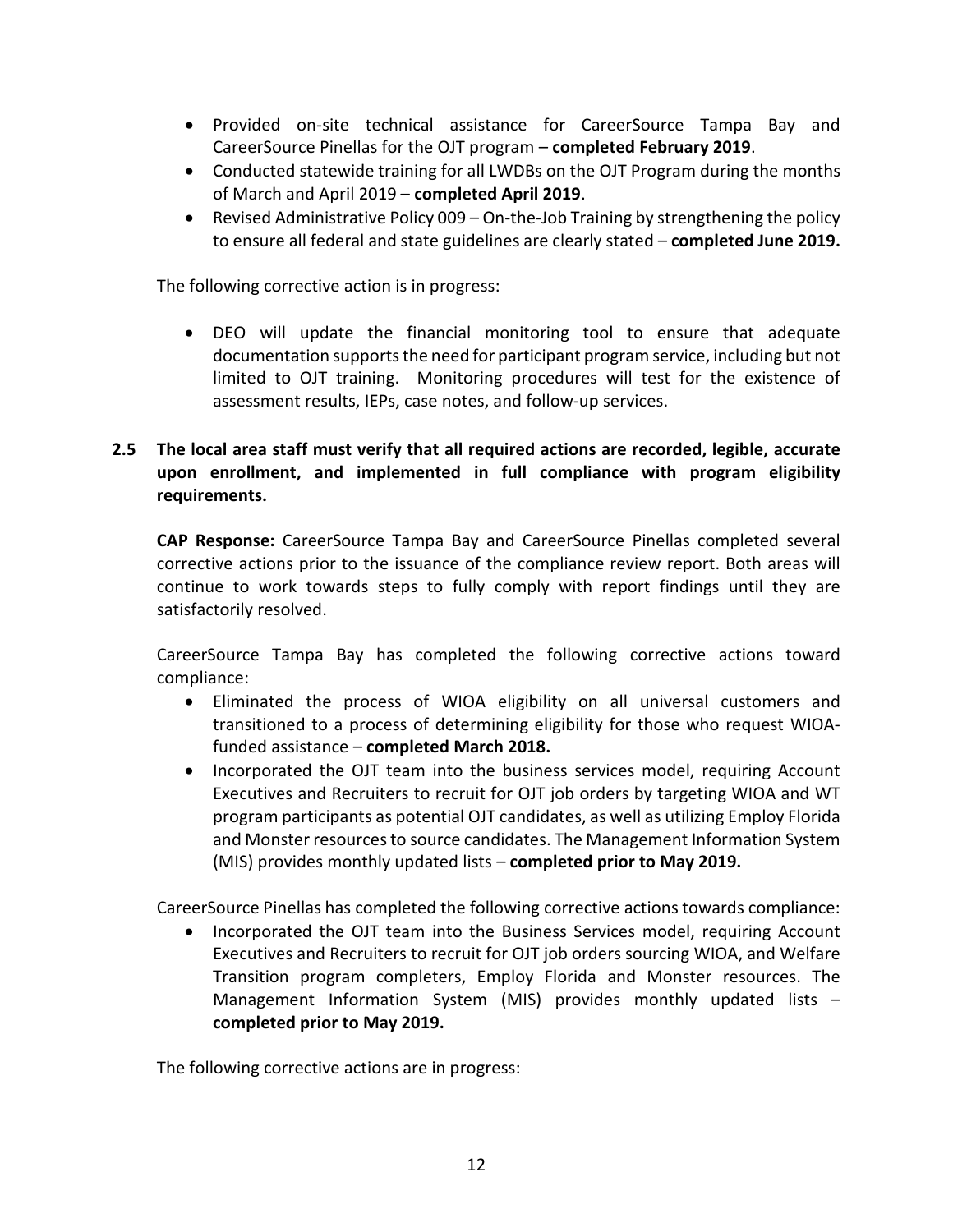• CareerSource Pinellas plans to hire a consultant or assign staff to review the OJT files to help determine compliance with program eligibility requirements and potentially address questioned costs*.*

DEO will ensure that both CareerSource Tampa Bay and CareerSource Pinellas area staff verify that all required actions for OJT participants are recorded, legible, accurate upon enrollment, and implemented in full compliance with program eligibility requirements.

**2.6 FLDEO must review and determine that participants enrolled in the OJT program from July 1, 2013, through June 30, 2018, were eligible and suitable for the OJT program by following WIOA requirements. Reimbursement payments made to employers for OJT program services during the period July 1, 2013, through June 30, 2018, in the amount of \$9,753,923.75 are questioned and subject to disallowance.**

**CAP Response:** In August of 2018, DEO enhanced the OJT sections of the programmatic monitoring review tool to expand the participant file review process for Program Year 2018- 2019 and future year monitoring review cycles. This further ensures that OJT participant files being examined are meeting all necessary federal and state requirements. Additionally, the OJT policy was revised to further clarify management review oversight and practices in administering the OJT program statewide.

The following corrective actions are in progress:

- DEO fiscal and programmatic monitoring staff will jointly take the following steps:
	- o Identify all OJT participants from CareerSource Tampa Bay and CareerSource Pinellas for Program Years 2013 through 2018 and their related payments.
	- o Review and evaluate all OJT eligibility documentation provided by CareerSource Tampa Bay and CareerSource Pinellas to determine whether the participants were eligible.
	- o Verify whether reimbursements made to employers were valid.
	- o Prepare the final report identifying individuals deemed ineligible and recalculate questioned costs.
- CareerSource Tampa Bay will procure an independent external firm to assist in the review of question costs.

### **3 Finding 3: Supportive Services Payments Potentially Issued to Ineligible Participants**

**3.1 Both CareerSource Tampa Bay and CareerSource Pinellas must develop supportive services policies and procedures that include appropriate assessment of participant need for supportive services and establish a supportive services system that provides for assistance in the actual amount of need**.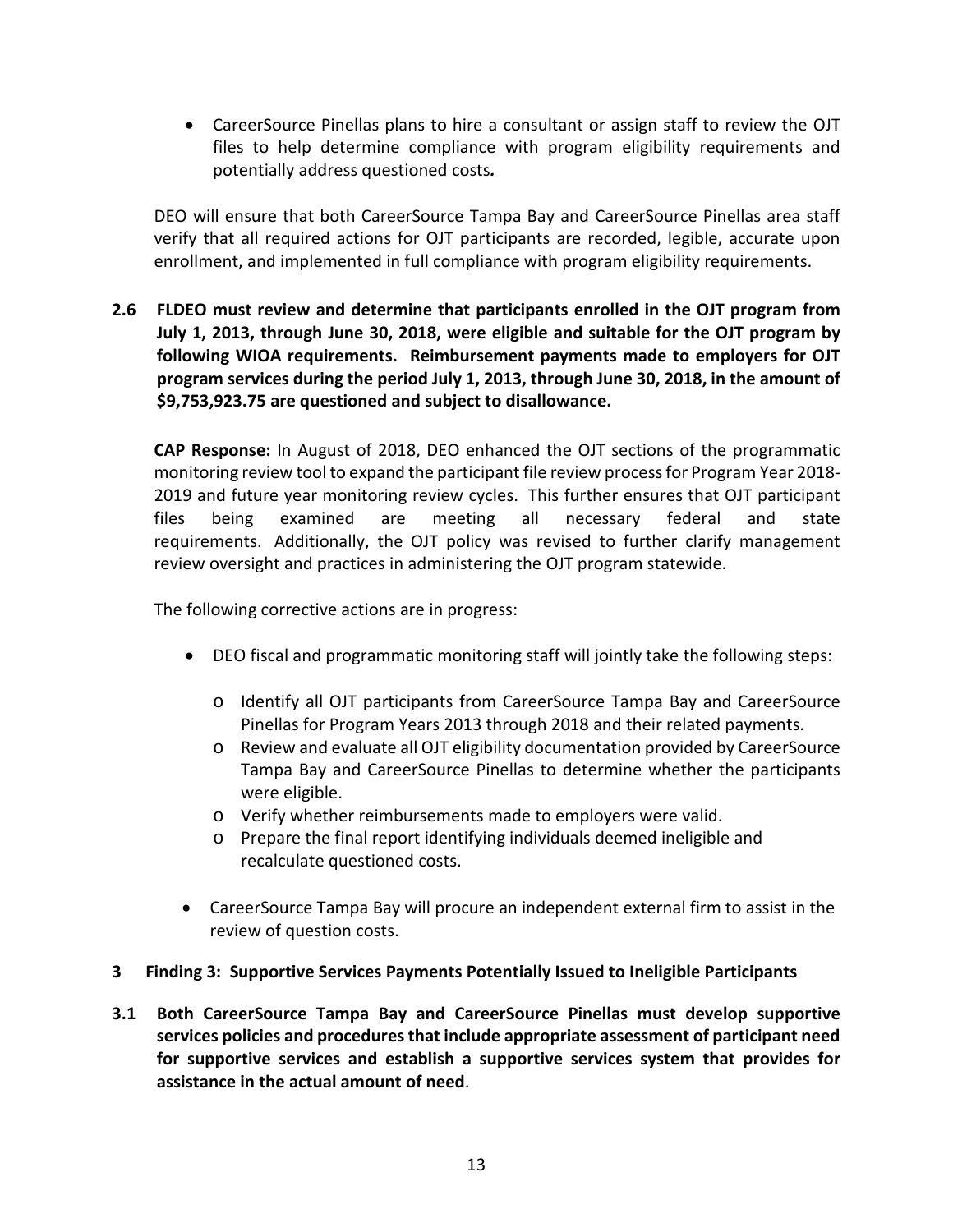**CAP Response:** CareerSource Tampa Bay and CareerSource Pinellas completed several corrective actions prior to the issuance of the compliance review report. Both areas will continue to work towards steps to fully comply with report findings until they are satisfactorily resolved.

CareerSource Tampa Bay has completed the following corrective actions towards compliance:

- Revised the supportive service policies and procedures to ensure appropriate and sufficient internal controls are in place regarding eligibility, issuance, storage and reconciliation of supportive service throughout the local area in August 2018. The policy was subsequently revised and approved by the Board of Directors (Attachment 3. 1) – **completed March 2019.**
- Developed staff procedure desk guide to support the supportive service policy (Attachment 3. 2) – **completed March 2019**.
- Updated their desk guides to reflect updated policies and changes. CareerSource Tampa Bay changed the Statement of Needs policy for WIOA and WT/SNAP E&T programsto include exclusion of benchmarks and reduced dollar amount of support service per need, based on transportation research – **completed March 2019***.*

CareerSource Pinellas has completed the following corrective actions toward compliance:

- Supportive services changes were implemented by the Interim Executive Director which immediately discontinued several, if not all, mentioned previous practices. These changes were communicated to all CareerSource Pinellas staff via email as well as directions were further clarified for all Programs staff (Attachment 1.3) *–* **completed July 2018**.
- Launched an updated participant Statement of Need form to ensure services offered were in line with all immediate changes (Attachment 3.3) *–* **completed July 2018**.
- Updated the Support Service standard operating procedures (Attachments 3. 4 and 3.5). Implementation of policy changes ensured:
	- o Appropriate and compressive assessment of participant needs were completed prior to issuance of services;
	- o Removed all programmatic benchmarks and incentives;
	- o Reemphasized and established, where needed, annual service caps; and
	- o Realigned determination of eligibility to be in full compliance with WIOA regulations *–* **completed July 2018**.
- Implemented a process to review the supportive services cap to ensure a participant is not allowed to exceed the set cap for every supportive service issuance. Review of the dollar cap is completed by two staff members within the customer tracking systems (One-Stop Service Tracking and Employ Florida) (Attachment 3. 6) – **completed July 2018.**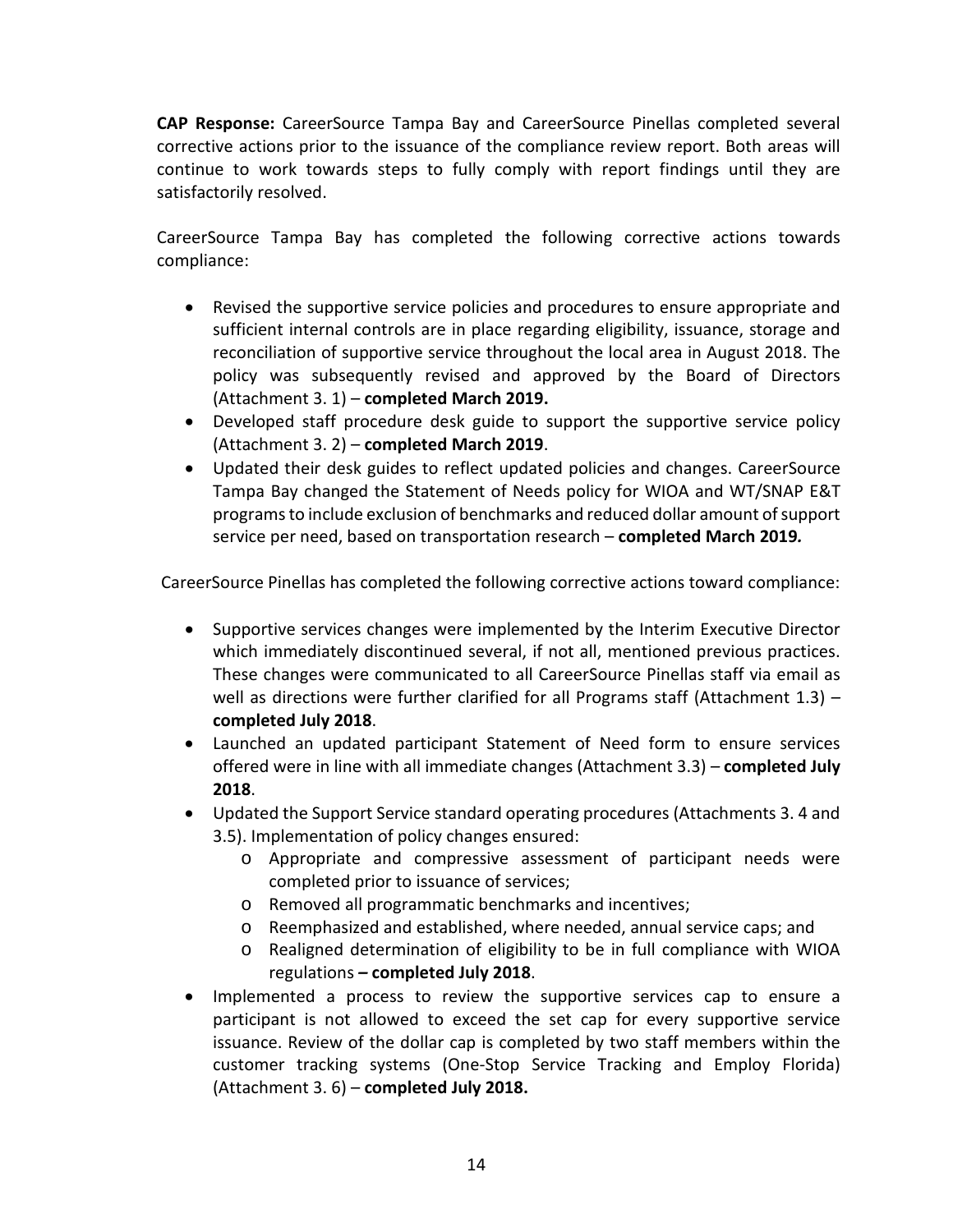The following corrective actions are in progress:

- CareerSource Tampa Bay is seeking guidance from CareerSource Florida regarding specific language contained in their draft supportive service policy.
- DEO will update the financial monitoring tool to ensure a sampling of issuance of prepaid gas/VISA gift cards are supported by documentation indicating the participant's eligibility and need for the supportive services. DEO is also updating the Grantee-Subgrantee Agreement with all LWDBs to include the following language:

*"The Board hereby certifies to DEO that written administrative procedures, processes, and fiscal controls are in place for the payment of supportive services including, but not limited to prepaid gas and/or VISA cards. Controls must address issuance, storage, and reconciliation of prepaid gas/VISA cards. The Board must maintain documentation supporting the eligibility of the receipt of supportive services and that the value of the supportive service is consistent with the documented need(s) of the participant(s)."*

DEO will ensure that both CareerSource Tampa Bay and CareerSource Pinellas develop supportive services policies and procedures that include appropriate assessment of participant need for supportive services and establish a supportive services system that provides assistance in the actual amount of need. Additionally, DEO will ensure that LWDB policies follow federal law and state policy/guidance.

**3.2 Both local areas must also document that they expended funds based on actual participant need**. **The gas/VISA cards issued in both local areas for supportive services from July 1, 2013, through June 30, 2017 in the amount of \$5,449,113 are questioned and subject to disallowance.**

**CAP Response:** The PY 2018-19 financial monitoring tool was updated to include walkthroughs of controls surrounding the prepaid gas/VISA cards at each workforce board to verify proper internal controls surrounding issuance, storage, and reconciliation of these cards.

The following corrective actions are in progress:

- The DEO fiscal monitoring tool will be updated to include the following:
	- o Ensure that the existence of adequate documentation supports the eligibility for the receipt of supportive services including, but not limited to gas/VISA cards.
	- o Evaluate whether the value of the supportive service provided is consistent with the documented need of the participant.
	- o Select a sample of participants to contact to ensure they received services from the local board's career center.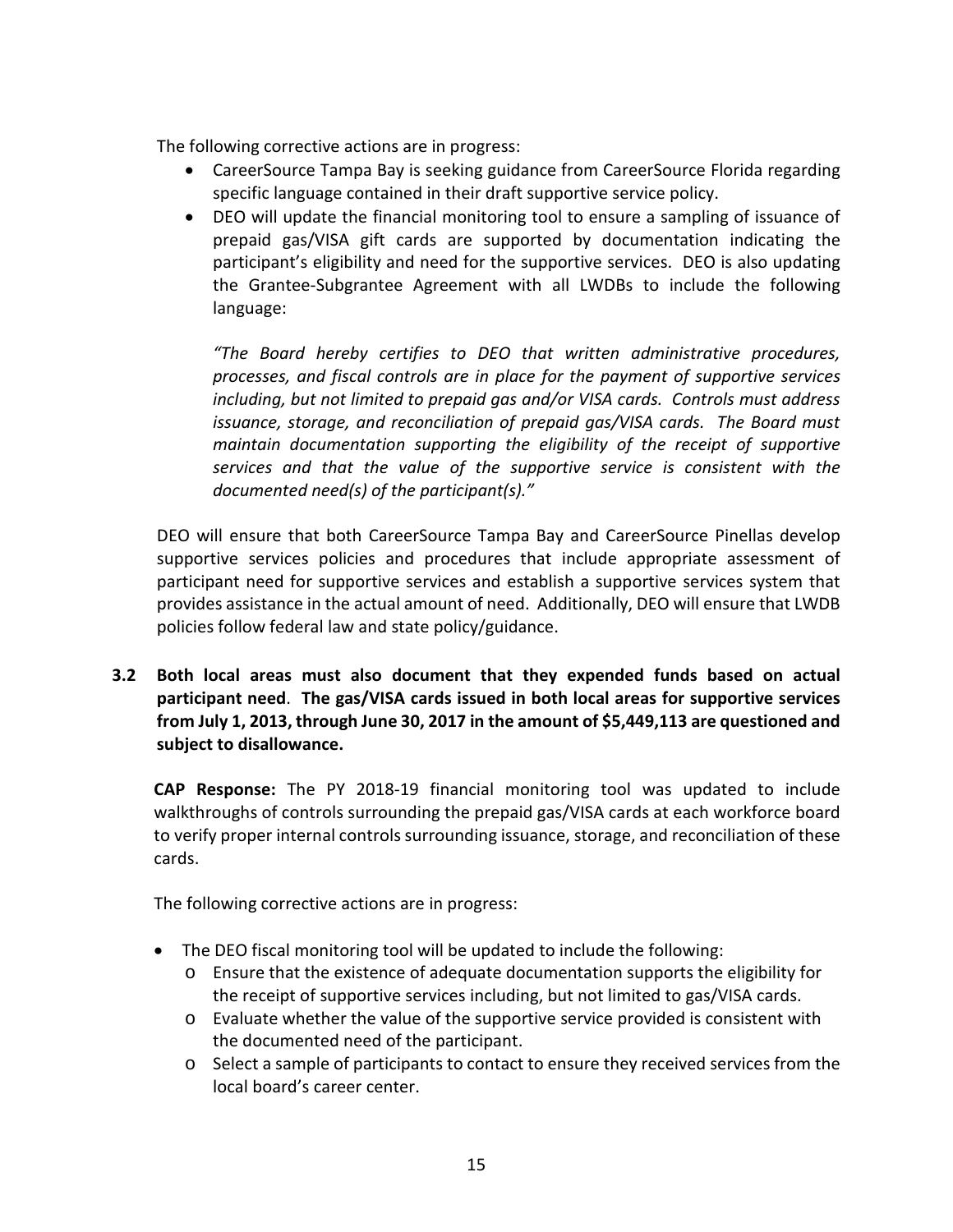- DEO fiscal and programmatic monitoring staff will jointly take the following steps:
	- o Identify all gas/VISA cards issued for supportive services by CareerSource Tampa Bay and CareerSource Pinellas for program years 2013 through 2018.
	- o Review and evaluate eligibility documentation for each participant.
	- o Determine whether value of the gas/VISA cards provided was supported by the participant's documented need.
	- o Identify individuals deemed ineligible.
	- o For eligible participants, compare documented need to the value of the gas/VISA cards provided.
	- o Recalculate questioned costs.
- CareerSource Tampa Bay will procure an independent external firm to assist in the review of questioned costs.
- CareerSource Pinellas plans to hire a consultant or assign staff to review the gas VISA cards issued for supportive services to determine compliance with program eligibility requirements.
- **4 Finding 4: Improper Business Services Staff Incentive Compensation**
- **4.1 The structure of the incentive plans in place emphasized performance results in ways that contributed to unethical behavior and the fabrication of records that the two local areas should not have reported as positive outcomes. The LWDBs must put the incentive plans on hold until the issues identified in this report are resolved.**

**CAP Response**: CareerSource Tampa Bay and CareerSource Pinellas completed corrective actions prior to the issuance of the compliance review report:

- CareerSource Tampa Bay has discontinued all monetary incentives based on performance – **completed August 2018.**
- CareerSource Pinellas has eliminated the Business Services incentive program **completed August 2018.**

The following corrective action is in progress:

- DEO will include the review of bonuses, pay raises, and benefits in the fiscal monitoring tool to ensure that the costs are reasonable, necessary for the performance of the award, and are a prudent use of federal funds. The monitoring tool will also ensure compliance with local policy.
- CareerSource Tampa Bay is in the process of engaging with a Human Resource Consultant to review the current compensation and benefits for LWDB staff are reasonable for the performance of the award.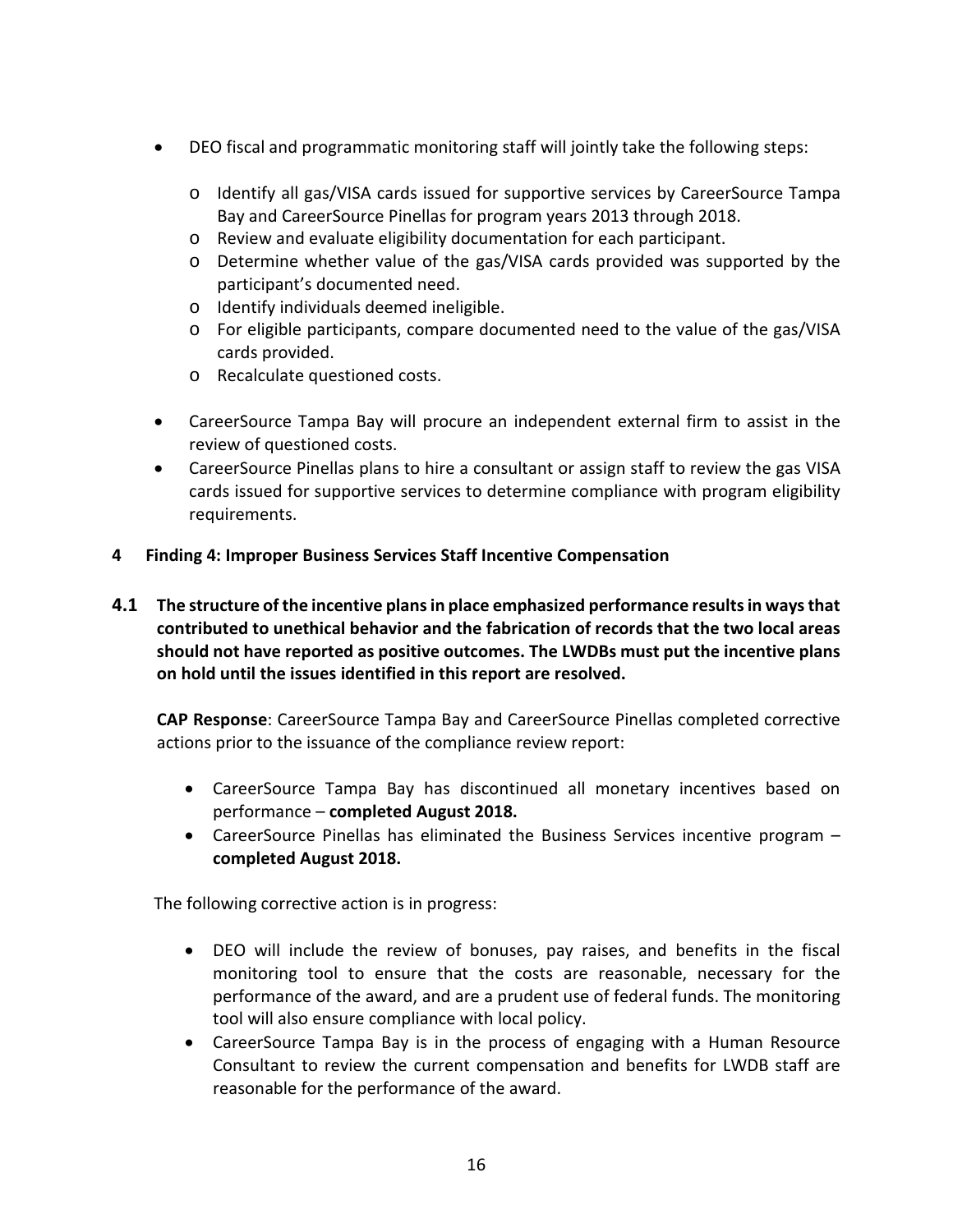**4.2 Additionally, the LWDBs should review and revise these benefits to ensure that costs are reasonable, necessary for the performance of the award, and are a prudent use of federal funds.**

**CAP Response:** CareerSource Tampa Bay and CareerSource Pinellas completed several corrective actions prior to the issuance of the compliance review report. Both areas will continue to work towards steps to fully comply with report findings until they are satisfactorily resolved.

CareerSource Tampa Bay has completed the following corrective actions toward compliance:

• Modified the business services compensation structure. The incentive structure was removed and the compensation of business services staff were adjusted. Ninetyfive percent of the 2017 incentive earned by Business Services and Account Executive and Recruiters was used as a benchmark for the compensation adjustment – **completed August 2018.**

CareerSource Pinellas has completed the following corrective actions toward compliance:

• Eliminated the Business Services incentive program in August 2018. On September 18, 2018, the Board of Directors voted to increase the base salaries for Business Services Account Executives to the current established range (Attachment  $4.1$ ) – **completed September 2018***.*

## **4.3 While making sure to follow union agreements and local employment laws, the State should work with both local areas to reprimand or terminate employees who falsified records.**

**CAP Response:** DEO will require CareerSource Tampa Bay and CareerSource Pinellas to work with DEO staff to identify all employees who falsified records. Upon the identification of all employees who falsified records, DEO will ensure the appropriate disciplinary action is taken.

## **4.4 For the period of July 1, 2013 to June 30, 2017, ETA questions the Business Services staff incentives totaling \$2,031,886.12, subject to disallowance.**

**CAP Response:** The following corrective actions are in progress:

- DEO fiscal and programmatic monitoring staff will jointly take the following steps:
	- o Identify all Business Services staff who received bonuses from CareerSource Tampa Bay and CareerSource Pinellas from July 1, 2013 to June 30, 2017.
	- o Identify all Business Services staff who falsified records.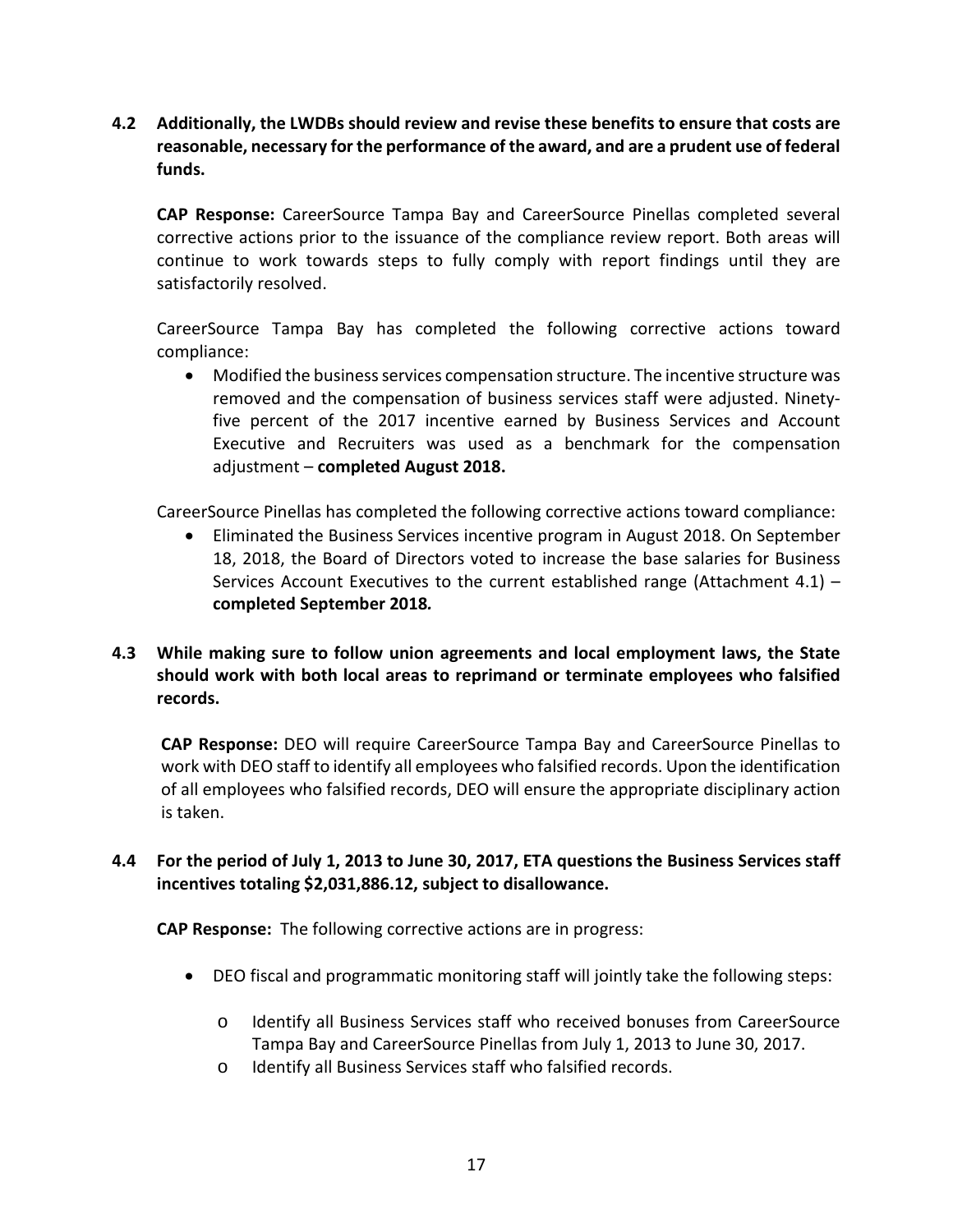- o Analyze bonuses for staff who did not falsify records to determine whether they were reasonable, necessary for the performance of the award, and were a prudent use of federal funds.
- o Recalculate questioned costs.
- CareerSource Tampa Bay will procure an independent external firm to assist in review of questioned costs.
- CareerSource Pinellas plans to address the findings of questioned costs by hiring a consultant or assigning staff to review the Business Services Staff incentives in order to determine compliance.
- **5 Finding 5: Improper Executive Director and Management Compensation Salary Increases**

## **5.1 The CareerSource Tampa Bay and CareerSource Pinellas LWDBs should have ensured that they paid salary increases and cost of living adjustments in accordance with each entity's personnel policy and procedures.**

The LWDBs must review their personnel policies and ensure that the administrative entity is abiding by these personnel policies and procedures regarding personal compensation paid to staff.

**CAP Response:** CareerSource Tampa Bay and CareerSource Pinellas completed several corrective actions prior to the issuance of the compliance review report. Both areas will continue to work towards steps to fully comply with report findings until they are satisfactorily resolved.

CareerSource Tampa Bay has completed the following corrective actions toward compliance:

- Established itself as the employer of record *–* **completed September 2018***.*
- Had employee handbook reviewed by legal counsel and third-party HR consultant and adopted by CareerSource Tampa Bay – **completed August 2018**.

CareerSource Pinellas has completed the following corrective actions toward compliance:

• Provided the new salary cap for Florida chief elected officials to the board of directors for reference in establishing the salary range for the CEO position – **completed prior to May 2019.**

The following corrective actions are in progress:

- DEO will update the financial monitoring tool to include:
	- o A review of personnel policies and procedures to ensure compensation paid to staff are reasonable, necessary for the performance of the award, and are a prudent use of federal funds.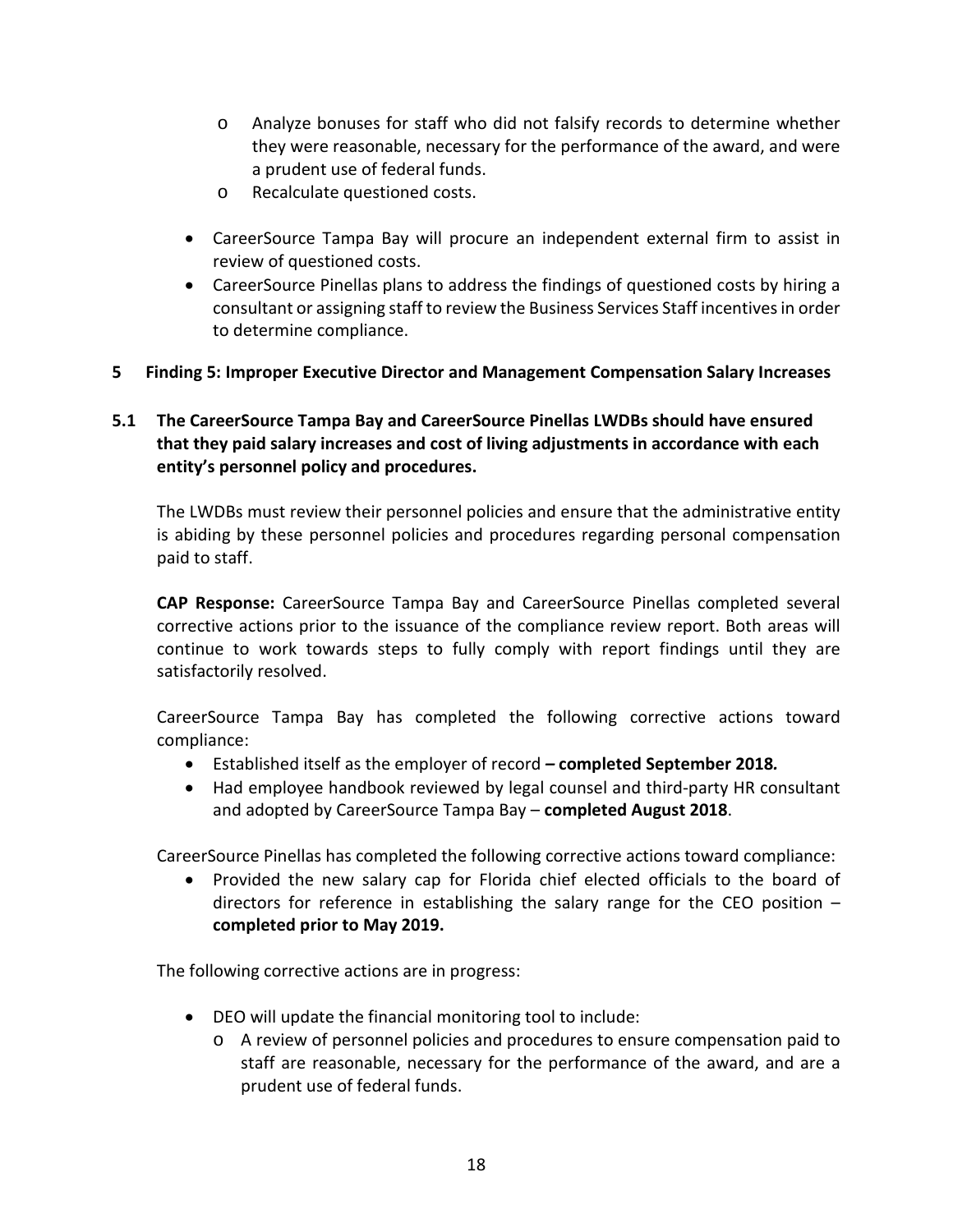- $\circ$  A review to determine whether the board is in compliance with the policies and procedures.
- DEO is updating the Grantee-Subgrantee Agreement to include the following language:

*"No changes to compensation for executive staff of the board are allowed without documented board approval and must be in alignment with local policies and procedures."*

- The CareerSource Pinellas Board approved the Compensation Review that will be completed in June 2019. CareerSource Pinellasis moving toward clear job titles that reflect the functions of the position and compensation. In conjunction with the benefit and stipend outlined in Finding 4.2, CareerSource Pinellas will present a clear and current picture of total compensation.
- CareerSource Pinellas is working with the Compensation Committee to conduct a full compensation/benefits review in the spring of 2019, including a review of the benefits stipend, compensation, benefits and salary ranges. The Compensation Committee is chaired by a Board member appointed by the Board Chair and responsible for:
	- o Reviewing and evaluating employee performance review process.
	- o Reviewing, evaluating and making recommendations to the Board of Directors relating to the approval of employee pay and compensation plans.
	- o Reviewing and evaluating employee benefits programs and making recommendations to the Board of Directors relating to the approval of these programs.
	- o Evaluating and approving training policies to ensure that employees meet the necessary requirements under the Workforce Innovation and Opportunity Act.
	- o Providing assistance with planning, operational and other issues relating to the provision of fair labor practices in the workplace.
- **5.2 The CEO's salary increased seven (7) times between September 2006 and December 2017 without formal approval by the CareerSource Pinellas or CareerSource Tampa Bay. Costs totaling \$408,487, equivalent to the increase in salary not formally approved by the LWDBs, are therefore questioned and subject to disallowance.**

**CAP Response:** The following corrective actions are in progress:

• DEO fiscal and programmatic monitoring staff will jointly take the following steps: o Review CEO's personnel file;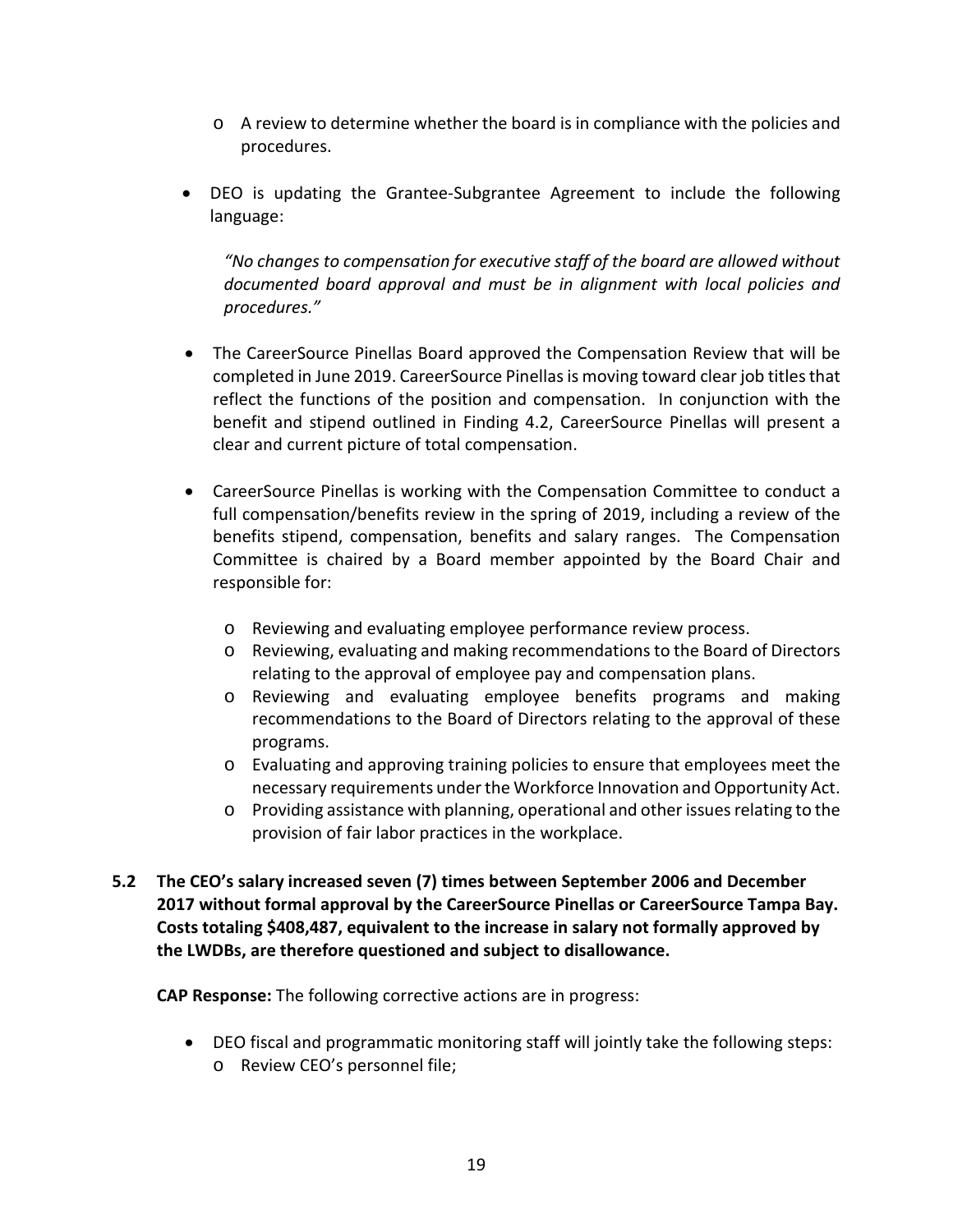- o Review board meeting minutes, including compensation committee, executive committee, and full board meeting minutes;
- o Review other documentations and paperwork such as emails from the board chair that approve the raises in question;
- o Recalculate questioned costs.
- DEO will include the review of bonuses, pay raises, and benefits in the fiscal monitoring tool to ensure that the costs are reasonable, necessary for the performance of the award, and are prudent use of federal funds. The monitoring tool will also ensure compliance with local policy and that all bonuses, pay raises, and benefits paid to executive staff are approved by the Board.
- DEO is updating the Grantee-Subgrantee Agreement to include the following language:

*"No changes to compensation for executive staff of the board are allowed without documented board approval and must be in alignment with local policies and procedures."*

- CareerSource Pinellas plans to address the findings of questioned costs by hiring a consultant or assigning staff to review the CEO's salary increases in order to determine compliance.
- **5.3 In addition, bonuses paid to four (4) individuals, totaling \$59,430, are questioned and subject to disallowance, since they exceeded reasonable salary increases approved by the LWDBs. These four individuals also received substantial salary increases in addition to the annual bonuses**.

**CAP Response:** The following corrective actions are in progress:

- DEO fiscal and programmatic monitoring staff will jointly take the following steps:
	- o Review each individual's personnel file for supporting documentation for pay raises and bonuses.
	- o Identify if any of these staff were involved with falsifying records.
	- o If the individuals were not involved in falsifying records, determine what a reasonable bonus/pay raise would have been.
	- o Recalculate questioned costs.
- CareerSource Pinellas plans to address the findings of questioned costs by hiring a consultant or assigning staff to review the bonuses paid to four staff in order to determine compliance.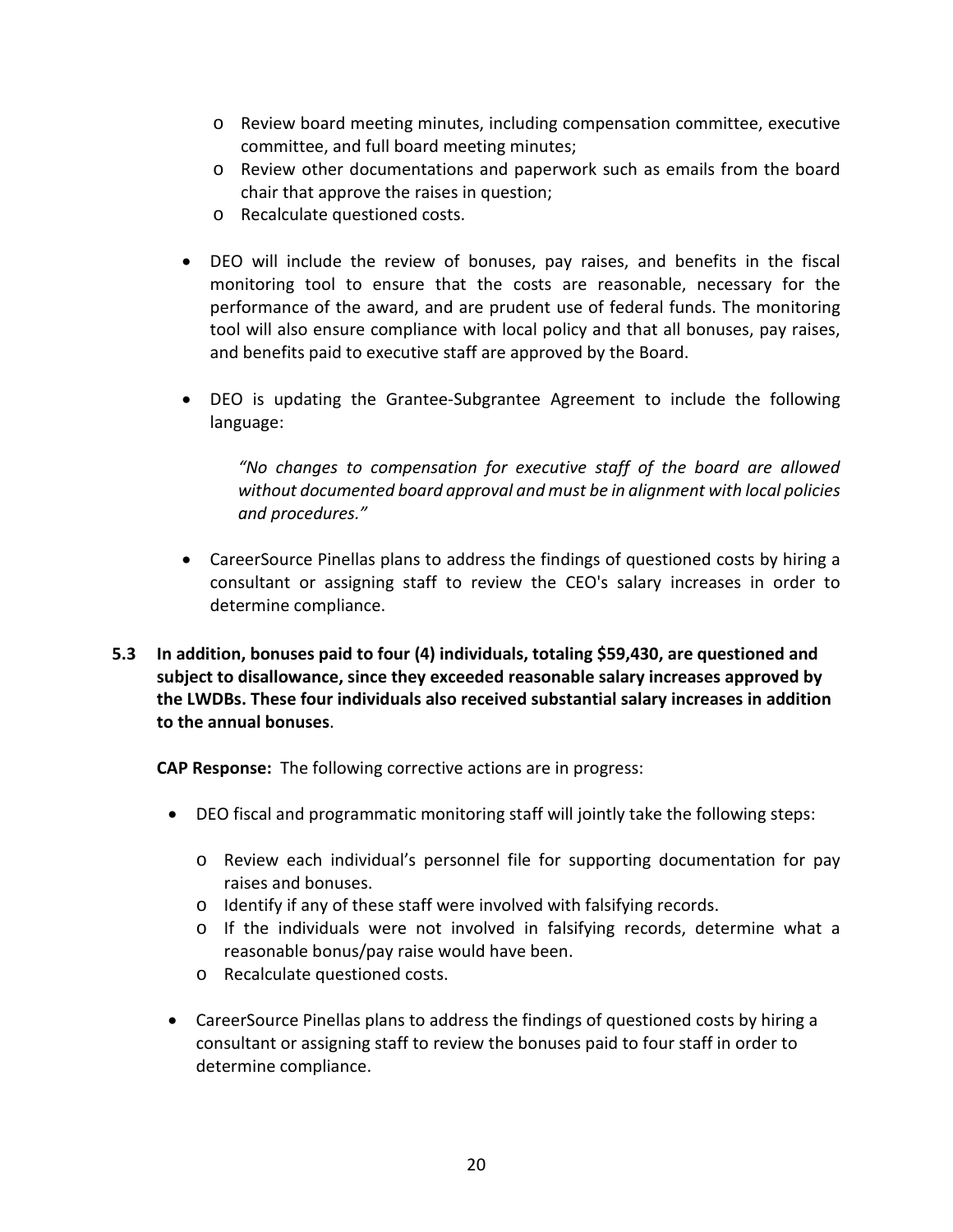- **6 Finding 6: Lack of Staff Grievance Procedures and Equal Opportunity Representation**
- **6.1 The two local areas must ensure grievance procedures and EO representation is available and made known to staff, participants, and other interested parties in the local workforce development system.**

**CAP Response:** Grievance procedures are made available to all staff as part of their onboarding process and is included in both CareerSource Tampa Bay's and CareerSource Pinellas' policy manuals. Additionally, these procedures are available in both hardcopy and via both LWDB's intranets. Each LWDB has their own Equal Opportunity (EO) Officer whose other duties do not present a conflict of interest. Their names and contact information are prominently posted in all Career Centers and are made available to all employees. Both LWDBs have received training from DEO's Office for Civil Rights (OCR) in equal opportunity matters to ensure that they are knowledgeable and able to assist employees and customers as needed. The OCR conducted onsite monitoring for both LWDBs on April 6, 2019. This monitoring was done in accordance with 29 CFR Part 38 which is the implementation of the Nondiscrimination and Equal Opportunity Provisions of the Workforce Innovation and Opportunity Act.

CareerSource Tampa Bay and CareerSource Pinellas completed several corrective actions prior to the issuance of the compliance review report. Both areas will continue to work towards steps to fully comply with report findings until they are satisfactorily resolved.

CareerSource Tampa Bay has completed the following corrective actions toward compliance:

- Role of EO Officer was moved from Director for Audits, Contracts and Procurements to Director of Public Relations/ Marketing – **completed March 2019**.
- CareerSource Tampa Bay Board appointed a Board member to receive notification of each ethics complaint filed through the EthicsPoint hotline – **completed March 2019**.
- Updated the grievance and complaint procedure form with the new EO Officer's information – **completed March 2019**.

CareerSource Pinellas has completed the following corrective actions toward compliance:

- Appointed a senior-level employee who does not administer any programs and services as the EO Officer – **completed prior to May 2019**.
- Announced the EO Officer and contact information was promulgated via multiple communications channel to include email notices to staff and partners. The "Equal Opportunity is the Law" posters containing the EO Officer's contact information are conspicuously posted at all career centers and offices, and on CareerSource Pinellas website for external customers and partners (Attachments 6.1, 6.2, 6.3) – **completed prior to May 2019**.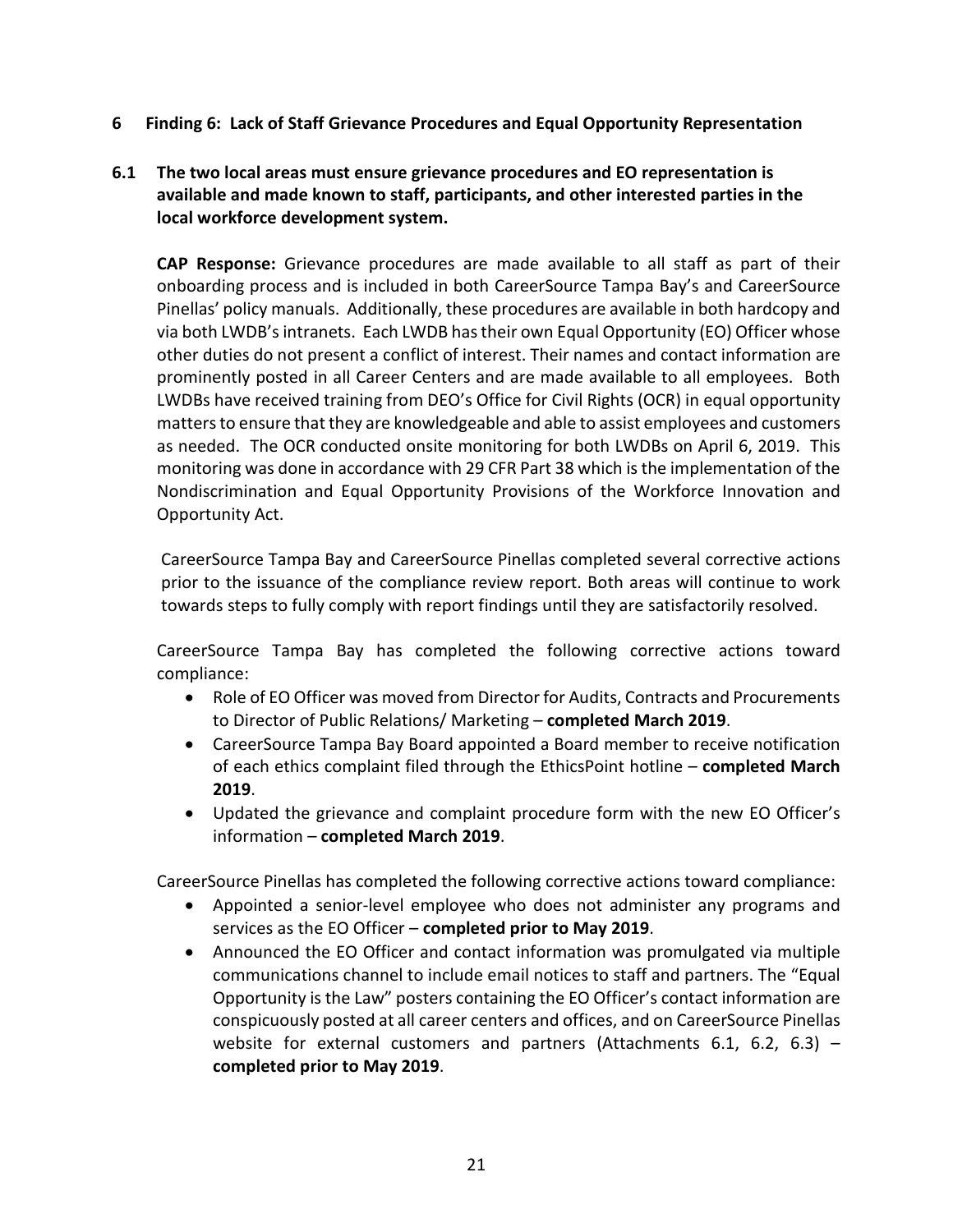The following corrective actions are in progress:

• DEO is updating the Grantee-Subgrantee Agreement with the boards to include the following language:

*"The Board must ensure grievance procedures and Equal Opportunity representation, consistent with 20 CFR 683.285, is available and made known to staff, participants, and other interested parties in the local workforce development system. The board must also adopt a whistle blower policy that facilitates the reporting of violations of policy or law without fear of retaliation."*

DEO will work with CareerSource Tampa Bay and CareerSource Pinellas to ensure that both local areas have updated grievance procedures in place.

## **6.2 The State and local areas should revisit their responsibilities under 2 CFR § 200.300, statutory and national policy requirements, including Whistleblower protections for reporting fraudulent activity.**

**CAP Response:** DEO outlines general compliance requirements with federal programs in the Grantee-Subgrantee Agreement with each LWDB. Additionally, DEO published several programmatic policies which outline policy requirements on the DEO website, [www.floridajobs.org.](http://www.floridajobs.org/) Each LWDB is monitored annually to ensure compliance with regulatory and financial rules. Whistleblower protections are monitored by the financial monitoring team using their current [2018-19 Financial Monitoring Tool](http://www.floridajobs.org/docs/default-source/division-of-finance-and-administration/financial-monitoring-and-accountability/tools-and-templates/2018-19-financial-monitoring-tool.pdf?sfvrsn=2) (Attachment 6.4).

DEO's Office of Civil Rights has directed the EO Officer in each local area to conduct Equal Opportunity training for their employees which will include information on Whistleblower protections.

CareerSource Tampa Bay has completed the following corrective actions toward compliance:

- Launched an anonymous reporting hotline operated by a neutral third-party company, EthicsPoint, to ensure thorough and fair review of complaints and concerns – **completed June 2018***.*
- Communicated the anonymous reporting hotline, EthicsPoint, to staff via email. An EO page was added to the intranet. In addition, an EthicsPoint brochure (Attachment 6.5) is provided as part of the onboarding of new hires – **completed June 2018**.
- Made a link to EthicsPoint accessible via the organization's intranet. (Attachment 6.6) *–* **completed June 2018**.

CareerSource Pinellas has completed the following corrective actions toward compliance: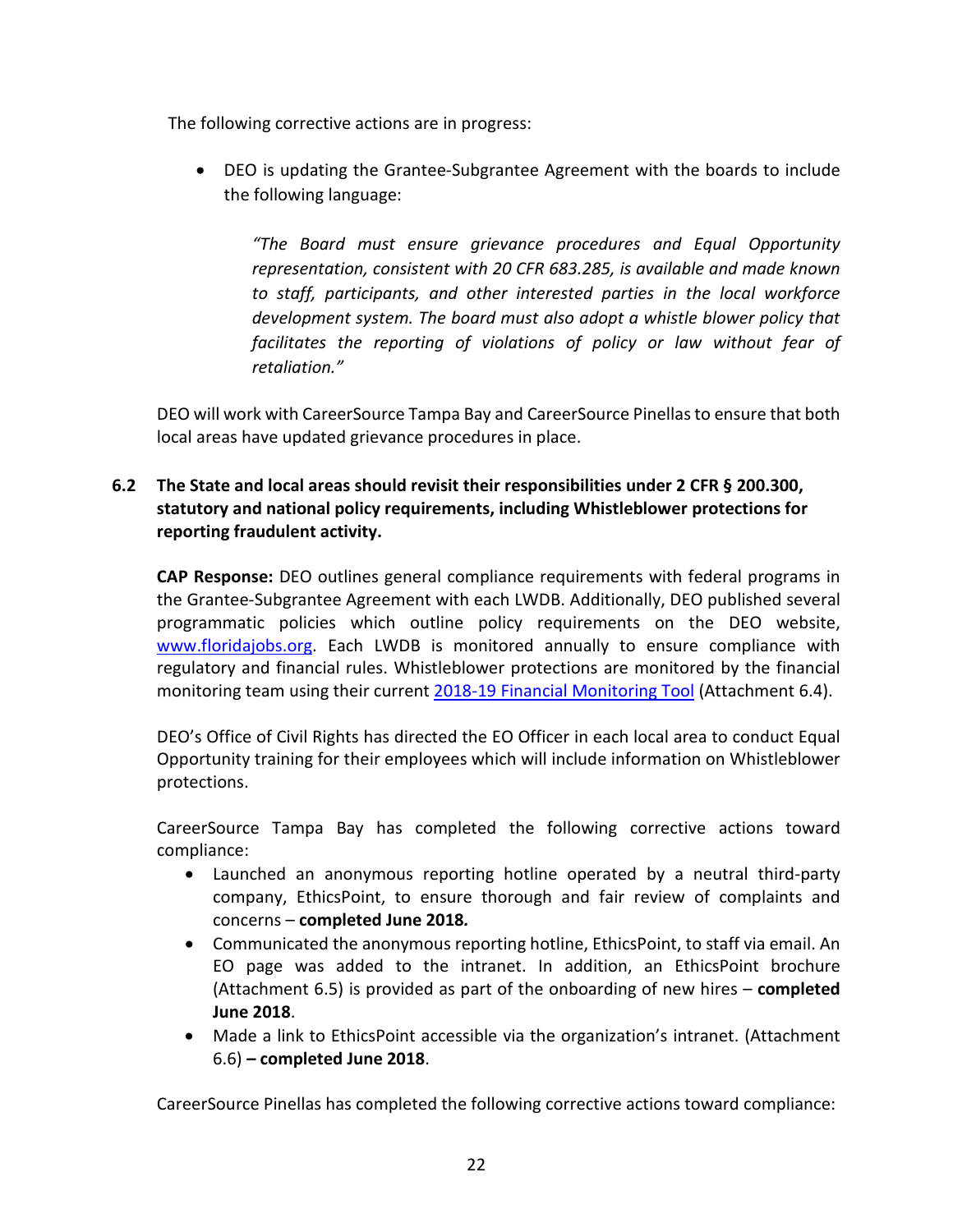• Provided staff associates with easy access to EO-related policies, procedures, and forms to include Whistleblower and grievance on the intranet and the ADP portal at all times – **completed May 2019***.*

The following corrective actions are in progress:

• CareerSource Pinellas will work with DEO and the Office of Civil Rights to ensure compliance with federal and state requirements including Whistleblower protections for reporting fraudulent activity.

### **6.3 They should ensure all staff and boards are aware and familiar with the requirements and ensure a transparent process is in place for reporting such activity.**

**CAP Response:** DEO's Office of Civil Rights has directed the Equal Opportunity Officer in each local area to conduct equal opportunity training for their employees which will include information on Whistleblower protections.

CareerSource Tampa Bay has completed the following corrective actions toward compliance:

• Assigned a new CareerSource Tampa Bay Board member to receive notification of each ethics complaint filed through the EthicsPoint hotline – **completed March 2019**.

CareerSource Pinellas has completed the following corrective actions toward compliance:

- To ensure a transparent process, the Board of Directors and staff were made aware of the requirement of reporting such activities during Board and staff meetings – **completed prior to May 2019**.
- Communication to CareerSource Pinellas staff was provided in weekly newsletters, team meetings and staff town hall meetings – **prior to May 2019.**

The following corrective actions are in progress:

• DEO is updating the Grantee-Subgrantee Agreement with the LWDBs to include the following language:

*"The Board must ensure grievance procedures and Equal Opportunity representation, consistent with 20 CFR 683.285, is available and made known to staff, participants, and other interested parties in the local workforce development system. The board must also adopt a whistle blower policy that facilitates the reporting of violations of policy or law without fear of retaliation."*

• CareerSource Tampa Bay will provide to the Hillsborough County liaison formal grievances, as needed, per Interlocal Agreement – **effective July 1, 2019.**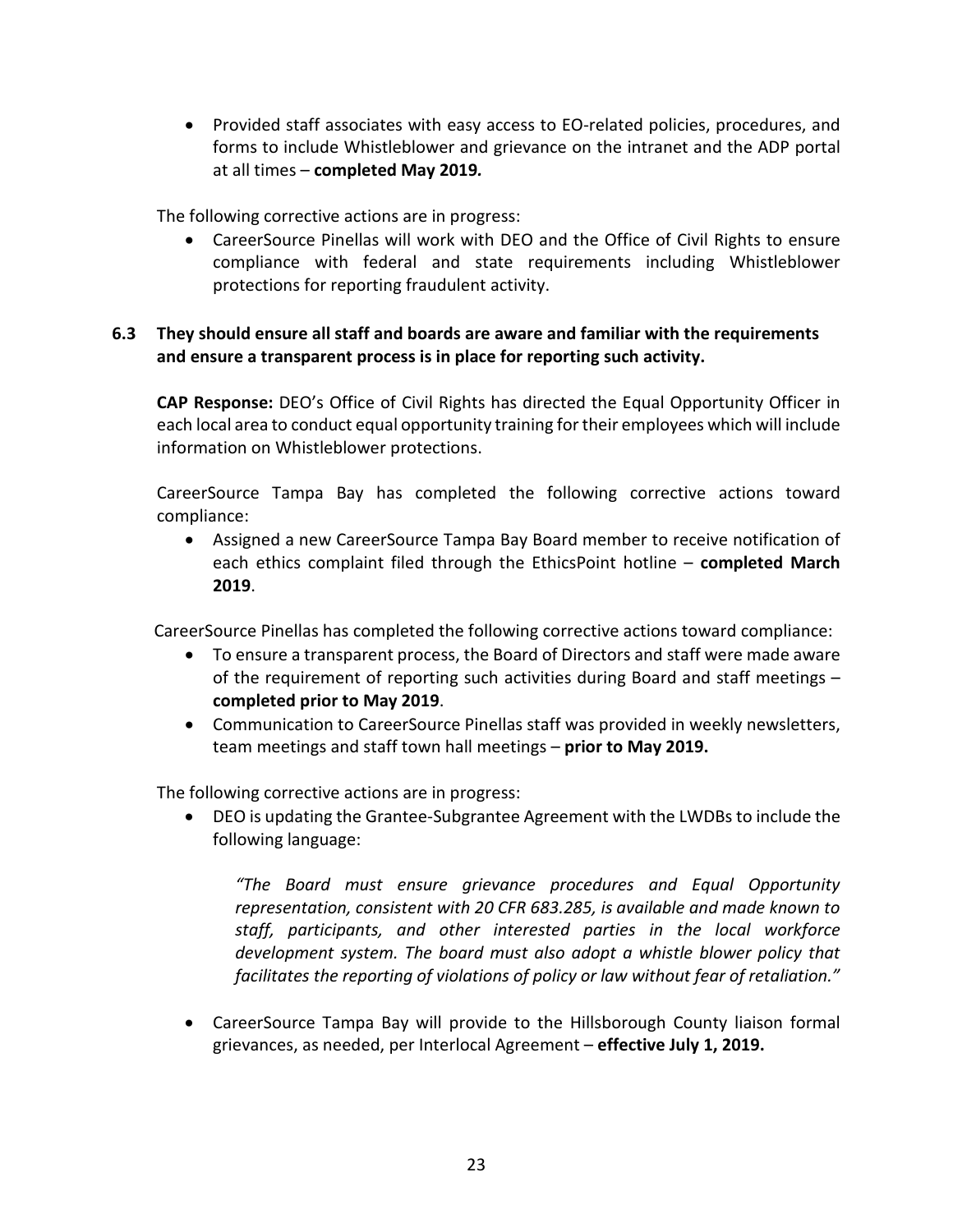DEO will require CareerSource Tampa Bay and CareerSource Pinellas to have a policy and/or process in place to ensure all staff and Board Members are aware and familiar with the requirements and ensure a transparent process is in place for reporting such activity.

## **7 Finding 7: Lack of Firewalls and Internal Control at CareerSource Tampa Bay and CareerSource Pinellas**

**The State, in collaboration with Chief Local Elected Officials (CLEOs) in CareerSource Tampa Bay and CareerSource Pinellas, must provide a corrective action plan that ensures: 1) appropriate internal controls are put in place if multiple functions are allowed to be performed by a single entity; and 2) separate entities are designated, or procured, to perform the three functions (fiscal agent, staff to the board, and direct service provider). This corrective action plan must conform to the requirements of 20 CFR § 679.410-430.**

**CAP Response:** CareerSource Tampa Bay and CareerSource Pinellas completed several corrective actions prior to the issuance of the compliance review report. Both areas will continue to work towards steps to fully comply with report findings until they are satisfactorily resolved.

CareerSource Tampa Bay has completed the following corrective actions toward compliance:

- The once combined local area operations are now separate *–* **effective September 1, 2018.**
- Established a new organizational structure that includes a Chief Executive Officer (CEO), Chief Operating Officer and Chief Financial Officer (CFO). The new CEO started January 21, 2019 (Attachment 7.1).
- CareerSource Pinellas and CareerSource Tampa Bay transitioned from a shared services model to a non-shared services model – **effective September 1, 2018.**
- Reviewed and completed the internal control questionnaire (Attachment 7.2) **completed January 2019.**

CareerSource Pinellas has completed the following corrective actions toward compliance:

- Selected a new CEO at the October 2018 Board meeting.
- The Board of County Commissioners (BOCC) engaged a consultant to conduct a review of the current organizational structure and governance model for CareerSource Pinellas and make recommendations for improvement (Attachment 7.3). The BOCC requested the CareerSource Pinellas Board form an Ad Hoc Committee to review the Interlocal Agreement (Attachment 7.4) – **completed prior to May 2019.**
- Established a new organizational structure that was approved by the Board of Directors on June 5, 2019 (Attachment 7.5) – **completed June 2019**.
- Reviewed and completed the Internal Control Questionnaire and Assessment (ICQ). DEO and the Bureau of Financial Monitoring and Accountability used the ICQ as a selfassessment tool for evaluating internal controls (Attachment 7.6) – **completed prior to May 2019.**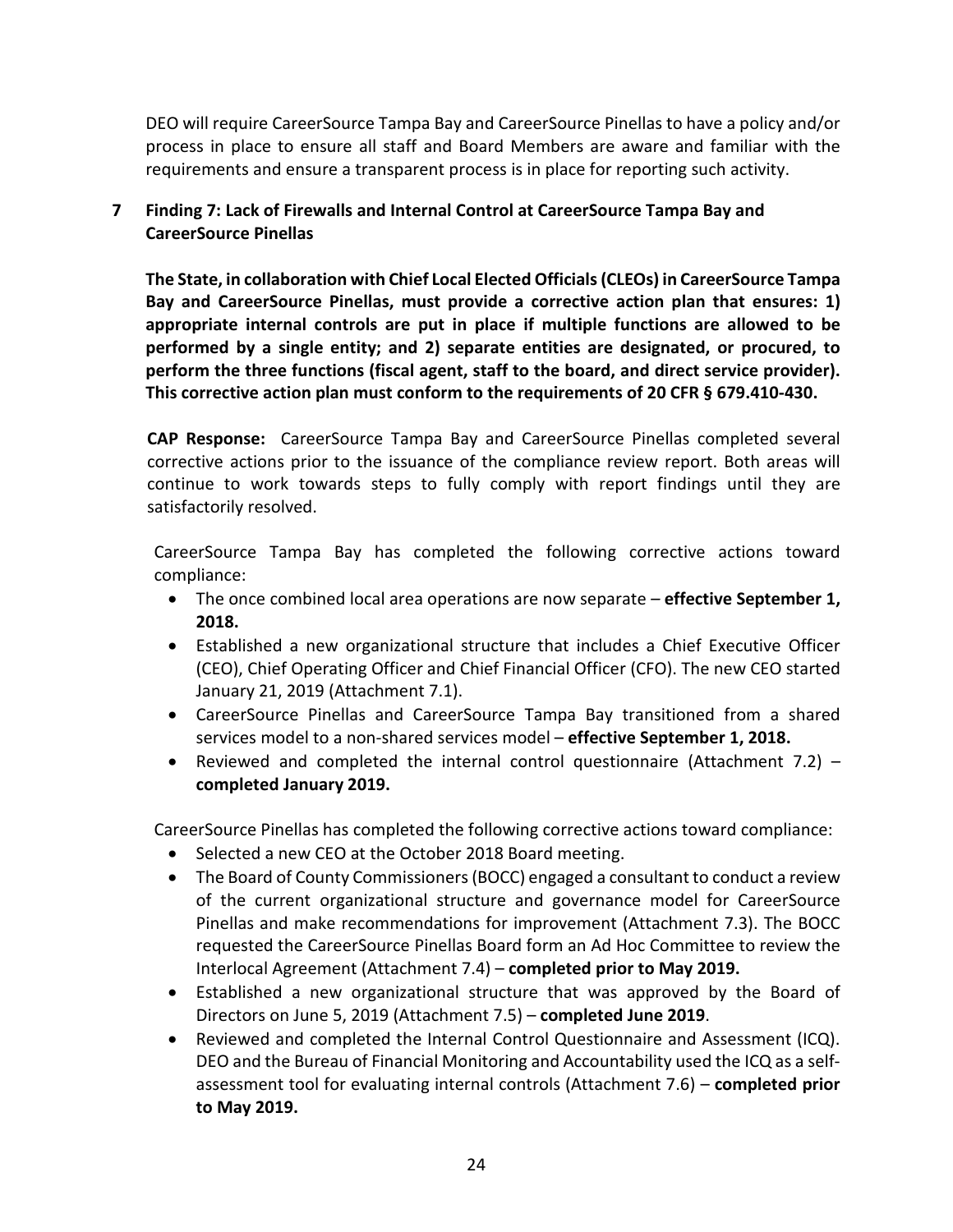- Reviewed CareerSource Florida policy and the Local Workforce Development Plan 2018-2020 outlining how CareerSource Pinellas carries out multiple responsibilities. This includes how CareerSource Pinellas develops appropriate firewalls to guard against conflicts of interest *–* **completed prior to May 2019.**
- The CareerSource Pinellas Executive Committee approved Kaiser Group Inc. to be contracted as the new One-Stop Operator (Attachment 7.7) – **completed September 2018**.
- The CareerSource Pinellas Board of Directors approved a new Interlocal Agreement between the LWDB and the Pinellas County CLEO (Attachment 7.8). This agreement established CareerSource Pinellas as fiscal agent, administrative entity and direct service provider. However, the Pinellas County BOCC can withdraw its approval of the LWDB performing those functions at any time. The new Interlocal Agreement also specified that performance and/or compliance audits are to be conducted by an independent firm selected by the full Board of Directors, or by the County's Division of Inspector General. Additionally, as the designated fiscal agent, the LWDB must submit for approval to the county an annual budget for the allocation and expenditure of all funds. CareerSource Pinellas must also report budget modifications to the county on a quarterly basis – **completed February 2019.**

The following corrective actions are in progress:

- DEO will review and evaluate current policies and guidance. DEO will revise applicable policies to ensure that, in conformance with requirements in 20 CFR 679.410-430, appropriate internal controls are in place for multiple functions performed by a single entity. Policy updates and guidance will:
	- o Define internal controls and require components of internal control structures;
	- o Strengthen conflict of interest standards; and
	- o Strengthen firewall standards.
- DEO will update the financial monitoring tool to review the WIOA local plan for the following:
	- o Separate entities are designated, or procured, to perform the three functions (fiscal agent, staff to the board, and direct service provider).
	- o If the board performs more than one of these functions, DEO will verify that the local plan includes proper internal controls and these controls have been implemented.
- CareerSource Tampa Bay will engage an experienced workforce development consultant to work with Hillsborough CLEO, Board and CareerSource Tampa Bay to review current service delivery methods and structure to identify and help implement industry recognized firewalls and internal controls.
- The CareerSource Tampa Bay CLEO will retain services of an experienced workforce development consultant to provide a workshop to the Hillsborough CLEO and Board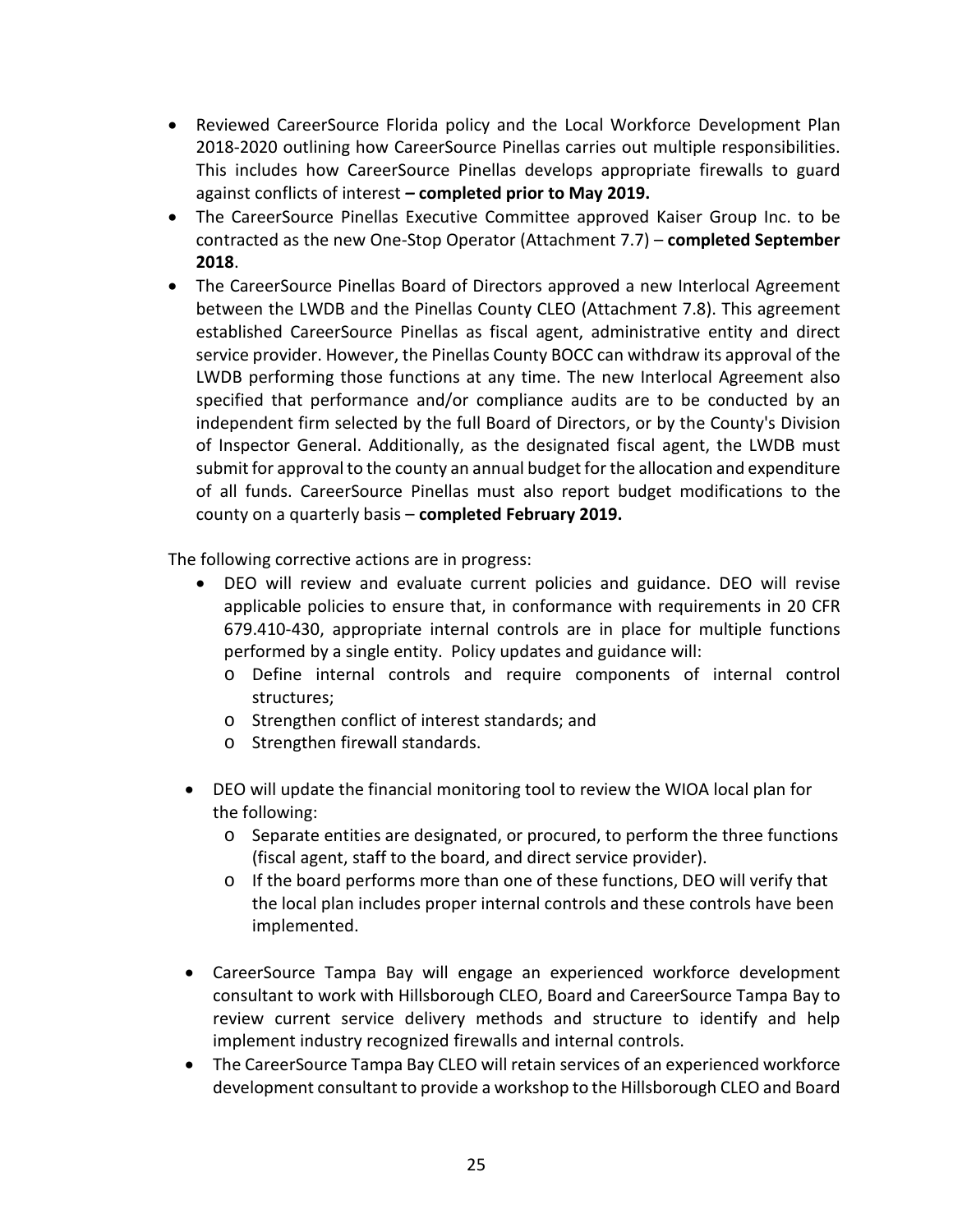on their requirements, roles and responsibilities, and appropriate systems of firewalls and internal controls.

• The CareerSource Tampa Bay CLEO is reviewing the Interlocal Agreement to ensure the inclusion of requirements to identify and monitor compliance of proper firewalls and internal controls for performance of multiple functions by a single entity.

## **8 Finding 8: Board Recruitment, Vetting, Nomination, and Appointment Inconsistent with WIOA Provisions**

**The chief elected officials in both local areas, in consultation with the State, must develop and implement clear processes and procedures for recruiting board members and documenting their qualifications in alignment with the requirements of WIOA, the regulations, and State policy. These processes and procedures should ensure that the board staff does not influence the selection of board members.**

**CAP Response:** DEO requests technical assistance from the USDOL ETA regional team regarding the proposed state-corrective actions proposed for this finding. Additionally, CareerSource Tampa Bay and CareerSource Pinellas completed several corrective actions prior to the issuance of the compliance review report. Both areas will continue to work towards steps to fully comply with report findings until they are satisfactorily resolved.

CareerSource Tampa Bay has completed the following corrective actions toward compliance:

- Reconstituted the Board using a formal nomination and appointment process that ensured procedures used and documentation of candidate qualifications aligned with requirements of WIOA, the regulations, and state policy. Appointed business representatives were nominated by local business organizations. Board staff were not involved in this process **– completed July 2018.**
- Board member appointments are made at the discretion of the Hillsborough BOCC. Eligible candidates are appointed based on the level of expertise, skillset and representation that may be needed in a particular industry to fulfill the requirements of the Board composition/structure **– completed July 2018.**
- All Board members are required to complete a questionnaire and standards of conduct form provided by Hillsborough County **– completed July 2018.**

CareerSource Pinellas has completed the following corrective actions toward compliance:

- Since July 2018, the LWDB replaced approximately 60 percent of its board members. The Pinellas County BOCC or CLEO reviewed and approved these members. CareerSource Pinellas held a Board Orientation for new and current Board Members *–* **completed July 2018.**
- In an effort to enhance public accountability and transparency, the BOCC specifically asked that the new By-laws include appointment of a CareerSource Pinellas Board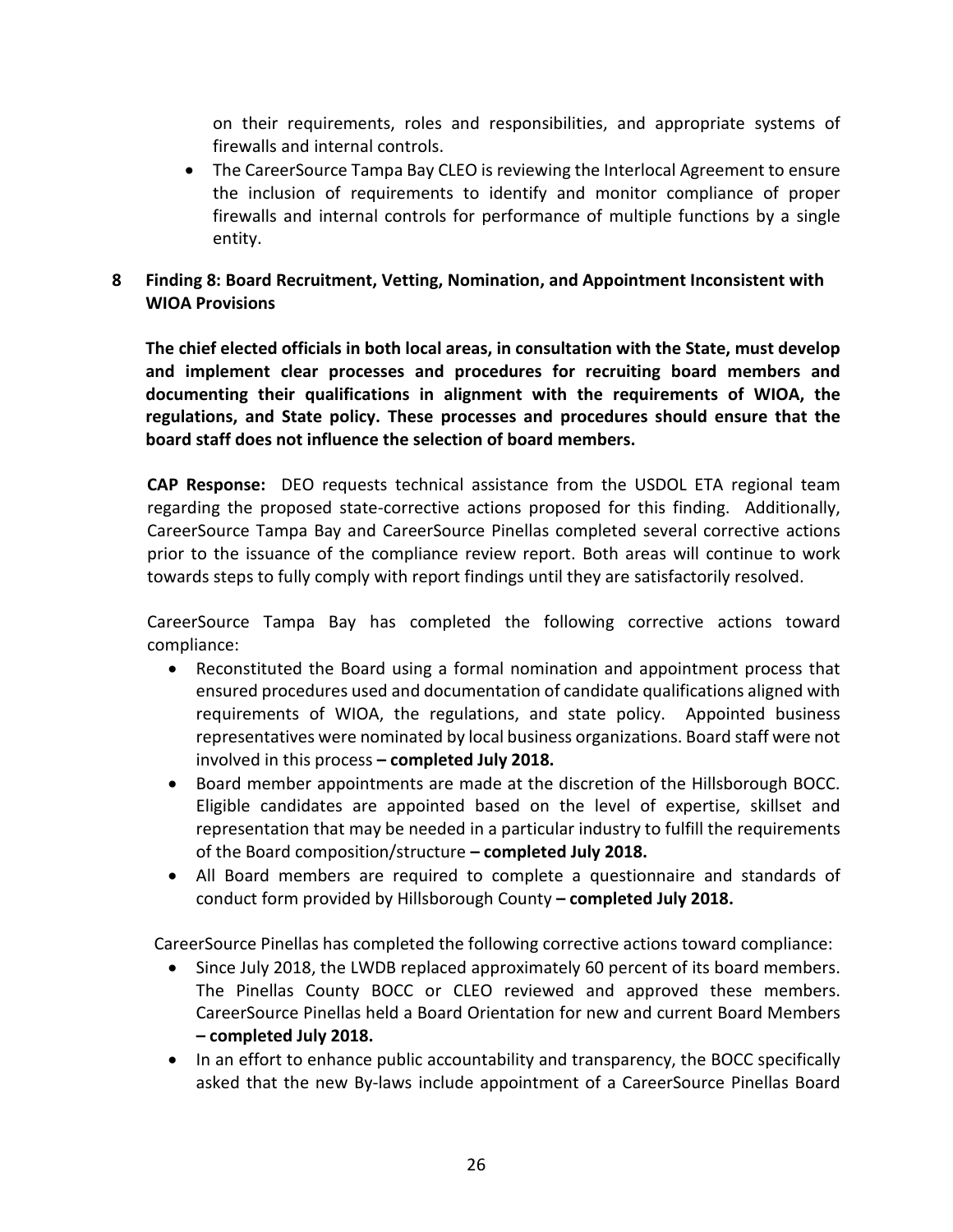member position from the current Pinellas County School Board – **completed June 2019.**

o Board recruitment and membership application is now handled through the Pinellas County online portal and by Pinellas County staff. Through various press releases, available online, the county informs the public of vacancies on the CareerSource Pinellas Board of Directors and informs applicants on steps needed to apply (Attachments 8.1, 8.2). Representatives of business must be recommended by a Chamber of Commerce or another business organization. The Pinellas County BOCC appoints all Board members and is also in charge of any reappointments or removals. Pinellas County staff are charged to notify board members of term expiration, and provide re-application channels (Attachment 8.3)

The following corrective actions are in progress:

- DEO will convene the state's CLEOs as the starting point to address the issues identified in this finding. During the convening, DEO intends to accomplish the following:
	- o Provide an overview of the purpose and functions of the workforce development boards;
	- o Provide detailed information about establishing a WIOA compliant board, including
		- The roles and responsibilities of the:
			- CLEO
			- Board Chair
			- Executive Director
			- Board Staff
		- Recruiting board members and membership compliance;
		- The nomination process; and
		- **Establishing the local area's By-laws.**
- DEO anticipates that the convening will be held before December 31, 2019; the official date is to be determined. CLEOs, Board Members, and Board staff will be required to attend an annual training.
- DEO will review and evaluate current policies and guidance and revise applicable policies and/or develop local governance, oversight and administrative policies.
- CareerSource Pinellas' CLEO is in the process of appointing new Board Members for the upcoming program year 2019-2020.
- The new CareerSource Pinellas By-laws were approved by the Board of Directors on June 5, 2019 and will be presented to the CLEO on July 23, 2019.

DEO will ensure that CareerSource Tampa Bay and CareerSource Pinellas develop and implement clear processes and procedures for recruiting, nominating, and appointing Board Members as well as documenting their qualifications in alignment with the requirements of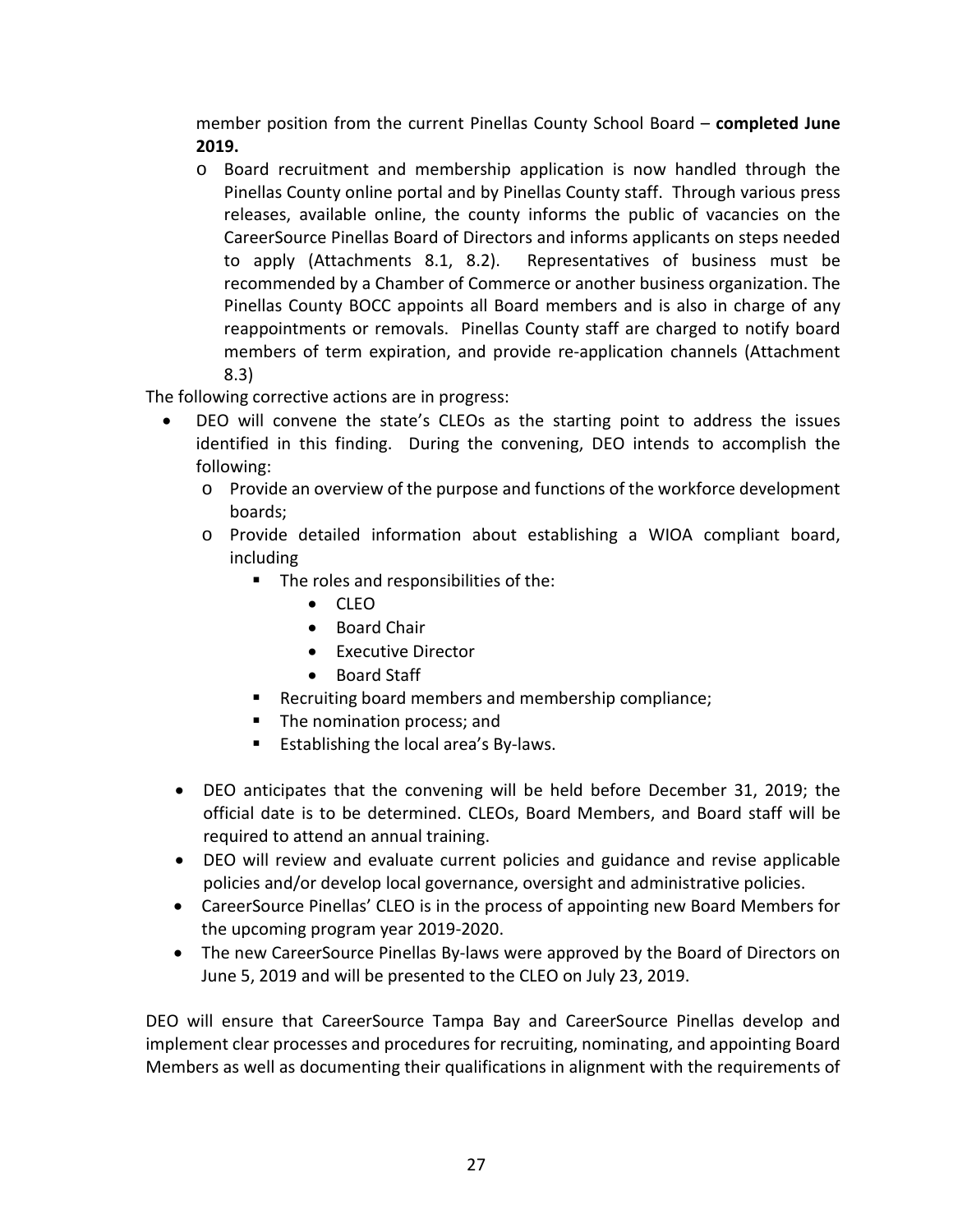WIOA and state policy. These processes and procedures must guard against Board staff influencing the selection of Board members.

## **9 Finding 9: Chief Elected Officials Improperly Delegated Key Roles and Responsibilities**

**The State must work with both local areas to ensure that chief elected officials, not the boards or staff in CareerSource Tampa Bay and CareerSource Pinellas, are properly functioning as the authoritative governing bodies responsible for establishing the local areas' By-laws. The boards and the staff may assist and provide support in the process; however, the chief elected officials should perform this function to constitute an effective LWDB.**

**CAP Response:** CareerSource Tampa Bay and CareerSource Pinellas completed several corrective actions prior to the issuance of the compliance review report. Both areas will continue to work towards steps to fully comply with report findings until they are satisfactorily resolved.

CareerSource Tampa Bay has completed the following corrective actions toward compliance:

- The CLEO is in the process of revising the local area's Board By-laws to ensure proper checks and balances, voting membership guidelines, clearly define roles and responsibilities, and appropriate internal controls. Board staff are not involved in this process. Upon completion, the revised By-laws will be presented to the Hillsborough County CLEO for approval and adoption.
- The CLEO will retain services of an experienced workforce development consultant to provide a workshop to the Hillsborough CLEO on their requirements, roles and responsibilities to ensure they are functioning as the authoritative governing body for the local area.

CareerSource Pinellas has completed the following corrective actions toward compliance:

- The CareerSource Pinellas draft By-laws have been modified to explicitly list the roles/responsibilities of Board Members and sub-committees of the Board. All current Board members have been made aware of those roles/responsibilities and a copy of the By-laws was given to all Board Members (Attachment 9.1) *–* **completed February 2019.**
- At Pinellas County's request, an Ad Hoc Committee was formed to review the Interlocal Agreement and By-laws for LWDB 14. This Committee was made up of Board Members, including the assigned County Commissioner serving on the LWDB Board of Directors. This Ad Hoc Committee accepted the modifications directed by the CLEO, and those changes were approved by the Board (Attachment 7.8)  $$ **completed February 2019**.

The following corrective actions are in progress: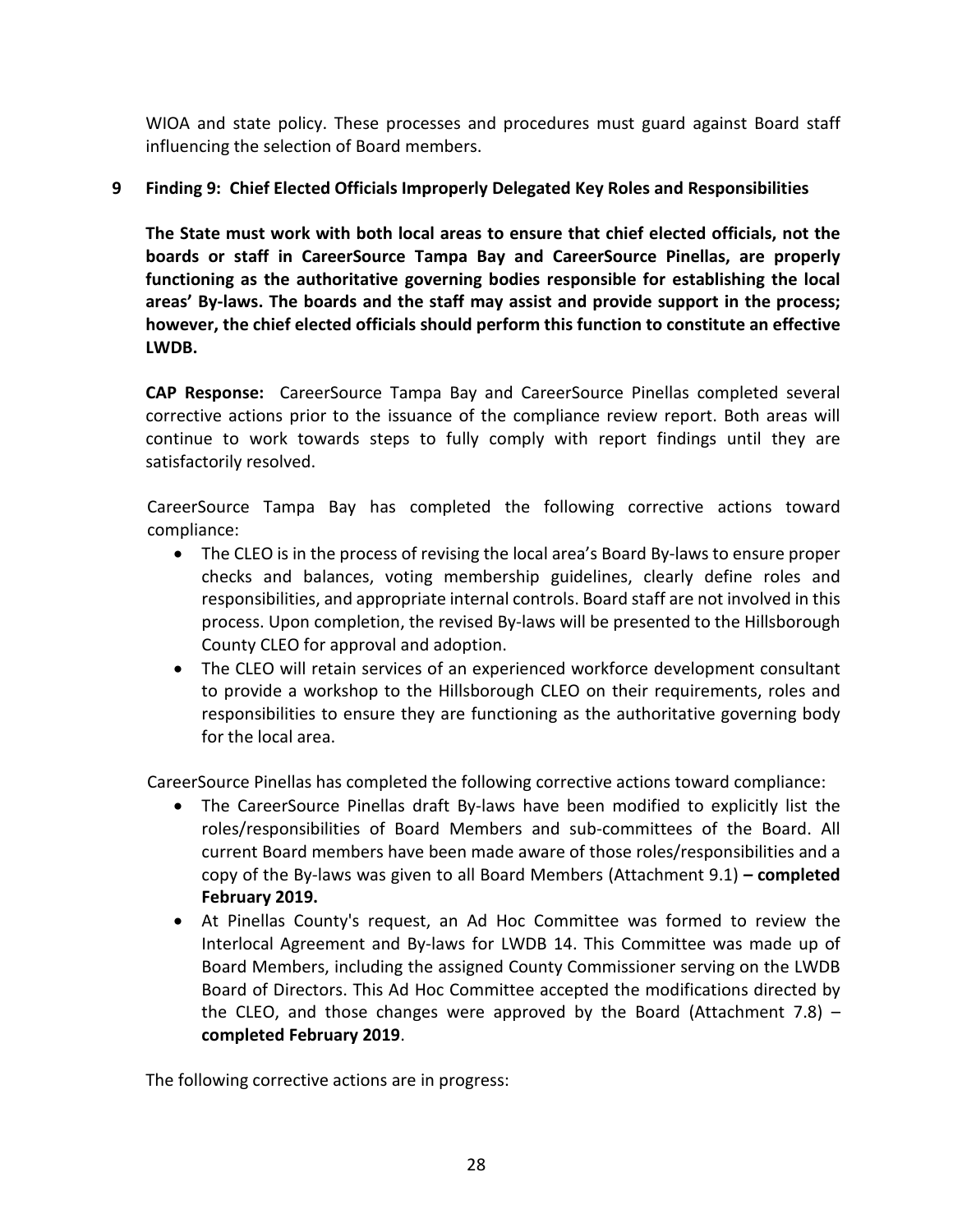- DEO will convene the state's CLEOs as the starting point to address the issues identified in this finding. During the convening, DEO intends to accomplish the following:
	- o Provide an overview of the purpose and functions of the workforce development boards;
	- o Provide detailed information about establishing a WIOA compliant board, including
		- The roles and responsibilities of the:
			- CLEO
			- Board Chair
			- Executive Director
			- Board Staff
		- **Recruiting board members and membership compliance;**
		- The nomination process; and
		- **Establishing the local area's By-laws.**
- DEO anticipates that the convening will be held before December 31, 2019; the official date is to be determined. CLEOs, Board Members, and Board staff will be required to attend an annual training.
- The new CareerSource Pinellas By-laws were approved by the Board of Directors on June 5, 2019 and will be presented to the CLEO on July 23, 2019.

DEO will ensure that the CLEOs and Board Members are educated about their roles and responsibilities. DEO will revise applicable policies and/or develop local governance, oversight and administrative policies and monitor for compliance.

### **10 Finding 10: Non-Compliant with WIOA Transparency and Sunshine Provisions**

### **10.1 CareerSource Tampa Bay and CareerSource Pinellas must post, and make available electronically to the public, all minutes of formal meetings.**

**CAP Response:** CareerSource Tampa Bay and CareerSource Pinellas completed several corrective actions prior to the issuance of the compliance review report. Both areas will continue to work towards steps to fully comply with report findings until they are satisfactorily resolved.

CareerSource Tampa Bay completed the following corrective actions toward compliance:

- Updated their website, which now addresses transparency and WIOA Sunshine provisions, and includes Board and committee meeting agendas and minutes *–* **completed July 2017**.
- Legal counsel provided an overview of Sunshine Laws to Board Members **completed August 2018**.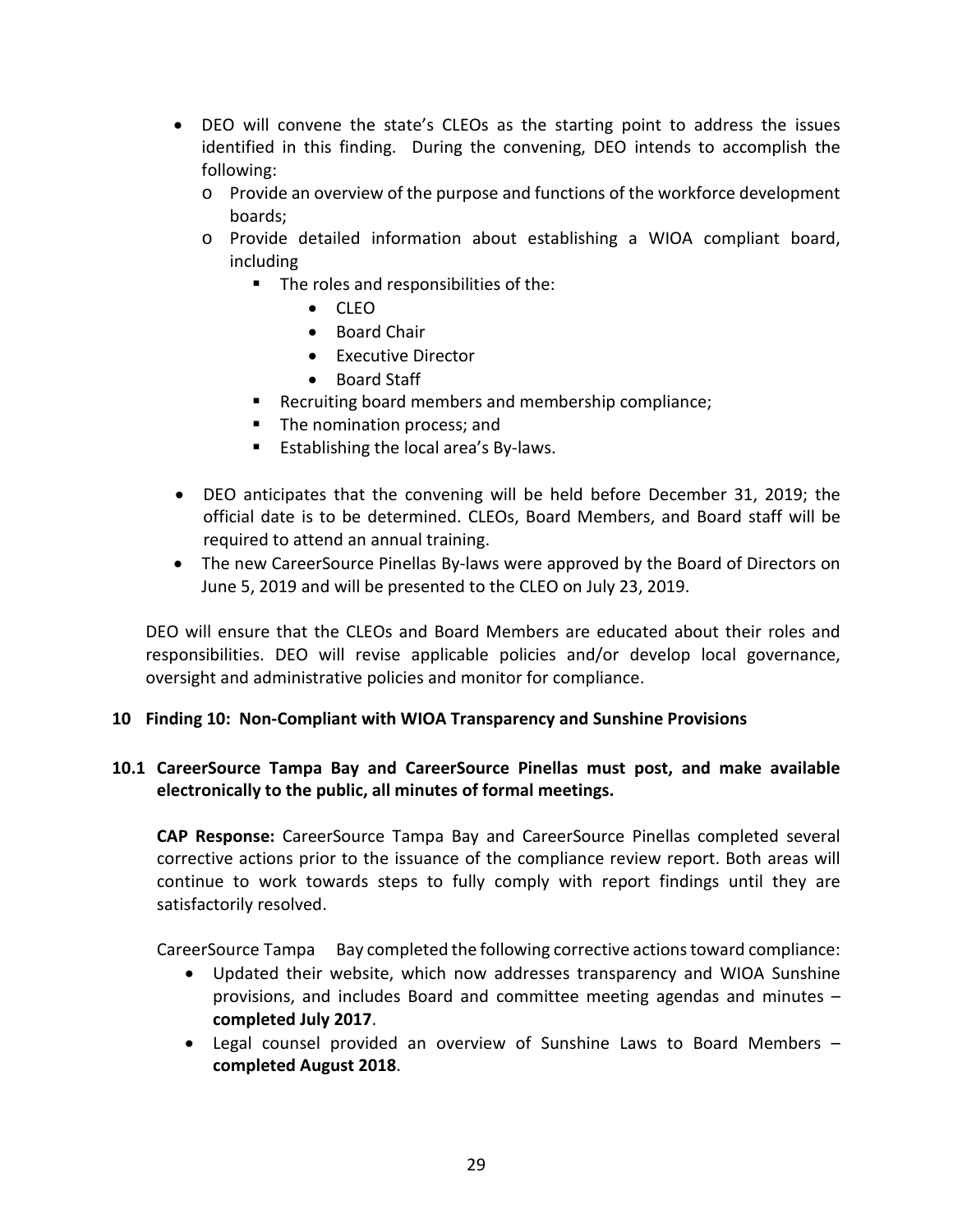CareerSource Pinellas has completed the following corrective actions towards compliance:

- The Board of Directors adopted CareerSource Florida's Ethics and Transparency policy (Attachment 10.1) – **completed October 2018.**
- Updated their website, which now addresses transparency and WIOA sunshine provisions. The website now includes all updated Board and committee meeting minutes and agendas (Attachments 10.2, 10.3, and 10.4) – **completed February 2018.**
- Publicly notices meetings in advance to allow for the provisions of Sunshine Law. The following corrective actions are in progress:
	- CareerSource Tampa Bay will develop an ethics and transparency policy to be considered for approval at the July 2019 board of directors meeting.

### **10.2 The State must also ensure that all local areas are compliant with these provisions**

**CAP Response:** DEO completed several corrective actions prior to the issuance of the compliance review report. The following steps were taken to ensure local areas are compliant with these provisions.

- DEO issued a reminder memorandum to the LWDBs entitled, Requirement to Post [LWDB Meeting Minutes to](http://www.floridajobs.org/docs/default-source/lwdb-resources/policy-and-guidance/memos/2018-memos/memo_posting-of-local-board-meeting-minutes.pdf?sfvrsn=2) Website (Attachment 10.5) – **completed May 2018**.
- DEO evaluates LWDB compliance regarding posting formal meeting minutes during each local area's yearly programmatic monitoring review.

The following corrective actions are in progress:

- DEO will update the financial monitoring tool to include a review of compliance with WIOA Transparency and Sunshine Provisions.
- DEO is updating the Grantee-Subgrantee Agreement to include a section on transparency. The agreement will require LWDBs to post meeting minutes on their websites.

### **11 Finding 11: CareerSource Tampa Bay and CareerSource Pinellas Lack Evidence of LWDBs Fulfilling Required Functions**

## **The State must verify and ensure that the LWDBs are fulfilling their responsibilities under WIOA sec. 107(d) and Title 20 CFR § 679.370.**

**CAP Response:** As required in 107(d), all LWDBs must develop and submit a four-year local plan, in partnership with the CLEO, and consistent with WIOA section 108. Each local area's plan must include local strategies and assurances of actions LWDBs will take to ensure requirements in 107(d) are met, including, but not limited to:

- Convening local workforce development system stakeholders;
- Leading efforts to engage with a diverse range of employers;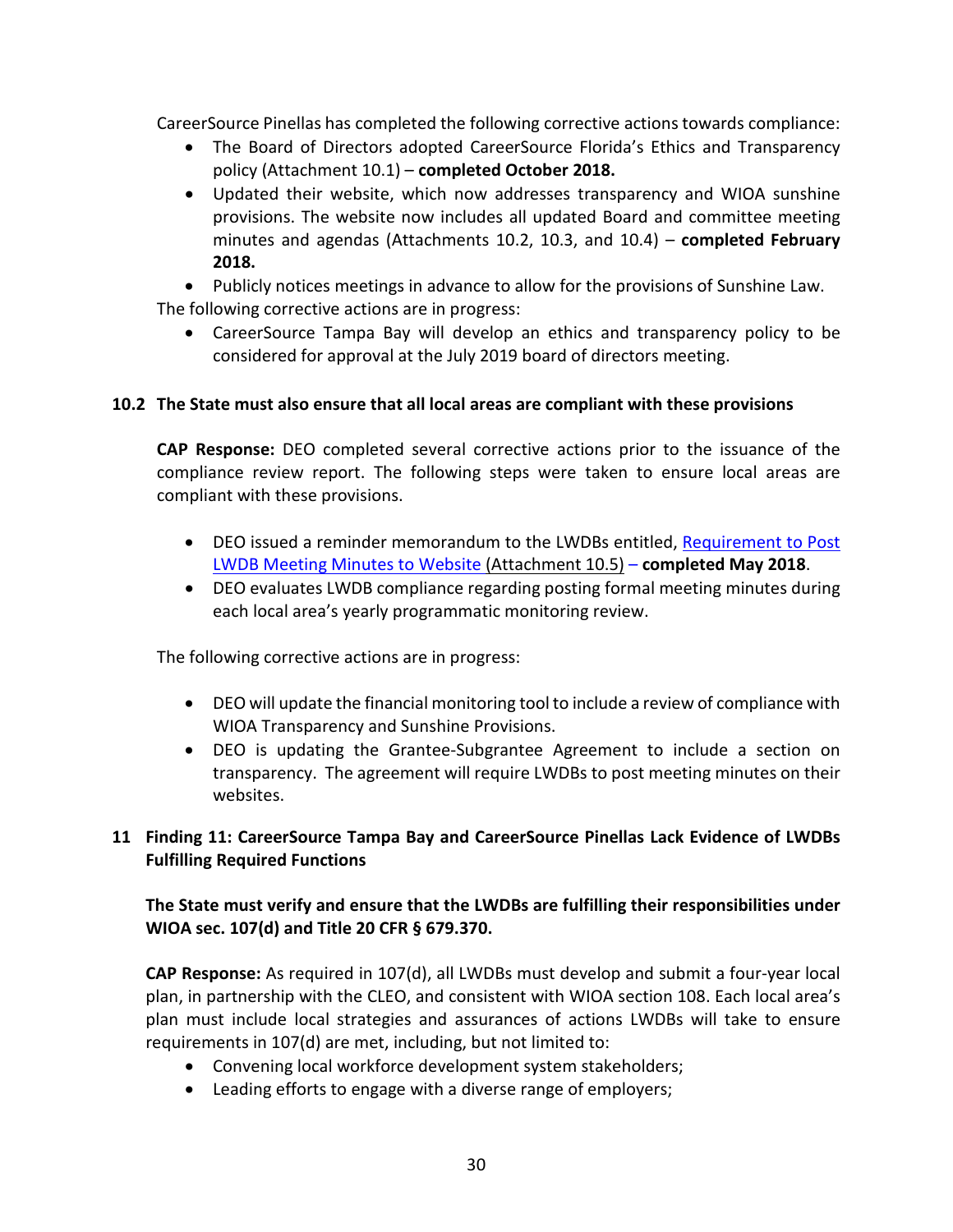- Developing strategies for using technology to maximize the accessibility and effectiveness of the local workforce development system for employers, and workers and jobseekers;
- Assessing the physical and programmatic accessibility of all one-stop centers in the local area; and
- Certification of one-stop centers.

Upon submission of each LWDBs' plan or modification, DEO reviews the plans in accordance with the requirements outlined in WIOA section 107(d) and Title 20 CFR § 679.370 as well as with requirements outlined in  $Administ$ rative Policy 93 – One-Stop [Career Center Certification Requirements](http://www.floridajobs.org/docs/default-source/2017-guidance-papers/oscc_certification-ap93.pdf?sfvrsn=4) (Attachment 11.1) – **issued February 2, 2017**.

CareerSource Tampa Bay and CareerSource Pinellas completed several corrective actions prior to the issuance of the compliance review report. Both areas will continue to work towards steps to fully comply with report findings until they are satisfactorily resolved.

CareerSource Tampa Bay has completed the following corrective actions toward compliance:

- Conducted Board orientation to include an overview of several programs and administrative areas: Wagner-Peyser; WIOA; WT; SNAP E&T; Finance; Program Monitoring; DEO monitoring; Sunshine Law; and committee formation and attendance. Additionally, training regarding the roles and responsibilities for the LWDB and board staff, CLEO, DEO, CareerSource Florida, and Hillsborough County was completed. Board Orientation also included an in-person special presentation by Ron Painter, President of the National Association of Workforce Boards, who provided additional dialogue on LWDB member roles and responsibilities and shared several workforce development best practices. (Attachment 11.2) – **completed August 2018.**
- Updated the Board Orientation Toolkit for onboarding new members **completed August 2018.**

CareerSource Pinellas has completed the following corrective actions toward compliance:

- Completed a Board Orientation for all Board Members (Attachment 11.3) This orientation provided an overview of workforce throughout the state of Florida, the role of the DEO and the CareerSource Florida network. Additionally, this orientation provided a comprehensive summary of the LWDB finances, an overview of Board governance, the various sub-committees and the role of the CLEO – **completed July 2018***.*
- Updated the Board Orientation Toolkit for onboarding new members **completed prior to May 2019.**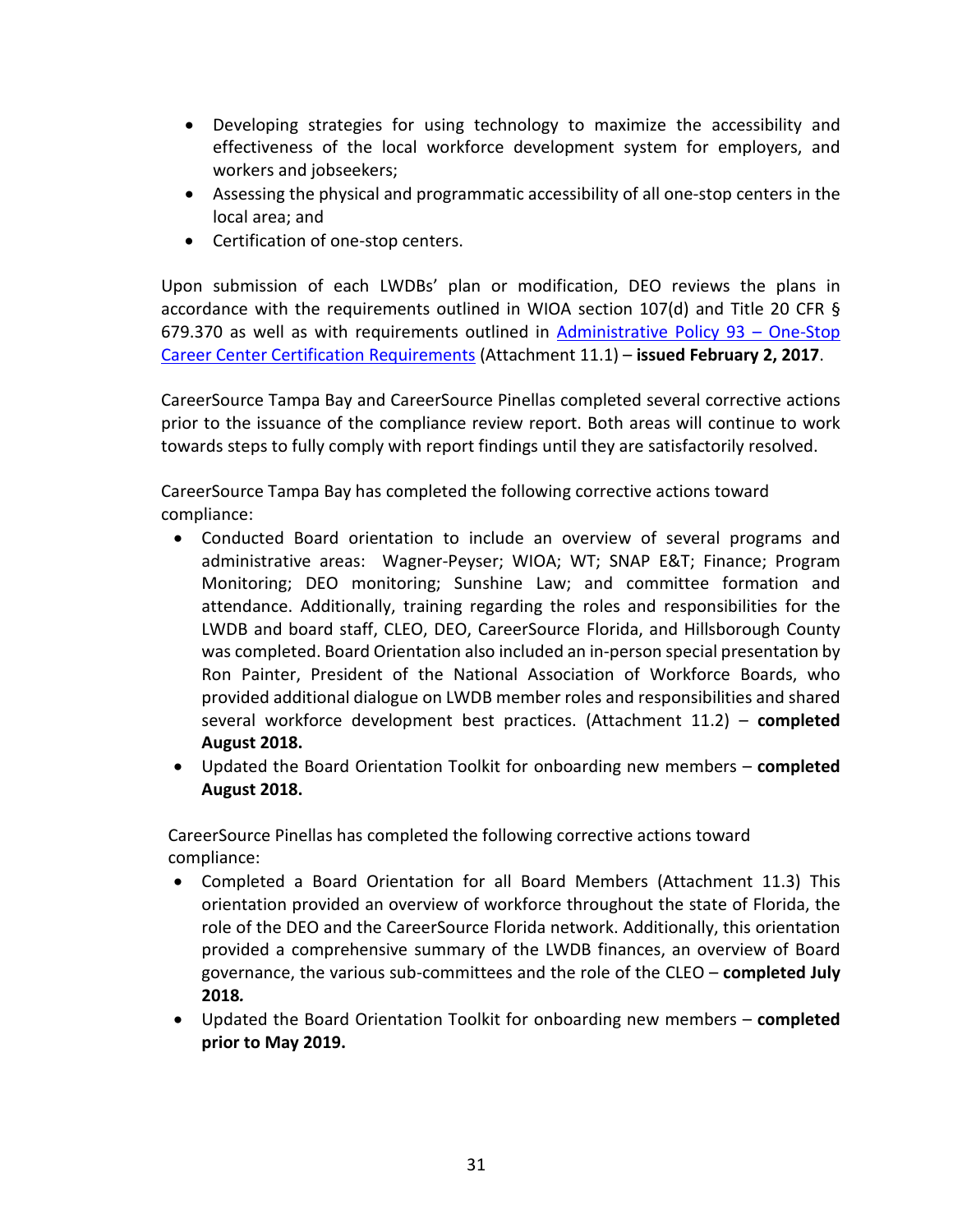• Board Counsel provided an overview of the Sunshine Law. Shila Salem, Bureau Chief of One-Stop and Program Support, gave an overview of Board Members' responsibilities and authority *–* **completed July 2018.**

The following corrective actions are in progress:

- CareerSource Pinellas is working with DEO to verify and ensure that the LWDBs are fulfilling their responsibilities under WIOA sec. 107(d) and Title 20 CFR § 679.370.
- CareerSource Tampa Bay and the CLEO will be retaining services of an experienced workforce development consultant to provide a workshop to Board members to ensure they are aware of and fulfilling their responsibilities under WIOA sec. 107(d) and Title 20 CFR § 679.370. This training will be conducted annually with periodic updates as needed, and imbedded in the local area'straining for new Board members going forward.

### **12 Finding 12: One-Stop Competitive Procurement Not Compliant**

## **12.1 The LWDBs must conduct a competitive procurement as required by WIOA Section 121, 20 CFR§ 678.605, and 2 CFR § 200.319.**

**CAP Response:** CareerSource Tampa Bay and CareerSource Pinellas completed several corrective actions prior to the issuance of the compliance review report. Both areas will continue to work towards steps to fully comply with report findings until they are satisfactorily resolved.

CareerSource Tampa Bay has completed the following corrective actions towards compliance:

- Reissued the One-Stop Operator RFP:
	- o Increased the value of the contract to meet the deliverables and intent of the One-Stop Operator; and
	- o Expanded the scope of contracted services deliverables including establishing a Memorandum of Understanding database *-* **completed June 2019.**
- Secured Kaiser Group d/b/a Dynamic Workforce Solutions as the One-Stop Operator (Attachment 12.1).

CareerSource Pinellas has completed the following corrective actions towards compliance:

- Reissued the One-Stop Operator RFP:
	- o Reissued RFP 18-0428 for One-Stop Operator services **completed June 2018.**
	- o Board approved recommendation to contract with Kaiser Group, Inc. d/b/a Dynamic Workforce Solutions as the One-Stop Operator – **completed July 2018.**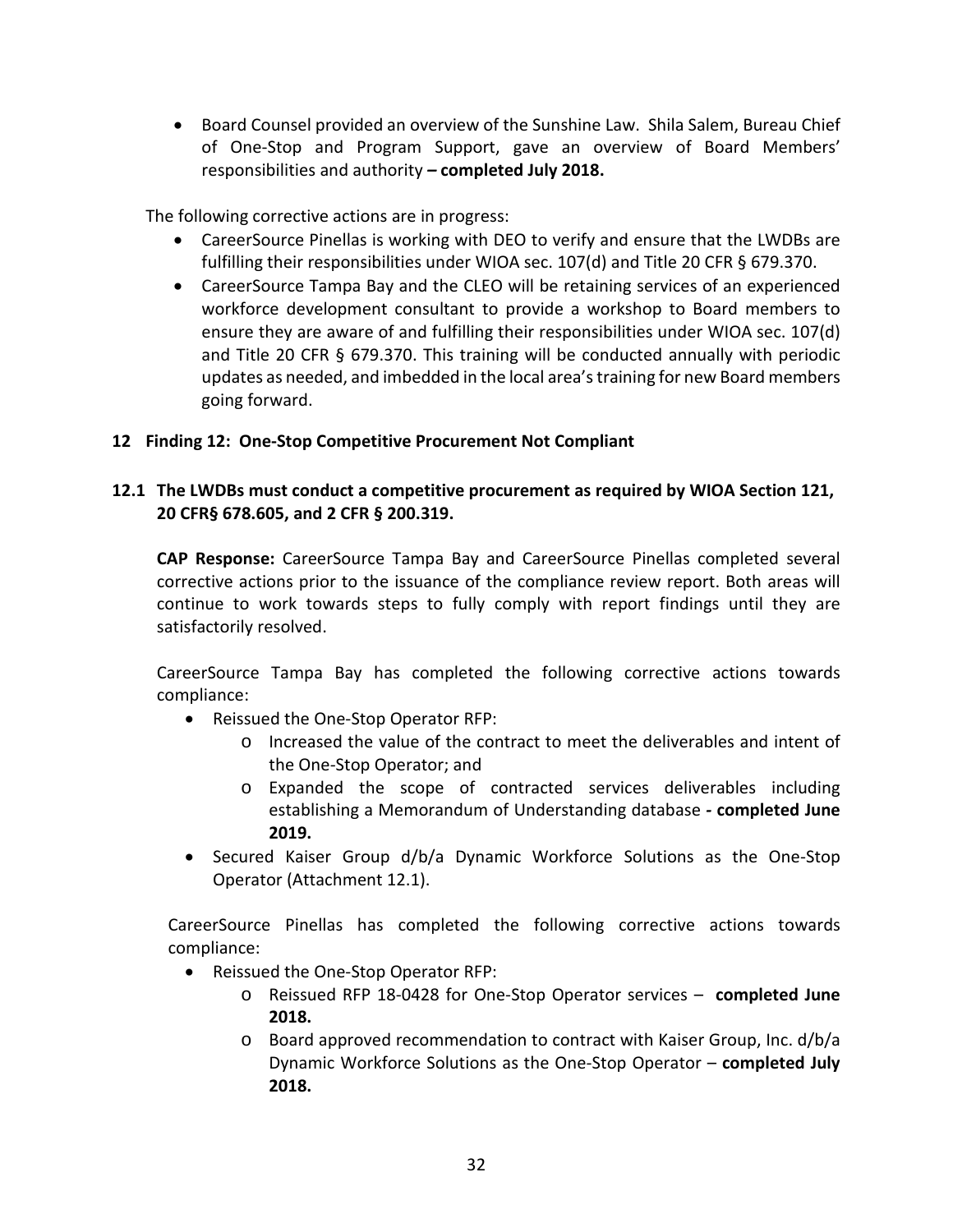o Secured Kaiser Group, Inc. d/b/a Dynamic Workforce Solutions as the One-Stop Operator. Deliverables to include customer service training and biannual programmatic monitoring using DEO's monitoring tool (Attachment 12.2) – **completed November 2018.**

The following corrective actions are in progress:

• DEO will update the financial monitoring tool to include a review of the procurements of all One-Stop Operators. This will ensure that random sampling does not exclude One-Stop Operator Procurements. Compliance with the Uniform Guidance procurement requirements is currently included in the Financial Monitoring Tool.

### **12.2 The State must ensure that the LWDBs comply with the competitive procurement requirements in selecting the One-Stop Operator.**

**CAP Response:** DEO completed several corrective actions prior to the issuance of the compliance review report. The following information was issued to the local areas regarding One-Stop Operator procurements:

- [Memorandum: Workforce Innovation and Opportunity Act \(WIOA\) and One-Stop](http://floridajobs.org/docs/default-source/lwdb-resources/policy-and-guidance/memos/2015-memoranda/memo_wioa_one-stopoperators.pdf?sfvrsn=2)  [Operator Provisions](http://floridajobs.org/docs/default-source/lwdb-resources/policy-and-guidance/memos/2015-memoranda/memo_wioa_one-stopoperators.pdf?sfvrsn=2) – **issued June 9, 2015**.
- [Memorandum: Workforce Innovation and Opportunity Act One-Stop Career Center](http://floridajobs.org/docs/default-source/lwdb-resources/policy-and-guidance/memos/2016-memoranda/memo_one-stopoperatorprocurement_qa.pdf?sfvrsn=2)  [Operators Procurement Questions and Answers](http://floridajobs.org/docs/default-source/lwdb-resources/policy-and-guidance/memos/2016-memoranda/memo_one-stopoperatorprocurement_qa.pdf?sfvrsn=2) – **issued August 31, 2016**.
- Administrative Policy 97 [One-Stop Operator Procurement](http://www.floridajobs.org/docs/default-source/lwdb-resources/policy-and-guidance/guidance-papers/2017-guidance-papers/adminpol097_onestopprocurement_final_9252017.pdf?sfvrsn=6) (Attachment 12.3) **issued September 25, 2017**.

The following corrective actions are in progress:

- DEO will work with CareerSource Tampa Bay, CareerSource Pinellas and CareerSource Pasco Hernando to ensure that One-Stop Operator competitive procurements comply with WIOA Section 121, 20 CFR§ 678.605, and 2 CFR § 200.319.
- DEO is including language in the updated Grantee-Subgrantee Agreement that reinforces the requirement to comply with 2 CFR 200.318-326. Compliance with the Uniform Guidance procurement requirements is currently included in the Financial Monitoring Tool.

#### **13 Finding 13: Conflict of Interest Policies Not Compliant**

**13.1 The State must review and ensure that both local areas bring their conflict of interest policies into compliance with WIOA regulations and the Uniform Guidance requirements.**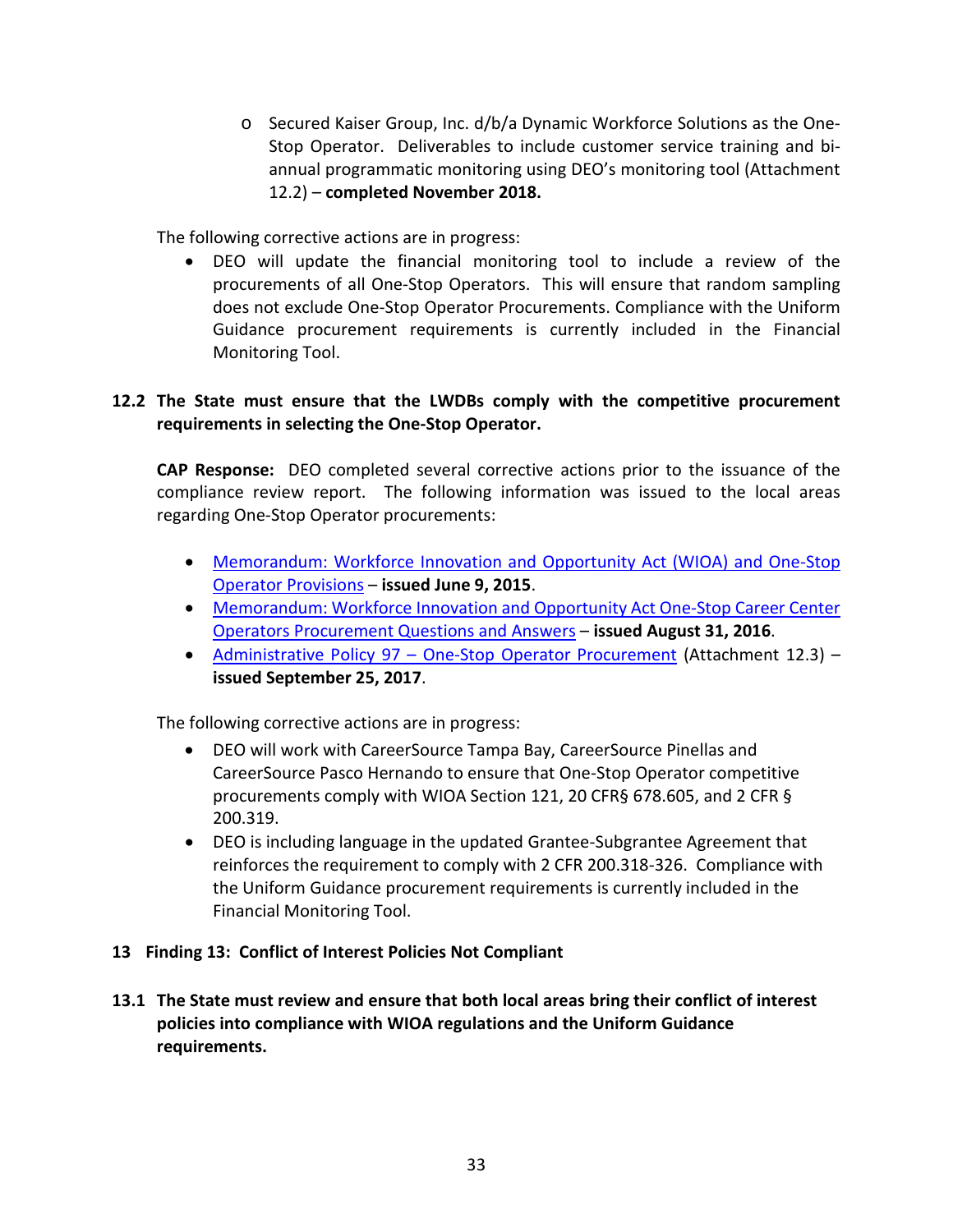**CAP Response:** CareerSource Pinellas completed corrective actions prior to the issuance of the compliance review report. Both areas will continue to work towards steps to fully comply with report findings until they are satisfactorily resolved.

CareerSource Pinellas has completed the following corrective actions towards compliance:

- Reviewed CareerSource Florida Policy and the Local Workforce Development Plan 2018-2020 outlining how CareerSource Pinellas carries out multiple responsibilities. This includes how CareerSource Pinellas develops appropriate firewalls to guard against conflicts of interest – **completed July 2017.**
- CareerSource Florida amended its Board Contracting Conflict of Interest Policy and applicable forms in May 2017. CareerSource Pinellas has been using the updated forms since July 2017, for the submission of its Board Members related party contracts (Attachments 13.1, 13.2, 13.3, 13.4) – **completed July 2017**.

The following corrective actions are in progress:

- DEO is currently revising the policy related to contracts made between the LWDB and Board Members or an entity for which that Board Member represents. The new policy requires the Board to send DEO a contract information form, conflict of interest statement signed by Board Member for which the conflict of interest exists, voting record, a draft of the entire agreement, documentation supporting the method of procurement (if applicable), and Board meeting minutes. The revised policy will also include a requirement that the Board Member for which the conflict exists, must abstain from voting and be required to leave the room during discussion and vote on the contract. This policy will be included within the updated Grantee-Subgrantee Agreement.
- CareerSource Tampa Bay's conflict of interest policy will be updated to include: "Board Members with a conflict of interest will be prohibited from participating in the decision-making process. This will require the Board Member to be excused from the board/committee meeting during any discussions involving their organization or funding prior to any voting"*.*

## **13.2 The State should take additional steps to make sure CareerSource Tampa Bay and CareerSource Pinellas revise their conflict of interest policies and should conduct follow-up monitoring.**

**CAP Response:** The following corrective actions are in progress:

- DEO is currently revising the policy related to contracts made between the Board and Board Members or an entity which that Board Member represents. The new policy will require LWDBs to send DEO the following information:
	- o Contract information form;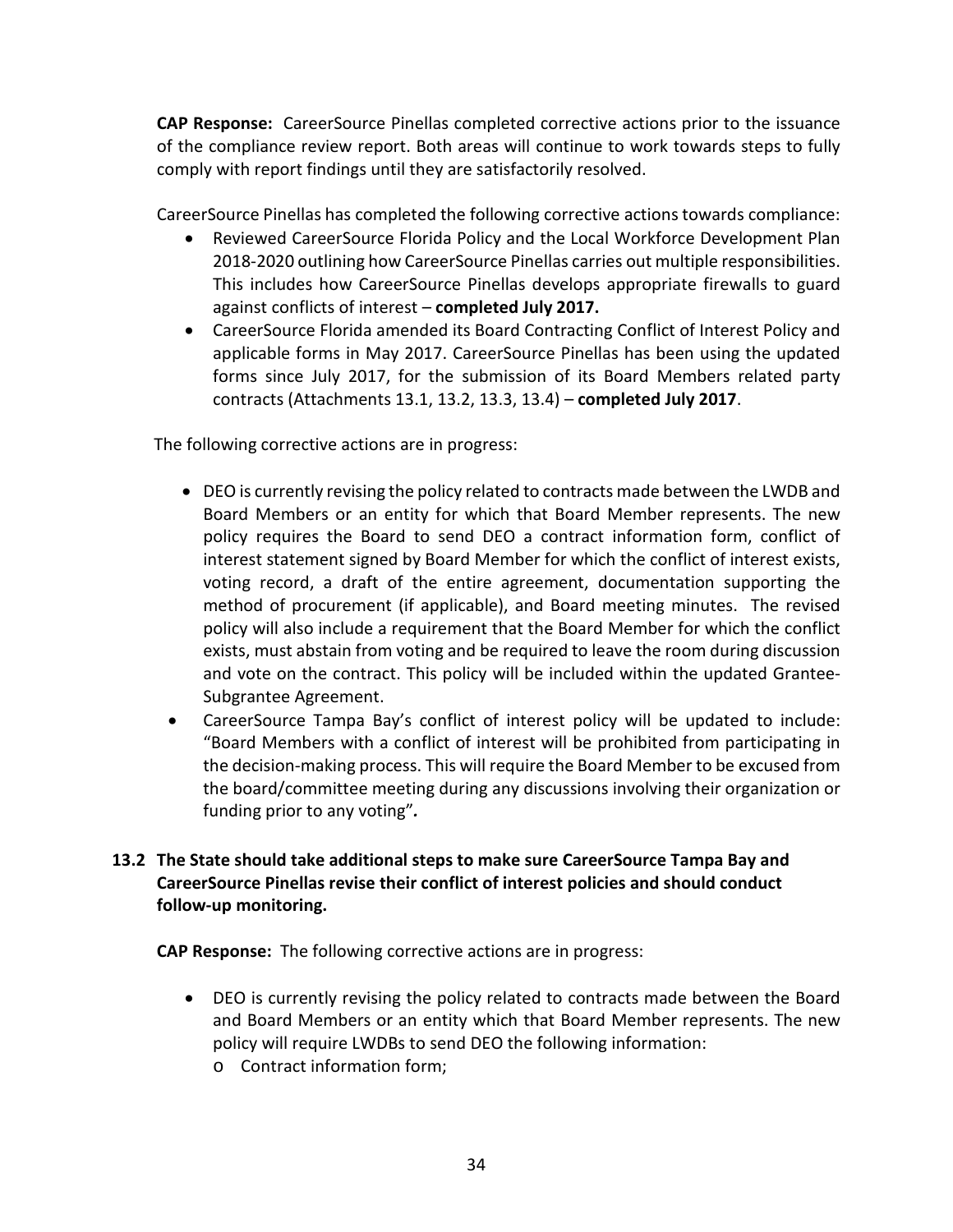- o Conflict of interest statement signed by board member for which the conflict exists;
- o Voting record;
- o A draft of the entire agreement (new requirement);
- o Documentation supporting the method of procurement (if applicable), (new requirement); and
- o Board meeting minutes (new requirement).

The revised policy will also include a requirement that the Board Member for which the conflict exists, must not only abstain from voting, but will be required to leave the room during the discussion and vote on the contract. The policy will be included within the updated Grantee-Subgrantee Agreement.

• DEO/CSF requires a conflict of interest to be declared and if the contract is more than \$25,000, it must be approved by DEO/CareerSource Florida prior to execution. DEO's financial monitoring team will review all related party contracts to ensure that the boards comply with this policy prior to execution. This new monitoring procedure will become effective upon the issuance of the updated Grantee-Subgrantee Agreement.

### **14 Finding 14: CareerSource Tampa Bay and CareerSource Pinellas LWDB Compositions Not Compliant**

## **14.1 The State must work with chief elected officials in both local areas to appoint new members that bring the boards into compliance with the business majority requirement.**

**CAP Response:** Prior to the issuance of the compliance review report, all LWDBs were required to submit local Board Member rosters to DEO by April 15, 2019. Both CareerSource Tampa Bay and CareerSource Pinellas submitted their updated LWDB rosters. Upon DEO's review of the roster, CareerSource Tampa Bay's board met the business majority requirement at 51.6 percent and CareerSource Pinellas met the business majority requirement at 53.1 percent.

DEO's review of all the LWDB rosters and compositions included the following compliance elements:

- Business represented a majority of the board;
- At least 20% of the Board Members represented workforce; and
- The Board met the minimum representation requirements (education, vocational rehabilitation and other partners).

DEO will continue to review LWDB compliance with this requirement. DEO is also updating the Grantee-Subgrantee Agreement with the LWDBs to reinforce local board compliance with this requirement.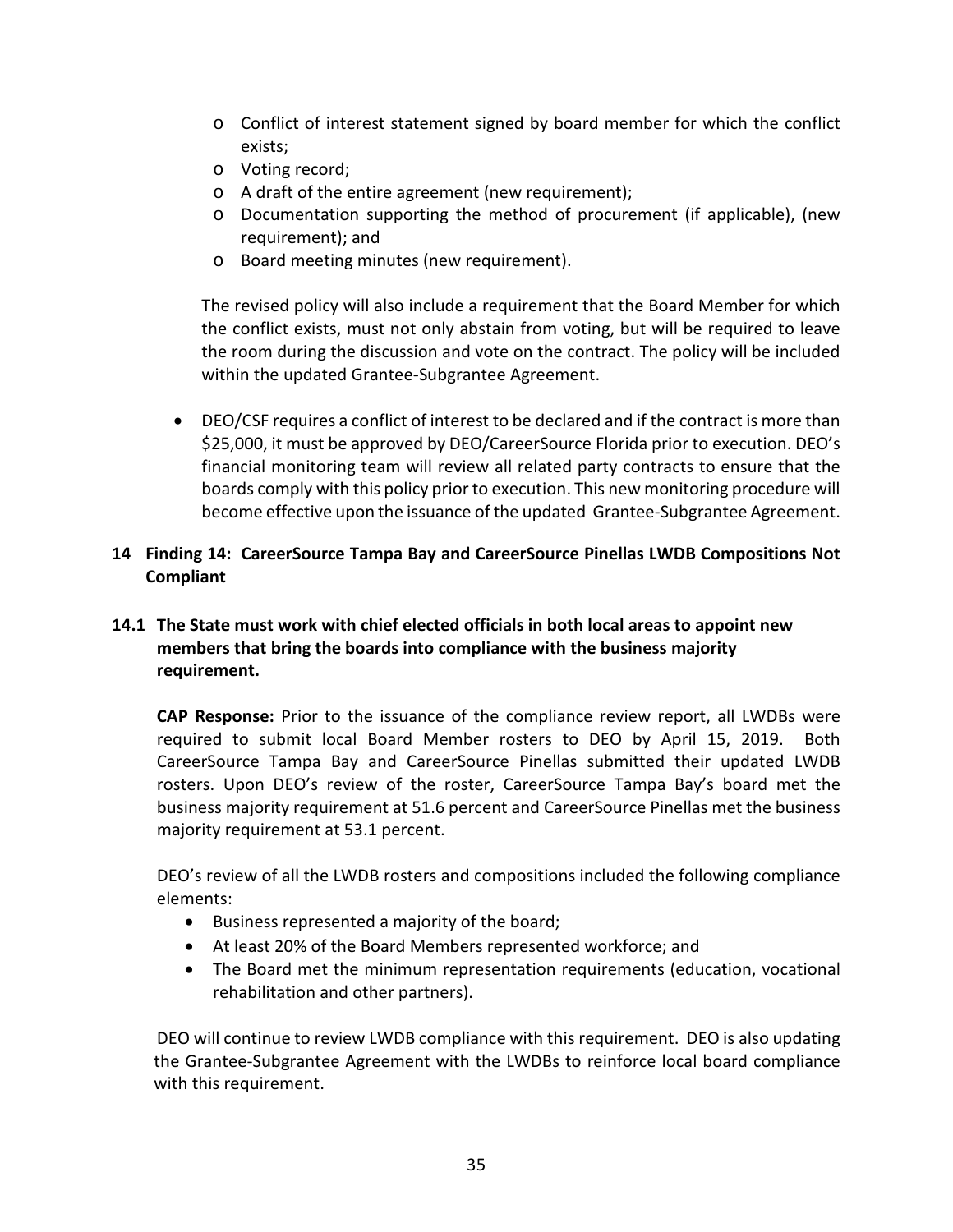## **14.2 The board should fill vacancies as quickly as possible to ensure full and adequate participation of both public and private sectors in the local workforce systems.**

**CAP Response:** DEO requests technical assistance from the USDOL ETA regional team regarding the proposed state-corrective actions proposed for this finding. Additionally, CareerSource Tampa Bay and CareerSource Pinellas completed several corrective actions prior to the issuance of the compliance review report. Both areas will continue to work towards steps to fully comply with report findings until they are satisfactorily resolved.

CareerSource Tampa Bay completed the following corrective actions towards compliance:

- The Board of Directors was reconstituted by the Hillsborough County CLEO which complies with majority business and other composition requirements (Attachment 14.1).
- Local elected officials continuously monitor Board composition and work diligently to fill vacancies as quickly as possible to ensure full and adequate participation of both public and private sectors in the local workforce system.
- Board Member appointments are made at the discretion of the Hillsborough County Commissioners.
- Eligible candidates are appointed based on level of expertise, skillset and representation that may be needed in a particular industry to fulfill the requirements of the Board composition structure.

CareerSource Pinellas completed the following corrective actions towards compliance:

- Formed an Ad Hoc Committee to review the Interlocal Agreement and the LWDB By-laws – **completed February 2019.**
- The Board composition of CareerSource Pinellas is approved by the Governor for up to 45 seats (Amendment 14.2).
- The CLEO determined that CareerSource Pinellas can maintain compliance with fewer board members by maintaining the percentage balance of 50% business representatives and 20% Labor/Apprenticeship. The Board of Directors, in agreement with the CLEO, have agreed to reduce the size of the board to around 31 members (Attachment 9.1).
- Received confirmation from DEO that the LWDB was in compliance with LWDB composition requirements (Attachments 14.3, 14.4).

The following corrective actions are in progress:

- DEO will convene the state's CLEOs as the starting point to address the issues identified in this finding. During the convening, DEO intends to accomplish the following:
	- o Provide an overview of the purpose and functions of the workforce development boards;
	- o Provide detailed information about establishing a WIOA compliant board, including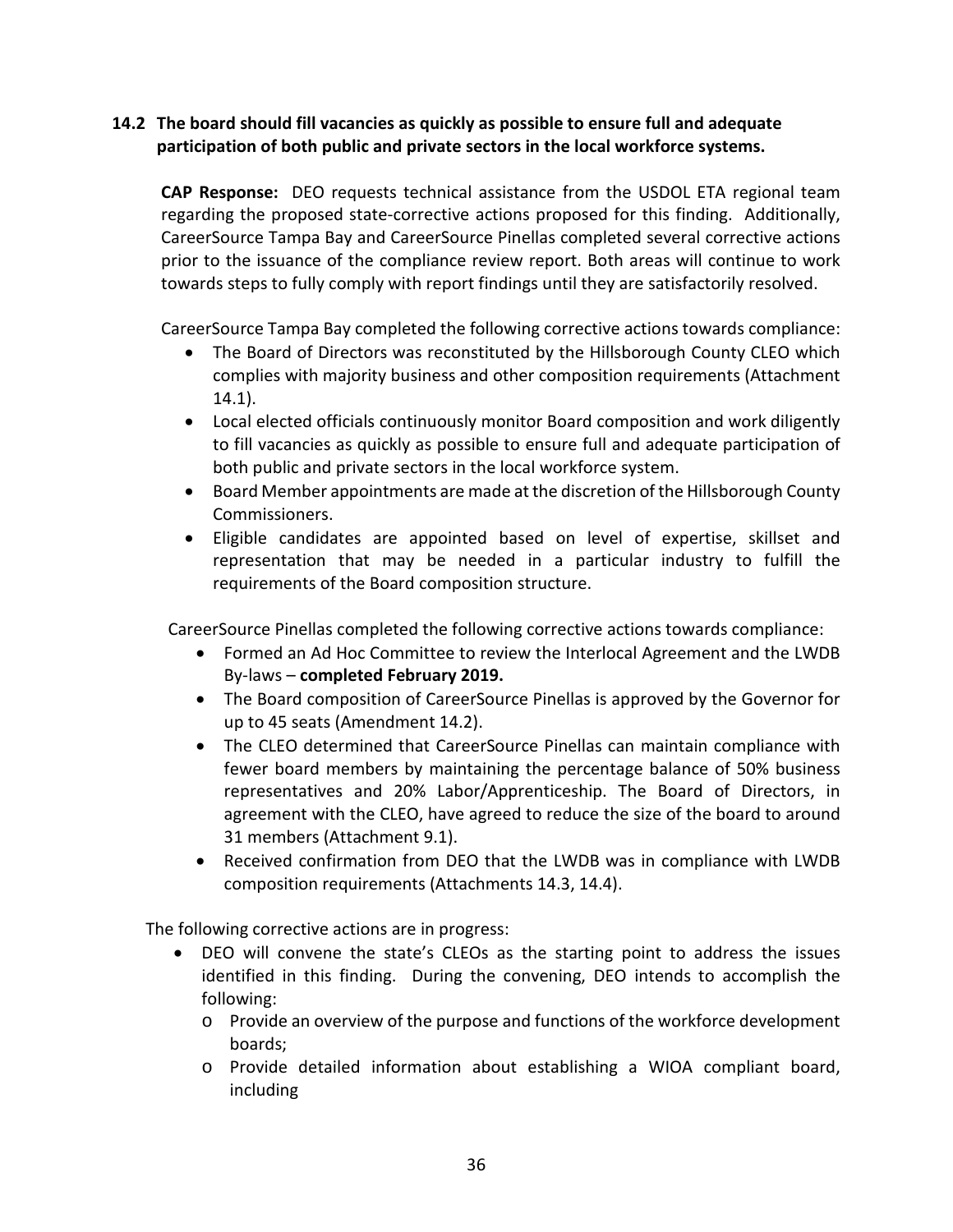- The roles and responsibilities of the:
	- CLEO
	- Board Chair
	- Executive Director
	- Board Staff
- Recruiting board members and membership compliance;
- The nomination process; and
- Establishing the local area's By-laws.

#### **15 Finding 15: Non-Compliant with Stevens Amendment**

#### **15.1 The State must work with all local areas to incorporate the Stevens Amendment provisions into their policies, processes, and monitoring procedures.**

**CAP Response:** The following corrective actions are in progress:

- DEO is amending the Grantee-Subgrantee Agreement to include the requirement to incorporate the Stevens Amendment within all statements, press releases, procurements, and contracts.
- DEO will work with all LWDB Executive Directors and Chief Financial Officers or Finance Directors to make them aware of this provision. All LWDBs will be required to incorporate the Stevens Amendment provisions into their policies, processes, and monitoring procedures. The DEO financial monitoring tool will be updated to include this requirement.

### **15.2 The State must also monitor all local areas to ensure the implementation of the Stevens Amendment.**

**CAP Response:** The following corrective action is in progress:

• The DEO financial monitoring tool will be updated to include compliance with the Stevens Amendment. When the DEO financial monitoring team selects an expenditure for testing during fiscal year 2019-2020 and subsequent years, the staff will also request and test the procurement documents, press releases, contract, and any other statement to ensure compliance with this provision.

#### **16 Finding 16: State Did Not Conduct Adequate and Effective Oversight**

**16.1 The State must conduct more in-depth monitoring of the local areas to ensure compliance with provisions of WIOA, including governance structures, internal controls, and separation of duties.**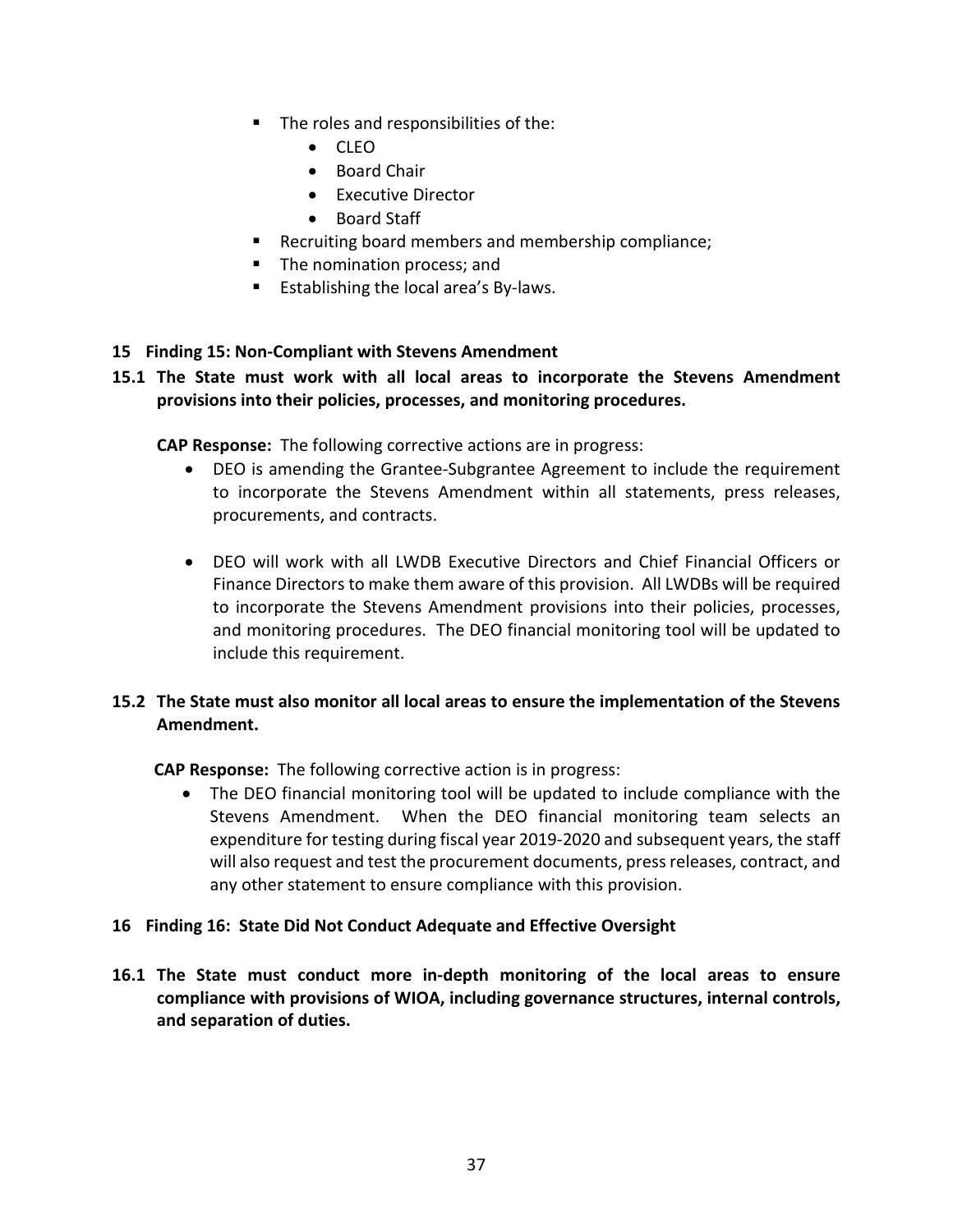**CAP Response:** DEO completed several corrective actions prior to the issuance of the compliance review report. DEO enhanced its process for programmatic monitoring of the LWDBs for Program Year 2018-2019 with the following actions:

- Increased the number of on-site programmatic monitoring reviews from five in 2017- 2018 to 12 in 2018-2019 (Attachment 16.1).
- Revised the program monitoring participant file sampling methodology going to a random, stratified, and targeted approach to ensure every population served by the LWDB is represented in the sample (Attachment 16.2.).
- The programmatic monitoring team partnered with the data analysis team to conduct a data anomaly review prior to each monitoring visit. If areas were identified as needing further review, they were included in the monitoring sample. This process has been incorporated for all future monitoring visits.
- Revised its programmatic monitoring processes based on lessons learned and further strengthened both the Wagner Peyser and OJT Training monitoring questions (Attachment 16.3). The questions on the programmatic monitoring tools ensure that essential core functions are in place at the LWDB level within the boundaries established by law, regulation and state guidance. They also ensure that participant files being examined meet all necessary requirements for eligibility and training. Development of the PY 2019-2020 tools in September 2019 will allow an even greater focus on the most important aspects of the WIOA workforce programs' operations, services and activities. The tools will further clarify and/or better align questions with higher risk issues associated with WIOA law, state guidance or other cite reference changes made during the prior year. Other internal control steps for corrective action will be coordinated with DEO's financial monitoring staff and CareerSource Florida to develop and implement additional internal controls and increased monitoring of the boards' structure and responsibilities. To further improve on internal processes and strengthen state oversight, DEO will explore technology options that may be used to enhance tracking and monitoring governance compliance.
- DEO is updating the Grantee-Subgrantee Agreement with the LWDBs to address compliance with provisions of WIOA, governance structures, internal controls, and separation of duties.

DEO's financial monitoring tool will be updated to address compliance with the provisions of WIOA, governance structures, internal controls, and separation of duties.

## **16.2 As appropriate, the State should develop guidance and policies related to local governance, oversight, and proper administration at the local level.**

**CAP Response:** The following corrective action is in progress: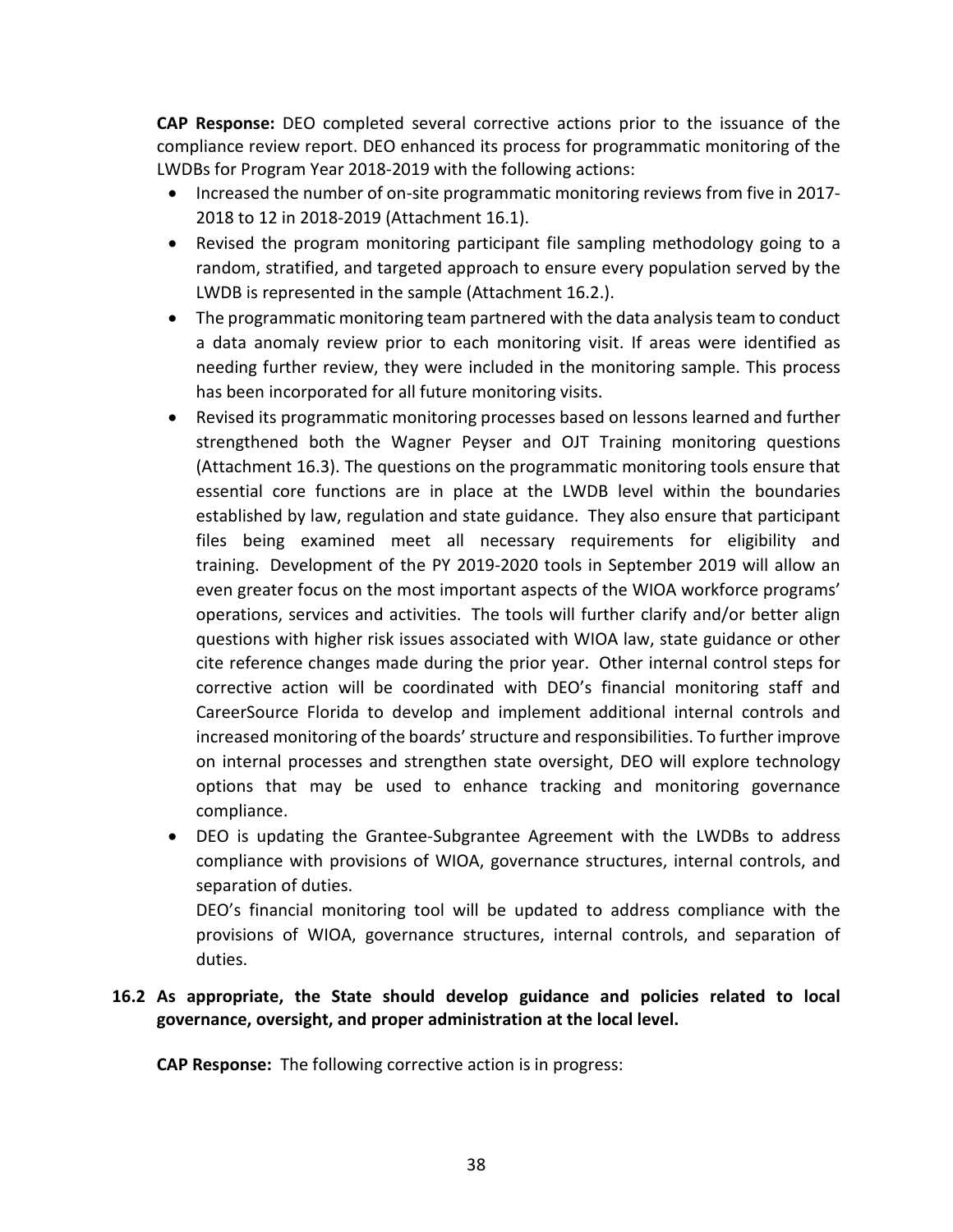• DEO will review and evaluate current policies and guidance and revise applicable policies and/or develop local governance, oversight and administrative policies.

## **16.3 The State should provide training and appropriate technical assistance to help local boards.**

**CAP Response:** DEO completed several corrective actions prior to the issuance of the compliance review report:

- Provided intensive, on-site programmatic training and technical assistance on WIOA, Wagner-Peyser and the correct use of the Employ Florida system for the staff at CareerSource Tampa Bay and CareerSource Pinellas to ensure compliance with state and federal requirements – **completed February 2019**.
- Partnered with CareerSource Florida and Maher and Maher to implement a comprehensive WIOA program performance metrics training series (Attachment 1.9). The training series offered LWDBs a closer look at WIOA's Primary Indicators of Performance, ways to measure and improve performance for Business Services and suggestions for aligning strategies to performance. The trainings were conducted through a blended approach using webinars, in-person meetings and other learning tools.
- Implemented a statewide training schedule to provide on-going training and technical assistance to the LWDBs. Trainings were held for all programs that are administered by the LWDBsincluding Wagner Peyser, WIOA, WT and SNAP E&T. This annual training schedule will ensure all LWDBs have an opportunity to attend training yearly and that services provided to job seekers follow federal and state guidelines – **implemented January 2019.**
- Completed a WIOA statewide training series during the months of March and April 2019. DEO held two, in-person training sessions with each session lasting two days. Multiple topics were covered during the training sessions.

| Day 1<br><b>Training Topic</b>     | <b>Training Elements</b>                                                                                                           |
|------------------------------------|------------------------------------------------------------------------------------------------------------------------------------|
| <b>WIOA Youth Program Overview</b> | History<br>Populations (OSY and ISY)<br>Eligibility<br>$\bullet$<br><b>Barriers</b><br>Supportive/Follow-up Services<br>Low Income |
|                                    |                                                                                                                                    |
| <b>WIOA Youth Program Design</b>   | <b>Objective Assessment</b><br>Individual Service Strategy                                                                         |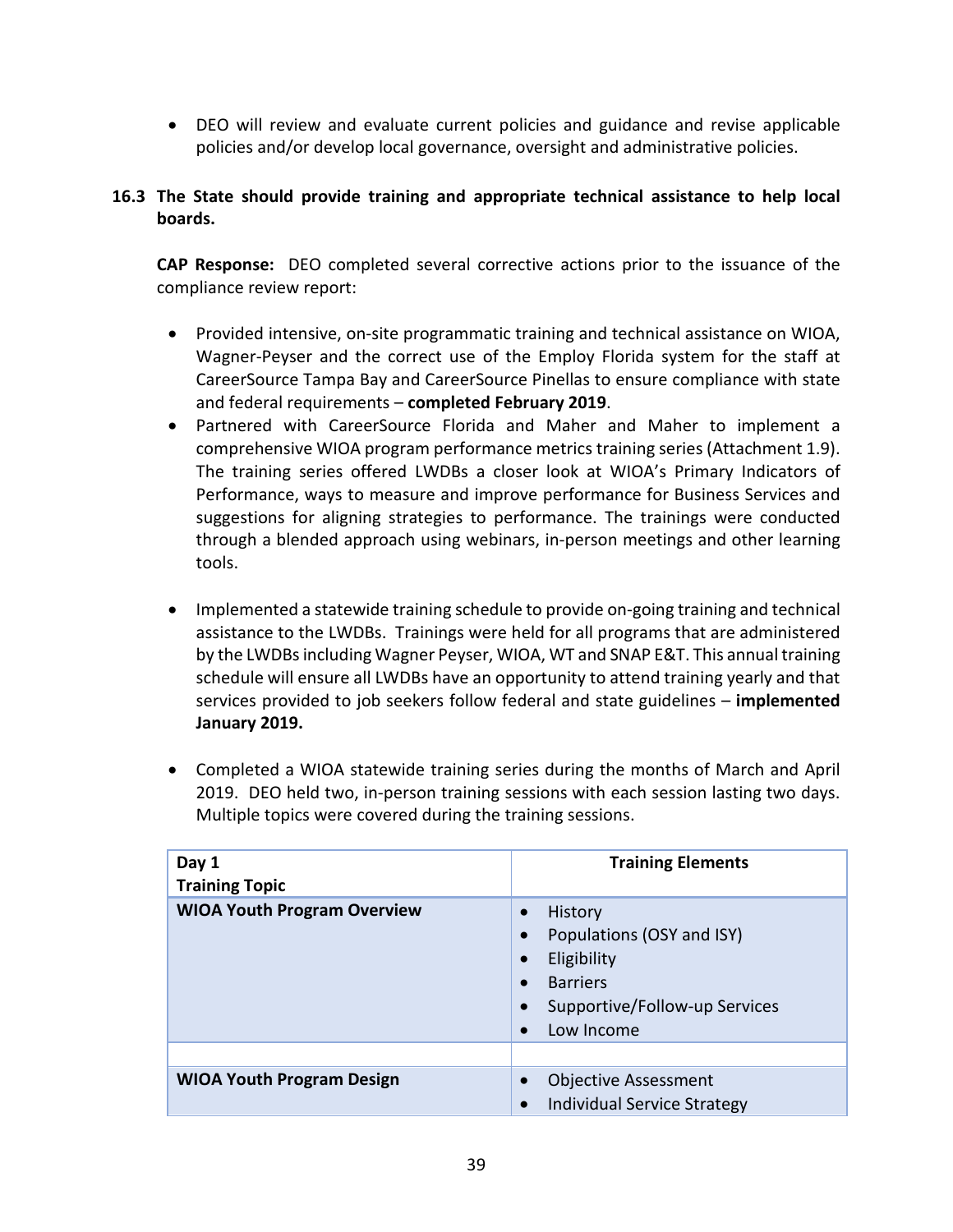|                                                                        | 14 Program Elements<br>$\bullet$                                                                                        |
|------------------------------------------------------------------------|-------------------------------------------------------------------------------------------------------------------------|
|                                                                        |                                                                                                                         |
| WIOA Adult<br><b>Dislocated</b><br>and<br>Worker                       | <b>Eligibility Criteria</b><br>$\bullet$                                                                                |
| <b>Eligibility</b>                                                     | Source Documentation                                                                                                    |
|                                                                        |                                                                                                                         |
| Adult and Dislocated<br>Worker<br><b>WIOA</b><br><b>Program Design</b> | <b>Basic Career and Individualized</b><br>$\bullet$<br><b>Services</b><br><b>Training Services</b><br>$\bullet$         |
|                                                                        |                                                                                                                         |
| <b>Florida/Walk</b><br>Documenting in Employ<br>through                | Pre/Post-tests<br>$\bullet$<br>Measurable Skill Gain<br>$\bullet$<br><b>Credential Attainment</b><br>$\bullet$<br>Other |

| Day 2<br><b>Training Topic</b>                                                   | <b>Training Elements</b>                                                                                                                                                                                   |
|----------------------------------------------------------------------------------|------------------------------------------------------------------------------------------------------------------------------------------------------------------------------------------------------------|
| <b>WIOA Adult</b><br><b>Dislocated</b><br>Worker<br>and<br><b>Program Design</b> | <b>Support Services</b><br>$\bullet$<br>Follow-up Services Pre-and Post-Exit<br>$\bullet$<br>Co-enrollment<br>$\bullet$<br><b>Exit Requirements</b><br>$\bullet$<br><b>ETPL</b><br>$\bullet$<br><b>TOL</b> |
| <b>Measurable Skill Gains</b>                                                    | Who is in the measure and when<br>$\bullet$<br><b>Types of Skill Gains</b><br>$\bullet$<br>How to record Skills Gains in Employ<br>$\bullet$<br>Florida                                                    |
| <b>Service Code Review</b>                                                       | Review of the most frequently used<br><b>Service Codes</b>                                                                                                                                                 |
| <b>Work-Based Training</b>                                                       | · Identifying the types of work-based<br>training<br>• Service codes associated with each type<br>of work-based training<br>Recording of worksite, provider and<br>O*Net code information                  |
| <b>On-the-Job Training</b>                                                       | • Eligibility<br>Defining on-the-job training<br><b>Employed workers</b><br>• OJT Training Plan<br><b>OJT Contract Requirements</b><br>Payments to workers<br><b>Reverse Referral</b>                      |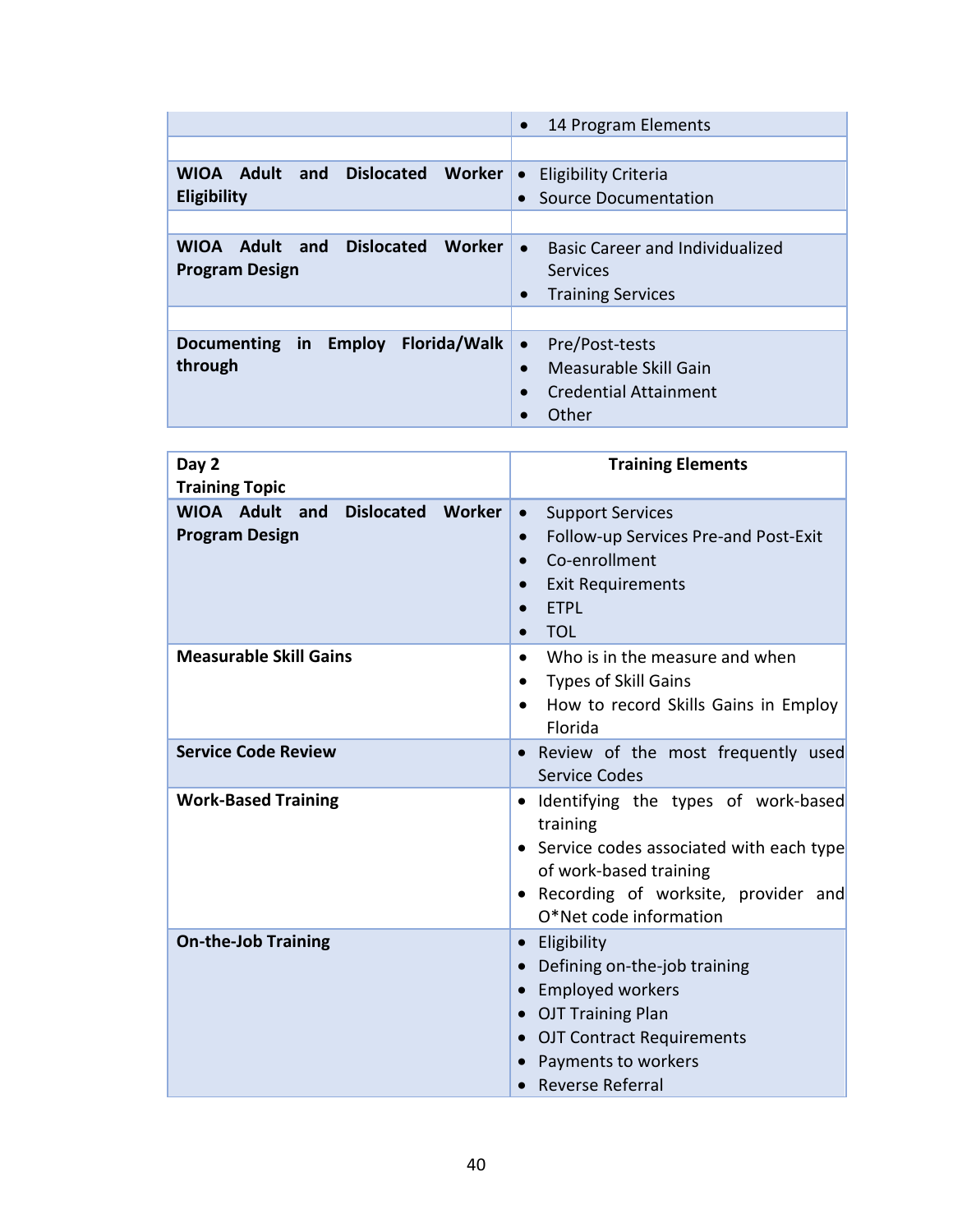|                       |  |                         | • OJT, Registered Apprenticeships and<br>Pre-Apprenticeships |
|-----------------------|--|-------------------------|--------------------------------------------------------------|
| Workforce<br>Research |  | Statistics and Economic | Overview                                                     |

- **17 Finding 17: Lack of Internal Controls Over Supportive Services & Prepaid Credit Cards**
- **17.1 Both the CareerSource Tampa Bay and CareerSource Pinellas must develop supportive services systems that provide funds to participants in the actual amount of need.**

**CAP Response:** CareerSource Tampa Bay and CareerSource Pinellas completed several corrective actions prior to the issuance of the compliance review report. Both areas will continue to work towards steps to fully comply with report findings until they are satisfactorily resolved.

CareerSource Tampa Bay has completed the following corrective action towards compliance:

• Researched alternatives to bank visa cards for supportive service items provided to eligible participants, including gas cards, bus passes, direct billing with select vendors, online ordering and reloadable debit cards – **completed October 2018**.

CareerSource Pinellas has completed the following corrective actions towards compliance:

- Stopped issuing visa cards to customer for supportive services other than transportation – **completed prior to May 2019.**
- Adopted a "pay the vendor" approach by using the local MICROIX system to process support service requests via voucher or check. By using a voucher or check, the exact dollar amount could be issued and both methods are payable directly to the vendor – **completed prior to May 2019***.*

The following corrective action is in progress:

- DEO monitoring tool will be updated to include the following:
	- o Review to determine if there is adequate documentation to support the eligibility for the receipt of supportive services including, but not limited to gas/VISA cards.
	- o Evaluation of whether the value of the supportive service provided is consistent with the documented need of the participant.

## **17.2 The local areas should document that the participants' expenditures are approved and allowable.**

**CAP Response:** CareerSource Tampa Bay and CareerSource Pinellas completed several corrective actions prior to the issuance of the compliance review report. Both areas will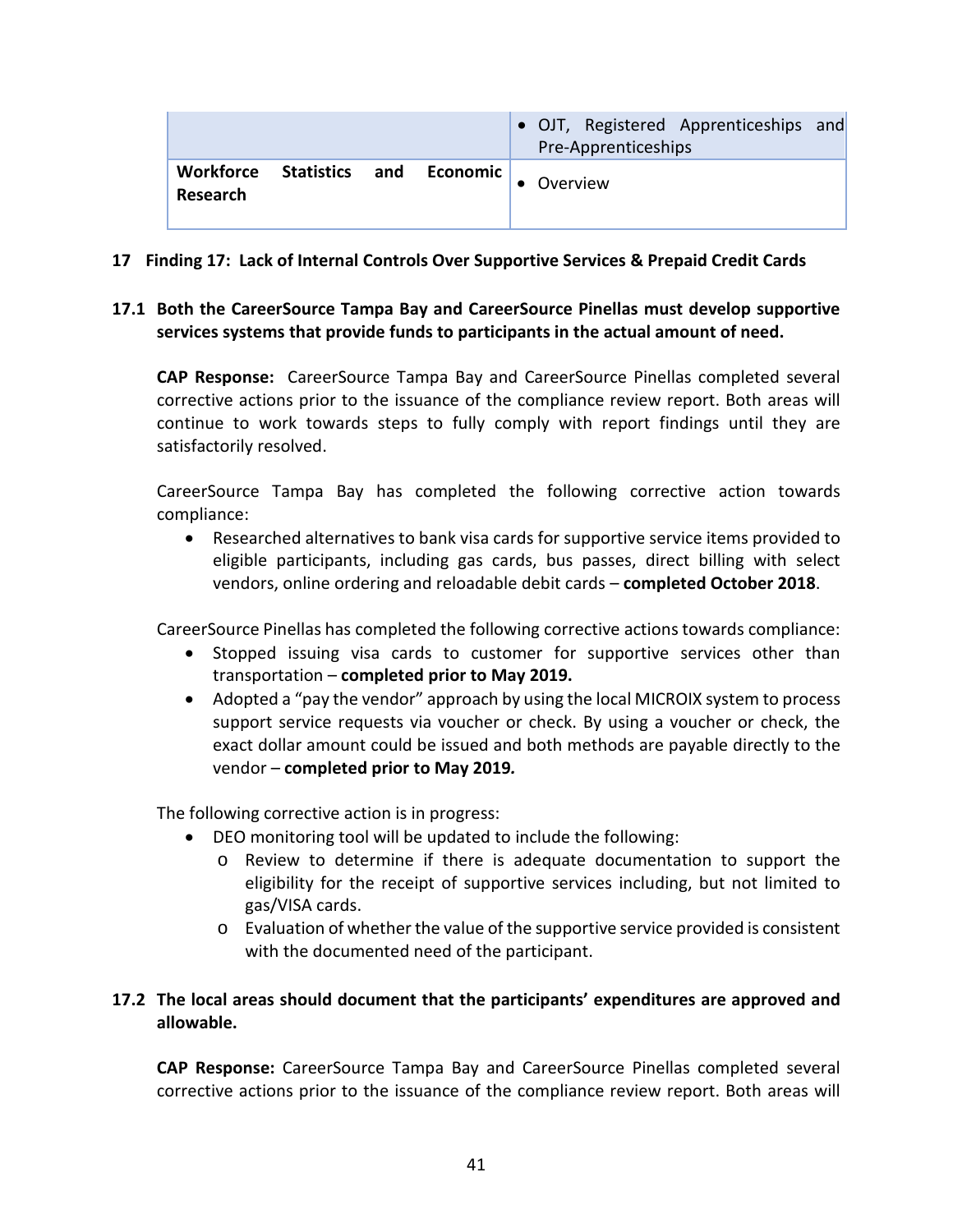continue to work towards steps to fully comply with report findings until they are satisfactorily resolved.

CareerSource Tampa Bay completed the following corrective actions towards compliance:

- Reviewed and revised the supportive service policy (Attachment 3.1) **completed August 2018**.
- The policy was approved by the CareerSource Tampa Bay Board of Directors **completed March 2019**.

CareerSource Pinellas completed the following corrective actions towards compliance:

- Adopted a two-tier approval process for all issuance for support services **completed prior to May 2019***.*
- Supportive Service desk guides were updated to ensure all allowable services are clearly outlined (Attachments 3.4 and 3.5) – **completed prior to May 2019.**

# **17.3 Local areas should establish additional controls to safeguard both the number of cards issued and the funds available on the cards.**

**CAP Response:** DEO, CareerSource Tampa Bay and CareerSource Pinellas completed several corrective actions prior to the issuance of the compliance review report. Both areas will continue to work towards steps to fully comply with report findings until they are satisfactorily resolved. DEO began monitoring compliance with internal controls related to the storage, reconciliation, and access to gas cards/gift cards during the fiscal monitoring year 2018-19.

CareerSource Tampa Bay has completed the following corrective actions towards compliance:

- Revised the supportive service policies and procedures to ensure appropriate and sufficient internal controls are in place regarding eligibility, issuance, storage, and reconciliation of supportive service throughout the area – **completed March 2019.**
- Ceased the mail-out process of supportive service cards **completed June 2018**.
- Developed staff procedure desk guide of the supportive service policy **completed March 2019**.

CareerSource Pinellas has completed the following corrective actions towards compliance:

- Revised all supportive service policies and procedures to ensure appropriate and sufficient internal controls are in place regarding eligibility, issuance, storage and reconciliation of supportive service cards throughout the region – **completed prior to May 2019.**
- Modified its bank Visa distribution process and implemented additional internal controls to maintain the cards – **complete prior to May 2019.**
- Created desk guides to outline the internal monitor's responsibility for completing center on-site reviews of issuance of support services, storage of supportive services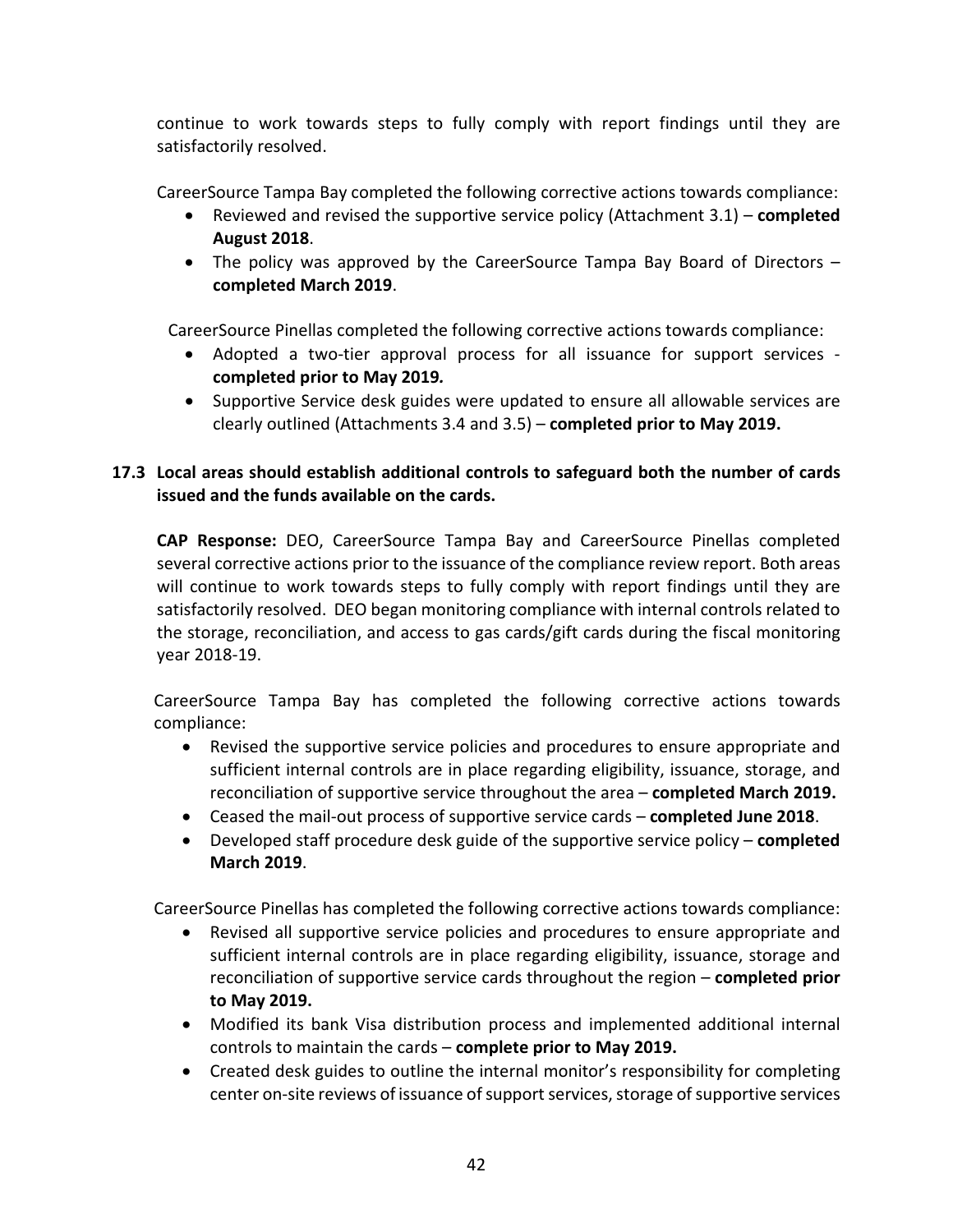as well as completing a check of card balance on a random sample of supportive service cards – **completed prior to May 2019.**

• Ceased the mail-out process for all supportive services cards for all programs – **completed prior to May 2019***.*

The following corrective actions are in progress:

- DEO programmatic monitors will begin monitoring internal controls regarding participant eligibility and issuance during fiscal year 2019-2020.
- The financial and programmatic monitoring teams will work together to ensure that supportive services were provided based on need, were reasonable and necessary, and participants receiving these services were eligible.
- DEO is updating the Grantee-Subgrantee Agreement to include the following certification by the LWDBs:

*"The Board hereby certifies to DEO that written administrative procedures, processes, and fiscal controls are in place for the payment of supportive services including, but not limited to prepaid gas and/or VISA cards. Controls must address issuance, storage, and reconciliation of prepaid gas/VISA cards. The Board must maintain documentation supporting the eligibility of the receipt of supportive services and that the value of the supportive service is consistent with the documented need(s) of the participant(s)."*

### **17.4 The State must conduct a full review of all credit card balances to determine the actual amount of cash on hand and ensure supportive service payments were based on actual needs.**

**CAP Response**: The following corrective action is in progress:

• The DEO financial monitoring team will conduct a full review of the prepaid gas/VISA card balances to determine the actual amount of cash on hand. DEO financial monitoring team will review each board's policies and procedures to ensure the board is performing a reconciliation of the prepaid gas/VISA card balances.

#### **17.5 The LWDBs must also establish adequate internal controls to safeguard these funds.**

**CAP Response:** CareerSource Tampa Bay and CareerSource Pinellas completed several corrective actions prior to the issuance of the compliance review report. Both areas will continue to work towards steps to fully comply with report findings until they are satisfactorily resolved.

CareerSource Tampa Bay has completed the following corrective actions towards compliance: